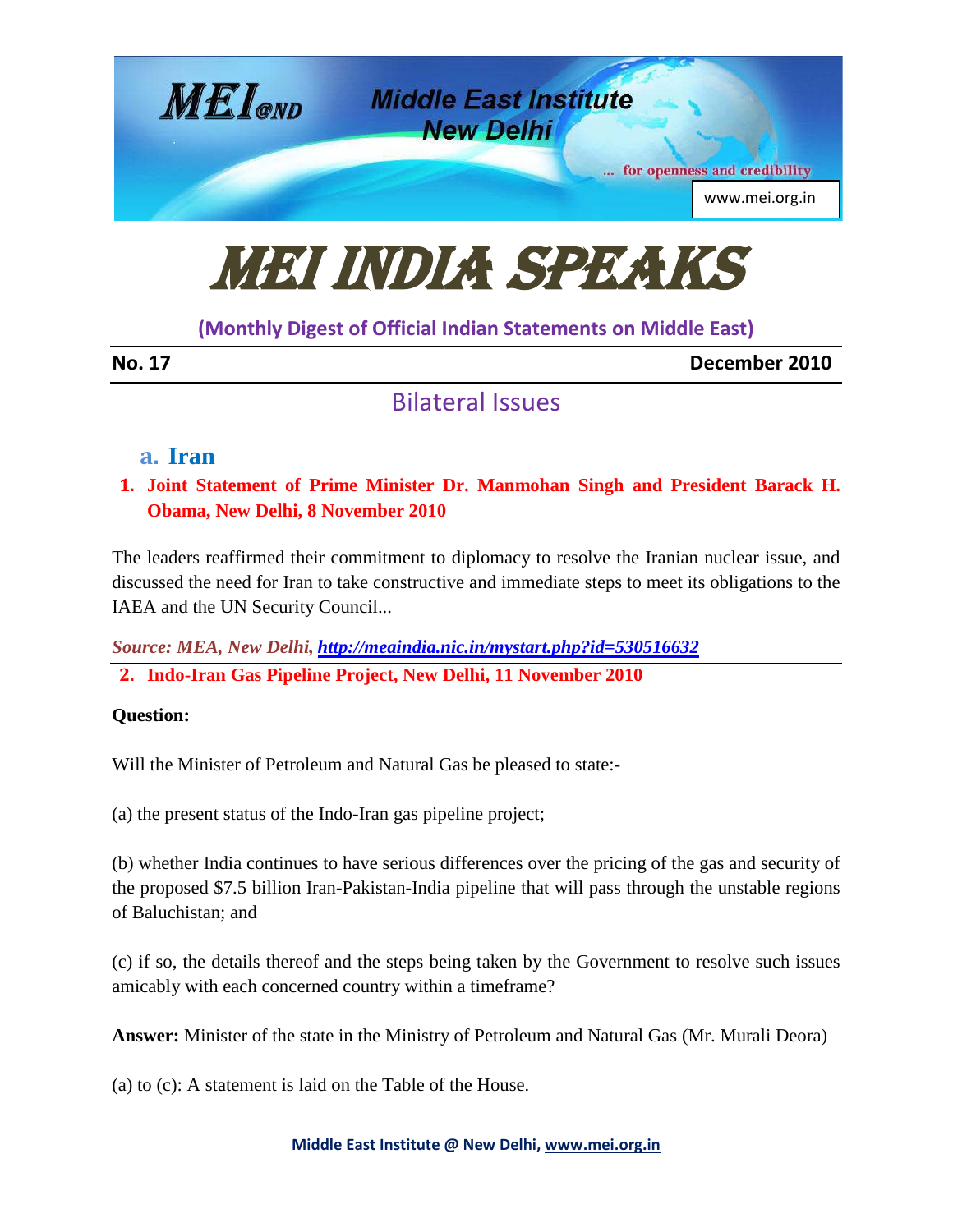## STATEMENT REFERRED TO IN REPLY TO PARTS (a) to (c) OF THE LOK SABHA STARRED QUESTION NO.59 ASKED BY SHRI PONNAM PRABHAKAR AND SHRI SURESH KUMAR SHETKAR, MPs TO BE ANSWERED ON NOVEMBER 11, 2010

(a) to (c): India is pursuing the import of natural gas from Iran through Iran-Pakistan-India (IPI) Gas Pipeline Project. Various important issues, viz., pricing of gas, delivery point of gas, project structure, payment of transportation tariff, transit fees and security of the pipeline for passage of natural gas through Pakistan, etc., are under discussion amongst the participating countries.

Such multilateral projects involve protracted discussions, as all the aspects have to be carefully examined and deliberated upon to the satisfaction of the participating countries to protect each country's interests and to avoid any problems in the future in the successful operation of the Project.

*Source: Lok Sabha (House of the People), Starred Question no. 59 asked by Mr. Prabhakar Ponnam and Mr. Suresh Kumar Shetkar*

## **3. Joint Communiqué at 10th RIC Ministerial Meeting at Wuhan, 15 November 2010**

The Ministers recognized that Iran is entitled to the right to use nuclear energy for peaceful purposes, and should at the same time restore international confidence to the exclusively peaceful nature of its nuclear activities. The Ministers emphasized that there is no alternative to the intensification of efforts to address the Iranian nuclear issue by peaceful means through dialogue and negotiation.

## *Source: MEA, New Delhi, <http://meaindia.nic.in/mystart.php?id=530116682>*

## **4. Address by Foreign Secretary at NDC on** *Challenges in India's Foreign Policy***, New Delhi, 19 November 2010**

... Iran is part of what has been defined as India's "proximate neighbourhood". We share a historical and civilizational relationship. People-to-people and cultural relations remain vibrant and alive today. It is a major source of our energy and hydrocarbon supplies, and is thus important for our energy security. Among areas of discussion with Iran have been regional issues such as the restoration of peace and stability in Afghanistan, trade and transit to Afghanistan, Central Asia and beyond, and the common threats we face from cross-border terrorism and extremism.

The Iran nuclear issue however poses a challenge, because of the impact of UNSC and more particularly unilateral sanctions imposed by US, EU, Japan, and other countries, which have challenged even normal trade transactions with Iran. India's stand on the Iran nuclear issue has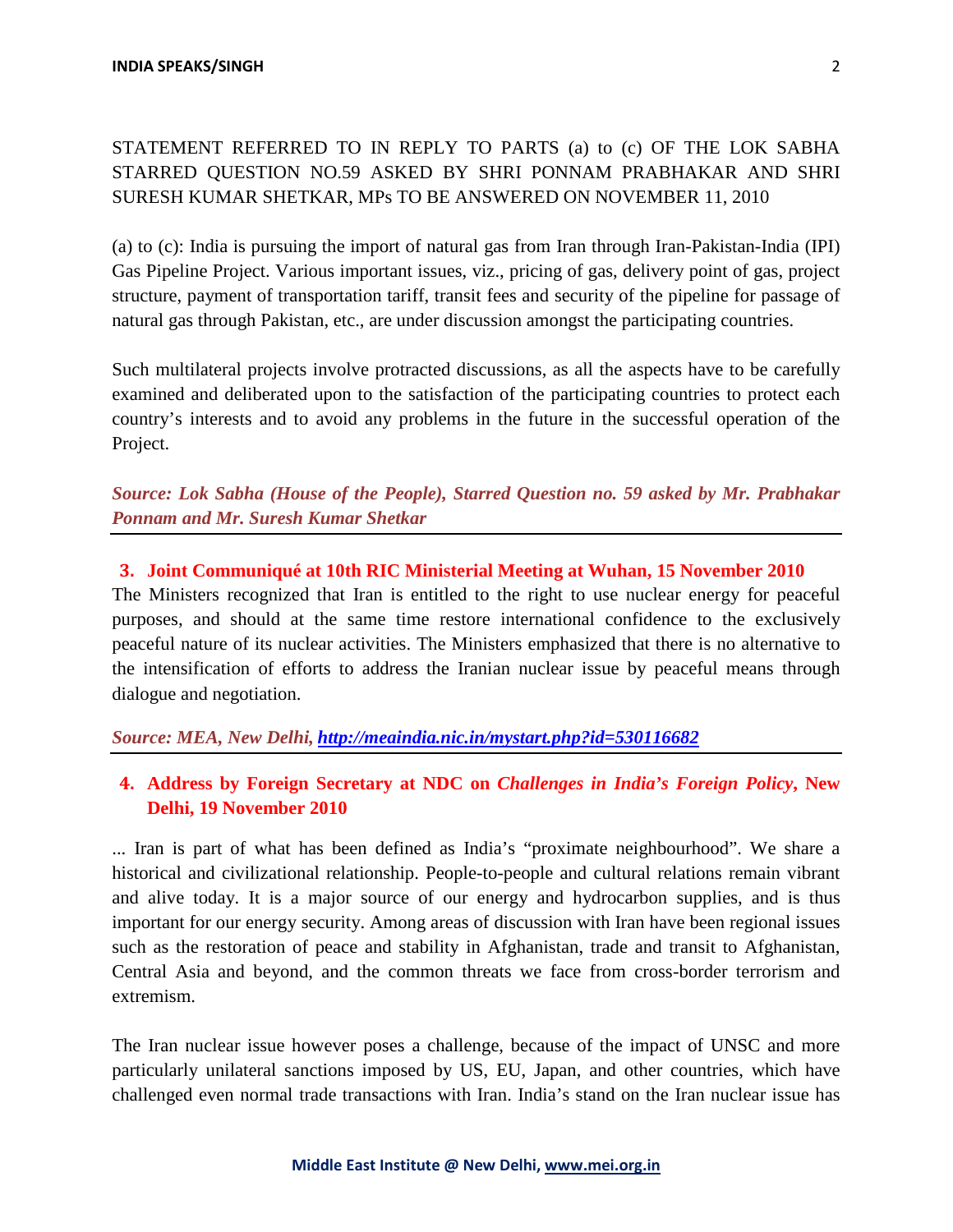been consistent. We support the right of all States to peaceful use of nuclear energy, consistent with their international obligations. We believe that the IAEA should have a central role in resolution of the issue, and favour dialogue and peaceful negotiations for settlement of the dispute...

*Source: MEA, New Delhi,* **<http://meaindia.nic.in/mystart.php?id=530116703>**

## **b. Iraq**

#### **5. Air Service Agreement between India and Iraq, New Delhi, 18 November 2010**

#### **Question:**

Will the Minister of Civil Aviation be pleased to state:

(a): whether the Civil Aviation agreement between India and Iraq has undergone some structural changes recently;

(b): if so, the details thereof;

(c): the time by which the said agreement would be implemented; and

(d):the mutual benefits expected to be achieved through the new agreement?

**Answer:** Minister of State (Independent Charge) of the Ministry of Civil Aviation (Mr. Praful Patel)

(a) to (c): Yes Sir. During the bilateral talks had between India and Iraq in October, 2010 at New Delhi, the Air Services Agreement was modified. While the Article on designation of airlines was amended, new Articles on safety, security and cooperative marketing arrangements were incorporated. These amendments shall be provisionally applied with immediate effect.

(d) The Agreement is expected to increase connectivity between the two sides and has the potential to spur greater tourism and cultural exchanges.

*Source: Lok Sabha (House of the People), Unstarred Question no. 1453 asked by Mr. Suresh Kodikunnil*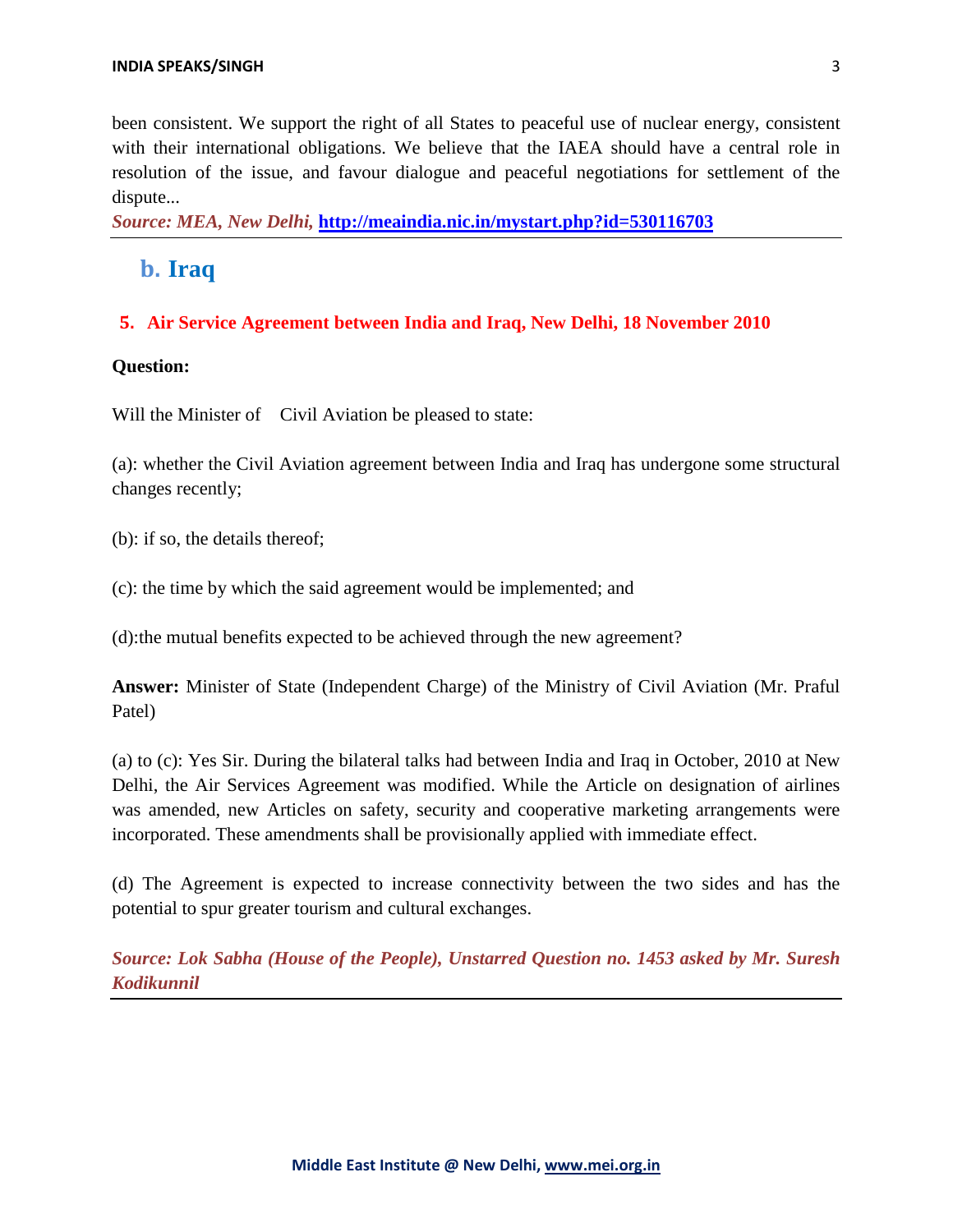## **c. Israel**

#### **6. Corruption in Defence Deals with Israel, New Delhi, 24 November 2010**

#### **Question:**

(a) whether Government is aware that the multi-billion dollar defence deals with Israel have become a major source of corruption and kickbacks, corroding the integrity of Indian defence establishment;

(b) if so, whether there is a move on the part of Government to give a clean chit to the Israeli defence firms, which were blacklisted earlier by Government for being involved in kickback; and

(c) if so, the reasons therefor?

**Answer:** Minister of Defence (Mr. A.K. Antony)

(a) to (c): Procurement of defence equipment/weapon systems is done from various indigenous as well as foreign sources, including Israel, in accordance with the provisions of Defence Procurement Procedure. The said Procedure contains stringent provisions aimed at ensuring the highest degree of probity, public accountability, transparency and safeguarding the integrity of the Indian defence procurement process.

Irregularities in respect of some Israeli defence companies have come to notice and appropriate restrictions have been placed on dealing with these companies.

*Source: Rajya Sabha (Council of States), Unstarred Question no.1582 asked by Mrs. Brinda Karat*

#### **7. Action Against Black Listed Israeli Company, New Delhi , 24 November 2010**

#### **Question:**

(a) whether action has been taken by Government on black listing of M/s. Israel Military Industries Limited as recommended by CBI; and

(b) if not, the reasons therefor?

**Answer:** Minister of Defence (Mr. A.K. Antony)

(a) & (b): CBI had registered a case against Shri Sudipta Gosh, former DGOF and some others in May, 2009 regarding receipt of illegal gratification from some suppliers of Ordnance Factories. After examining the FIR lodged by CBI, the Ministry of Defence had decided to put on hold all contracts with the companies involved in the CBI case, in its order dated 28.5.2009. The above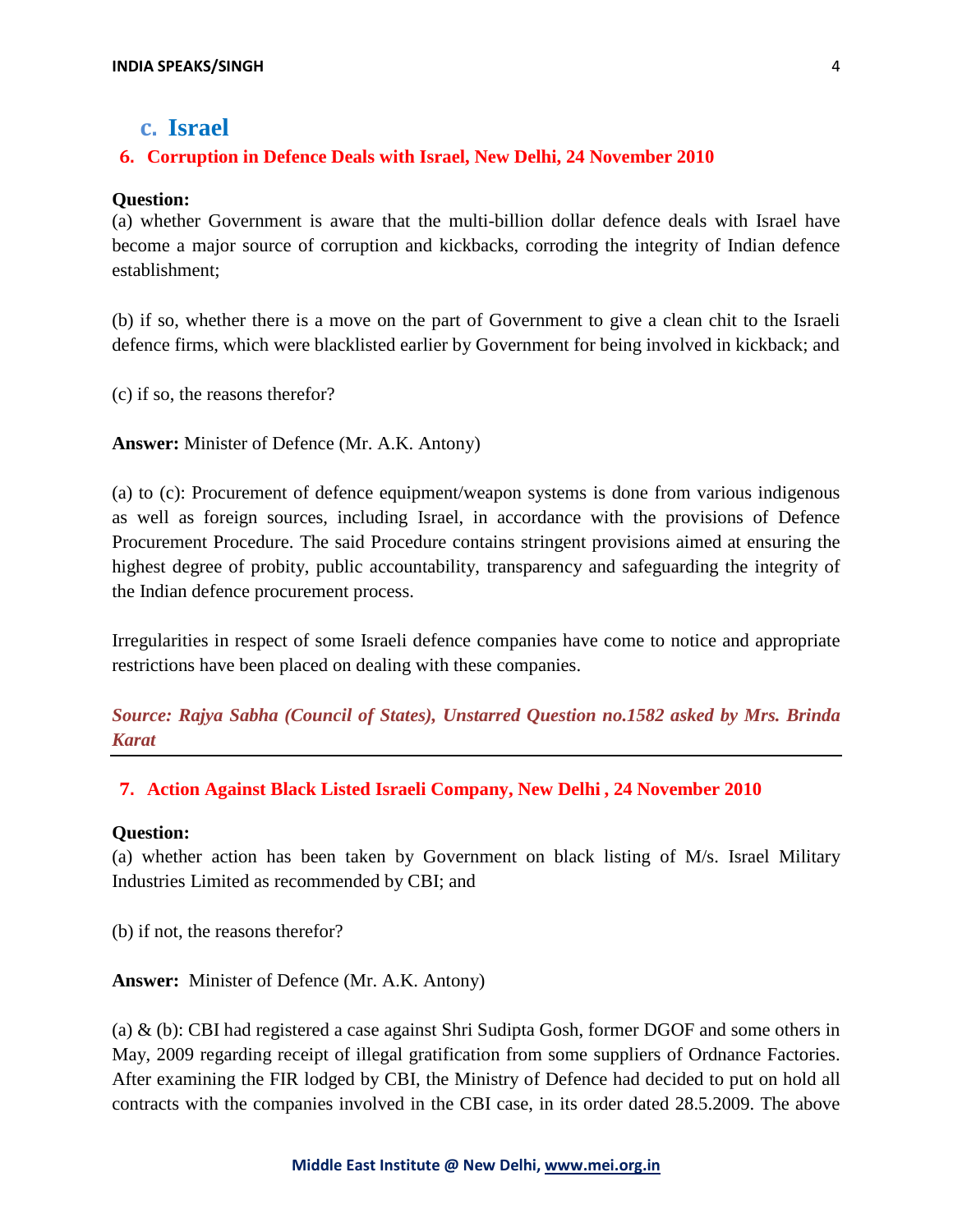order was challenged by some of the companies before the Delhi High Court. The High Court after hearing both sides set aside the order in its judgement dated 11.2.2010 directing that penal action against the companies can be taken only after following the principles of natural justice. Accordingly, show cause notices were issued to all the companies based on the contents of the FIR lodged by CBI. Replies were submitted by the companies denying the allegations and seeking specific evidence based on which penal action was proposed against them. When the information was sought from CBI, they informed that the charge sheet in the case will soon be filed.

After the charge sheet was filed, the advice of the CVC was sought on the action to be taken. After considering CVC`s advice, it has been decided to issue fresh show cause notices to the companies based on the contents of the charge sheet. A decision regarding penal action will be taken after examining the replies of the companies and in consultation with the Ministry of Law.

*Source: Rajya Sabha (Council of States), Unstarred Question no. 1575 asked by Mrs. Brinda Karat*

## **d. Kuwait**

#### **8. Stake of Kuwait in Indian Oil Corporation, New Delhi, 11 November 2010**

Will the Minister of Petroleum and Natural Gas be pleased to state:-

(a): whether Kuwait has shown interest in strategic stake in the Indian Oil Corporation;

(b): if so, the details thereof;

(c): whether the Government proposes to divest Indian Oil Corporation;

(d): if so, the details thereof;

(e): whether Kuwait has also shown interest in Paradip oil refinery in Orissa and other oil fields in the country; and

(f): if so, the details thereof?

Answer: Minister of the State in the Ministry of Petroleum and Natural Gas (Mr. Jitin Prasada)

(a) & (b): During the visit of the Minister of Oil & Information of Kuwait during 25th to 28th September 2010 to India, the Minister expressed the desire of Kuwait to buy a Strategic stake in Indian Oil Corporation Limited (IOC). However, there has been no further development in the matter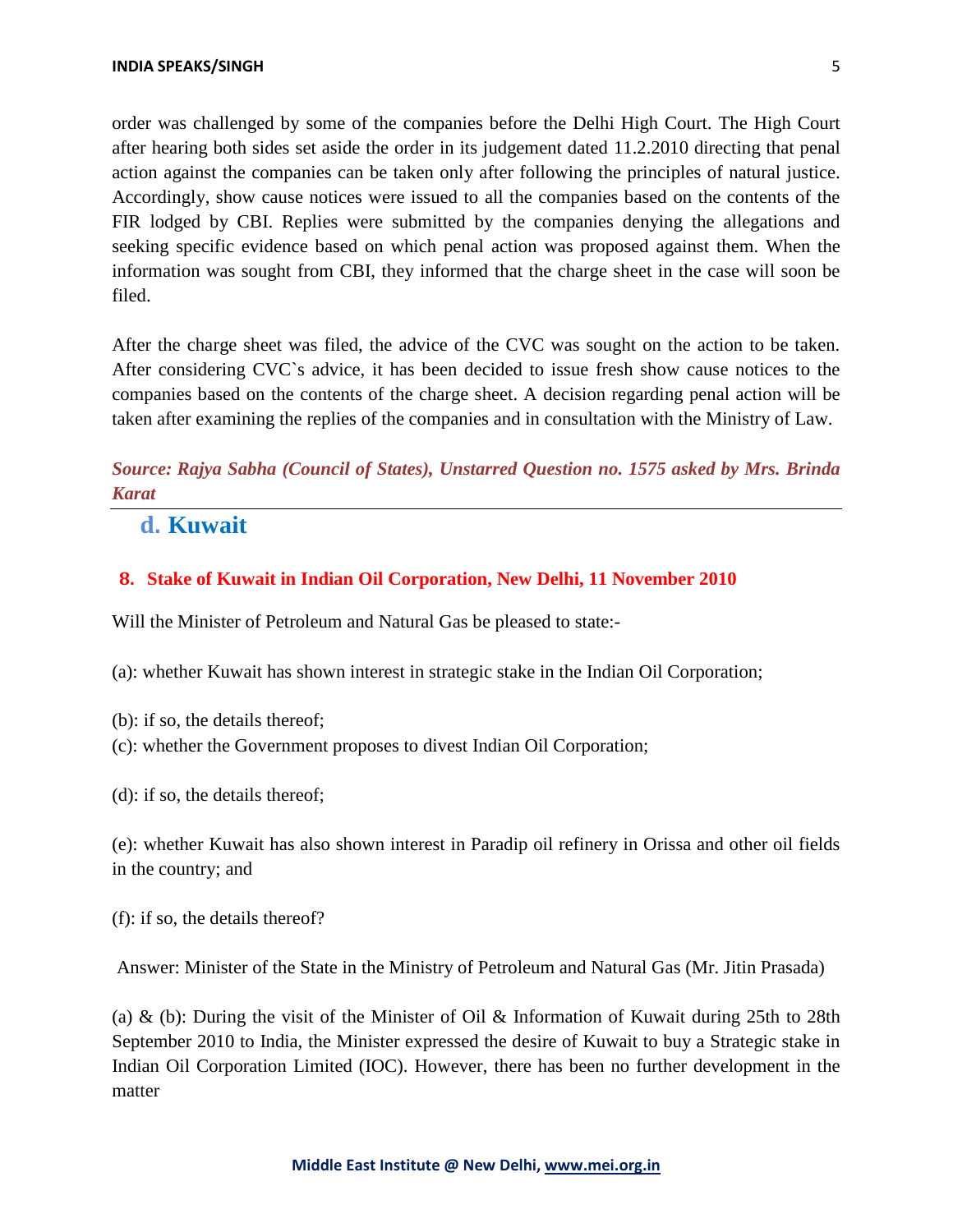(c) & (d): The Government of India has given "in-principle" approval for 10 % issue of fresh capital along with simultaneous 10% disinvestment by the Government.

(e) & (f): The funds for Paradip Refinery have already been tied up. Hence, participation of Kuwait in the Paradip Refinery project has not been sought by IOC. However, IOC has requested Kuwait to consider investment in the proposed Petrochemical project at Paradip in future. IOC has also proposed to Kuwait to consider the possibility of joint participation in the forthcoming NELP-IX Round.

*Source: Lok Sabha (House of the People), Unstarred Question no. 520 asked by Mr. Nityananda Pradhan, Mr. Magunta Srinivasulu Reddy and Mr. Baijayant Panda*

**e. Syria**

#### **9. India Signs Memorandum of Understanding (MoU) with the Govt. of Syria for Long Term Cooperation in Phosphate Sector, 1 November 2010**

India has signed a Memorandum of Understanding (MoU) with Syria for long term cooperation and setting up of joint venture plants in Syria in phosphate sector. The MOU signed by the Secretary (Fertilizers) Shri Sutanu Behuria and the Syrian Minister of Petroleum and Natural Resources envisages a broad framework of long term cooperation between the two countries through their respective fertilizer and mining entities for setting up of phosphatic plants and projects in Syria.

Syria is one of the countries, which has proven reserves of rock phosphate; estimated to 1700 million MT. Syrian mining and fertilizer company, General Company for Phosphates and Mines (GECOPHAM), which is responsible for mining operations in Syria, is presently able to exploit only about 4 million MT of rock phosphate annually. GECOPHAM is planning to up scale its productions to 10 million MT.

Earlier, based on a bi-lateral offer and the MoU signed between the GECOPHAM and the Department of Fertilizers in May 2009, Indian entities, MECON, RITES and PDIL have carried out a Consultancy Study for assessing feasibility of up gradation in infrastructure (port/rail/road) and mining sectors in Syria. Draft Feasibility Report (DFR) is under finalization between the Indian consortium and GECOPHAM. Government of India is funding the consultancy study at a cost of US\$ 1.5 million. The study is expected to provide basis for the Syrian entity to up scale its production of rock phosphate and strengthen related infrastructure for its export and downstream processing. Syria will gain immensely by exploiting its natural resources by way of employment and foreign exchange. India will also gain since it will enable Indian mining and fertilizer companies to set up phosphatic projects in Syria. This would provide certainty of supply of phosphatic fertilizers to the country.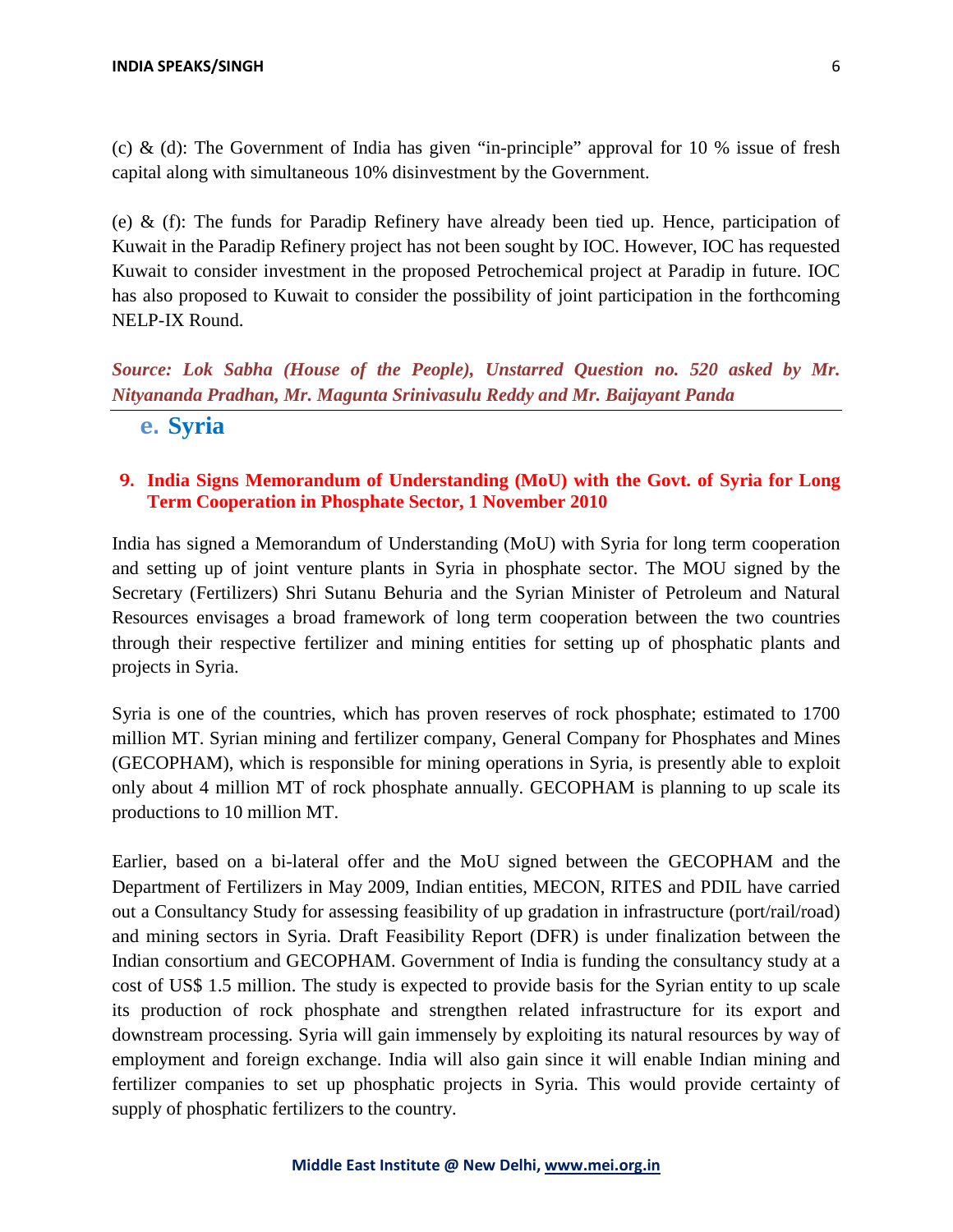The Indian delegation led by Secretary, Department of Fertilisers Shri Sutanu Behuria had representatives from the Rashtriya Chemicals and Fertilisers (RCF), Zuari Industries and Jubilant Organosys. The delegation visited Syria recently.

*Source: Press Information Bureau, New Delhi, <http://pib.nic.in/newsite/PrintRelease.aspx?relid=66705>*

#### **10.Statement by the President Pratibha Devisingh Patil to the Press, Damascus, 27 November 2010**

First of all I would like to say that I am very happy to be in Syria, a beautiful country and which like India is an inheritor of an ancient civilization.

I am visiting Syria to carry forward the dialogue that I had with President Assad when he visited India in June 2008. I have just concluded very constructive talks with President Assad and I am glad to share with the media the outcome of these discussions. The meeting today was held in a cordial atmosphere and covered bilateral matters, as well as regional and international issues of mutual interest.

We are happy with the progress in India-Syria bilateral relations over the last few years, and are committed to further strengthening our ties.

The global economic downturn posed serious challenges since early 2008. Both India and Syria were affected, but have recovered and are confident of achieving higher rates of growth in the coming years. In Syria, this is the result of the pragmatic economic reforms being implemented under President Assad's leadership. Economic progress in the two countries would open up several new avenues for engagement between the industrialists and business communities of the two countries. In our discussions we recalled the decision taken at the bilateral Joint Commission that met in Damascus in June this year, to double bilateral trade levels in the next 2 to 3 years and reaffirmed that this target should be achieved. The business delegation that is accompanying me would be discussing these new opportunities with their Syrian counterparts. The India-Syria Business Council to be launched tomorrow will focus on strengthening economic and commercial links. Areas that offer enormous potential for mutually advantageous co-operation are the phosphate sector and tourism.

One of the main reasons for economic engagement not having reached the potential is the lack of awareness of each others' requirements and capabilities. In the talks today, India has offered \$100 million Line of Credit to be used by Syria in sectors to be mutually agreed upon, keeping in view Syria's priorities. While this will be the third Line of Credit, the purpose behind this offer is to encourage Indian companies to involve themselves in developmental projects in Syria, which will give them good exposure to the Syrian market, and would also showcase to Syria the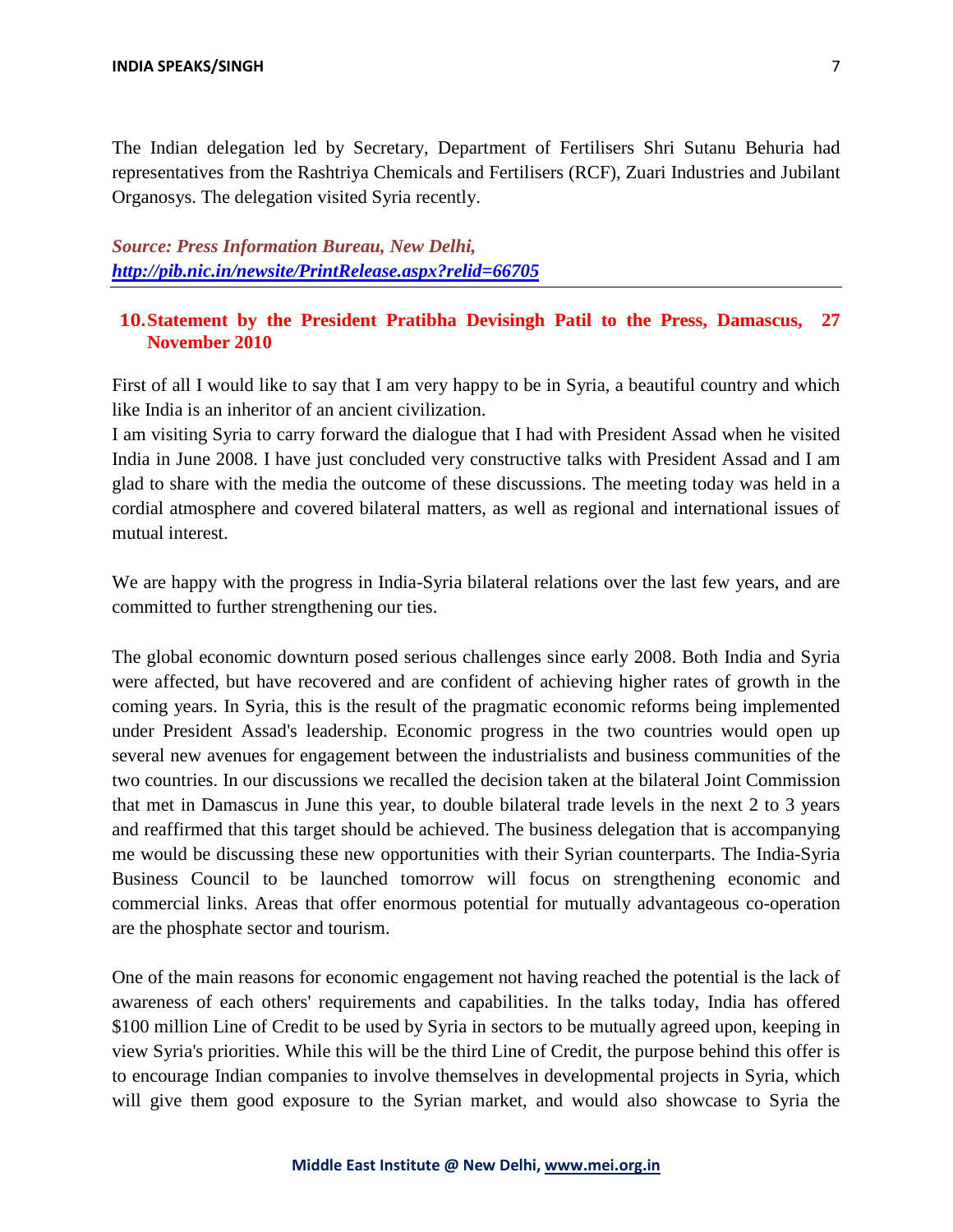potential of Indian companies. This, I am confident, will lead to increased economic engagement.

The IT Centre for Excellence, a project of India-Syria co-operation agreed upon during President Assad's visit to India, will start functioning very soon. India looks forward to closer co-operation with Syria in fields such as IT and training in highly specialized fields. To facilitate this, as also for capacity building in other areas, the number of scholarships for Syria under the ITEC programme will be increased from the present 45 to 90. I call upon Syria to make full use of this offer.

A Cultural Exchange Programme and two agreements on co-operation between media organizations are being signed later today. These would facilitate greater flow of information and bring the people of the two countries closer.

India has consistently supported all just Arab causes. I would like to reiterate India's unwavering support for a lasting and comprehensive peace to the Middle East problem, based on relevant UN resolutions. I would also like to reiterate our strong support for Syria's legitimate right to the Golan Heights, and for its very early and full return to Syria.

Ladies and Gentlemen,

Given the commitment of both sides, I am confident that in the coming years, relations between our two countries will continue to flourish.

I would like to thank President Assad, the Government and the people of Syria for the great warmth and gracious hospitality extended to me and my delegation. I wish the people of Syria a very prosperous and peaceful future.

#### *Source: President's Secretariat, New Delhi, <http://presidentofindia.nic.in/pr271110.html>*

#### **11.Statement by Secretary (East) on President's engagements at Damascus, Damascus, 27 November 2010**

As you are aware our President arrived in Damascus yesterday on a State Visit. As a special gesture, HE Syrian President Bashar Al Assad and First Lady Asma Al-Assad made a courtesy call on the President in the same evening. Earlier, President visited Ummayad Mosque which is considered to be one of the oldest and largest mosques in the world. Significantly, the mosque also holds the relics of John the Baptist.

President commenced her official programme in Syria today with a ceremonial welcome accorded to her by President Bashar Al Assad at the picturesque Presidential Palace. There was a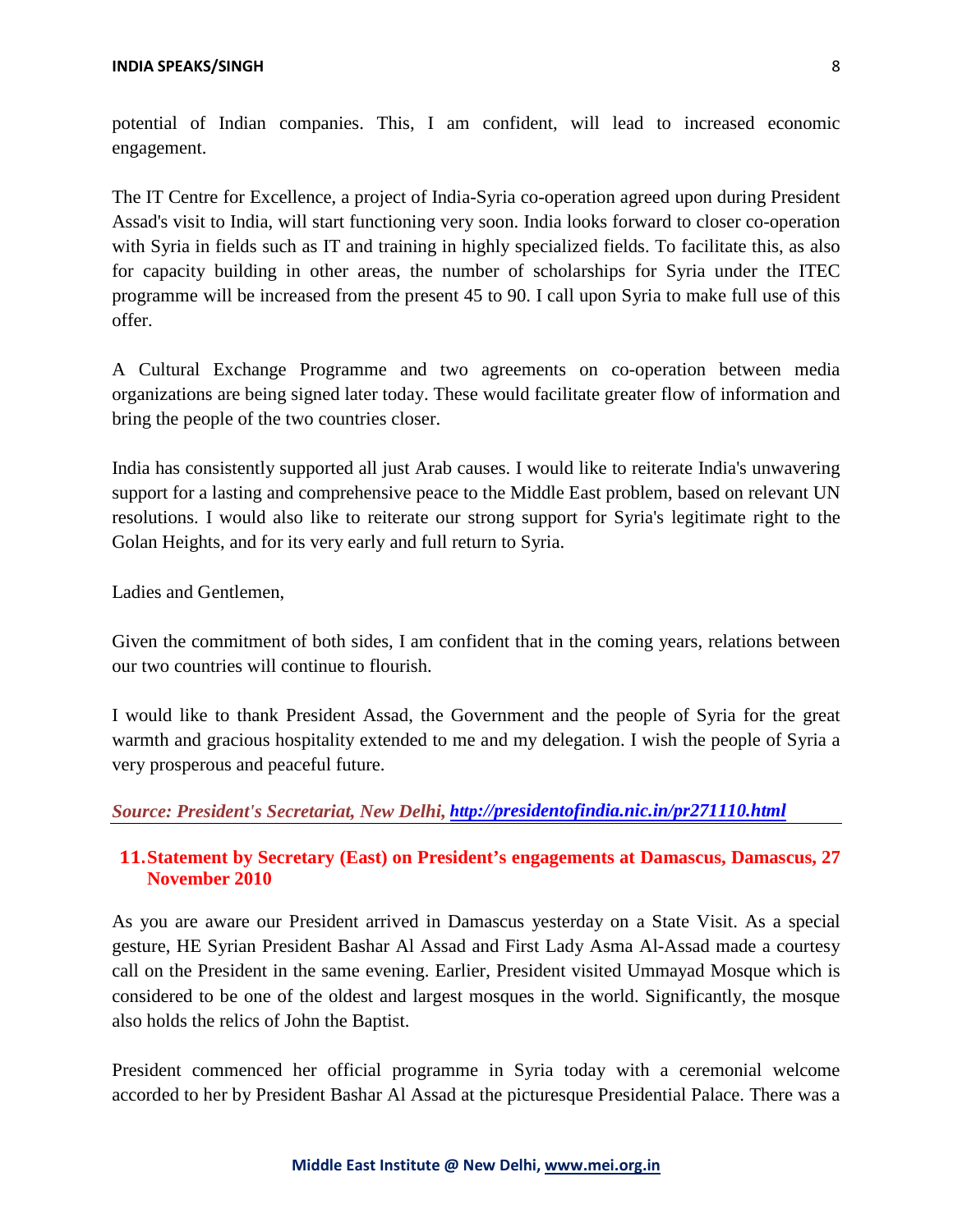brief meeting between the two Presidents along with spouses. This was followed by delegation level talks led by both Presidents. From our side, Shri Bharatsinh Solanki, Hon'ble Minister of State for Power; Shri K.E. Ismail and Shri Vijay Bahadur Singh, Hon'ble Members of Parliament; and Senior Officials participated in the talks. The Syrian side included Vice President Farouk Al-Shara; Foreign Minister Walid Al Moualem; Minister of Trade and Economy Lamia Marie Aasi; Minister for Presidential Affairs Monsour Azzam; Adviser to the President for Political and Media Affairs Bouthaina Shaaban and Senior Officials.

At the outset, President Assad extended a very warm welcome to President and the accompanying delegation. He said that this "first visit of the President is symbolic for every Syrian citizen and is a momentous occasion in India-Syria bilateral ties" which both countries have been enjoying since the last six decades. He stated that India and Syria share common vision and have similar values and expressed hope that the visit would be fruitful in every way in strengthening the friendship and the historic ties between the two countries. This is indicative of the warm and cordial atmosphere in which the talks were held.

President Assad fondly recalled his visit to India in June 2008 which laid the foundation for further enhancement and strengthening of historical ties with India. Both leaders dwelt upon the strong civilizational linkages between the two countries dating back several millennia. Our President referred to her visit to the Ummayad Mosque which is a symbol of Syria's strong secular tradition which India shares as well. They underscored the need for further enhancing of the ties and strengthening the cooperation in all fields to take this relationship to a higher level.

The two leaders held wide ranging discussions on bilateral, regional and international issues of mutual interest. On the bilateral economic side, both leaders expressed deep satisfaction on the engagement between the two countries in the last two years which led to, inter alia, setting up of an IT Centre of excellence in Damascus, a power plant being upgraded by BHEL, feasibility study on utilization of phosphates and up gradation of a steel plant. They also dwelt upon cooperation in the hydrocarbon sector, particularly with reference to OVL's investments in oil exploration. President Assad also invited Indian expertise and companies in making Syria a pipeline hub by linking Central Asia, Egypt, Jordan, Turkey and Iran. Both sides discussed the possibility of long term arrangements for utilization of phosphate deposits in Syria for mutual benefit. Both sides also agreed to boost tourism in each other's country.

Responding to Syria's need for training and up gradation of its human resources in information technology, as also for capacity building in other areas, we offered to increase the number of scholarships under the ITEC Programme from the present 45 to 90.

Both sides also reviewed the level of trade which currently stands at US\$ 540 million and agreed to work towards increasing trade and commerce. In this regard, both sides welcomed the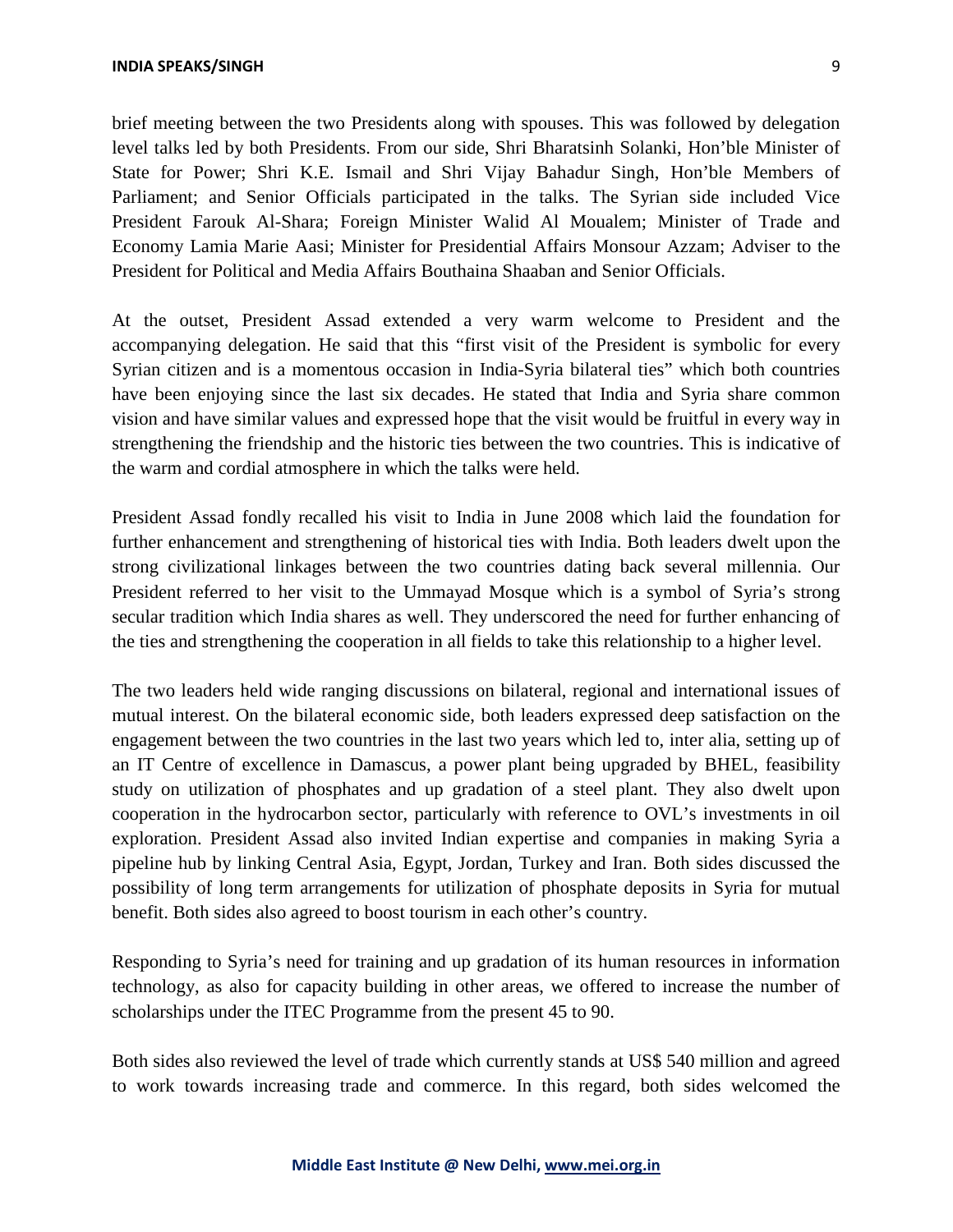proposed launching of India-Syria Business Council tomorrow, which would focus on strengthening of business and commercial relations. We offered a US\$ 100 million Line of Credit to be used by Syria in sectors mutually agreed upon. This was welcomed with great appreciation by the Syrian President. It would be pertinent to mention here that this would be the third line of credit extended by India; the earlier two being US\$ 240 million which is being utilized for up gradation of the Tishreen Power Plant and US\$ 25 million for up gradation of a steel plant in Hama by Apollo International of India. Both sides also discussed cooperation in frontier areas of science and technology such as bio-technology, information technology, pharmaceutical and food technology.

With regard to Palestine and the Middle East Peace Process, the Syrian side appreciated India's principled and unwavering support to the cause of Palestine and the Middle East. President reaffirmed "India's unwavering support for the Palestinian struggle for a sovereign, independent, viable and united state of Palestine living within secure and recognized borders side by side and at peace with Israel. India's solidarity with Palestine struggle for the realization of its fundamental rights is an article of faith for us and enjoys national consensus in India. India has and will always support the Palestinian people in their pursuit of their legitimate goals based on dignity."

President also reiterated India's support for the legitimate right of Syria to the Golan Heights and noted with appreciation the sober and peaceful approach Syria has adopted in addressing this issue.

Condemning incidents of terrorism as global phenomena, Syria reiterated its condemnation of the Mumbai terrorist attacks of 26.11.2008, of which the second anniversary was marked yesterday. Stating that extremism and terrorism must be contained, Syria renewed its support to India in this effort and offered to help in combating terrorism.

India appreciated Syria's support in our election to the Security Council for the term 2011-12 and welcomed Syria's support for India's membership as a permanent member to the expanded UN Security Council which was reiterated by President Assad.

The following three agreements were signed later this afternoon at the State Planning Commission, which would further enhance our bilateral ties:

i) Executive Programme of Cultural Cooperation for the period 2010-2013, which envisages, inter alia, cooperation in the fields of cinema, archaeology, performing arts, libraries, exhibitions;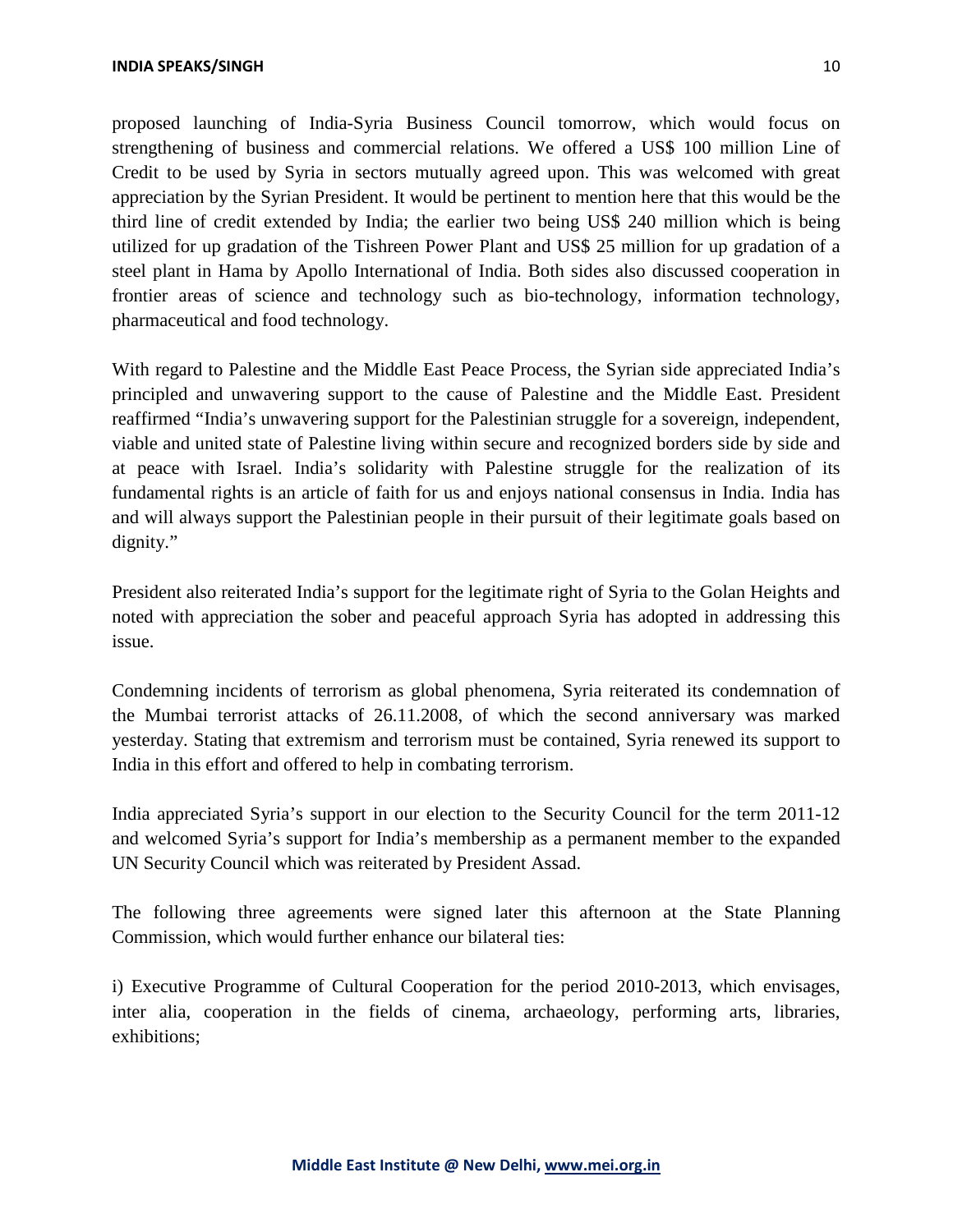ii) MOU of Cooperation between the Syrian Arab News Agency and the Press Trust of India for exchange of news, photographs and bilateral visits; and

iii) MOU of Cooperation between Syrian General Directorate for Television and Radio and Prasar Bharati for exchange of TV and radio programmes, joint production of programmes and exchange of visits.

*Source: MEA, New Delhi,<http://meaindia.nic.in/mystart.php?id=530116727>*

#### **12.Speech by President Shrimati Pratibha Devisingh Patil at the Banquet Hosted in her Honour by the President of Syria Bashar Al-Assad, Damascus, 27 November 2010**

On behalf of my delegation and on my own behalf, I would like to express gratitude for the warmth with which we have been received and for the gracious hospitality extended to us. May I say that to be in your beautiful country is a wonderful experience. I bring to you and the friendly people of Syria, the very best wishes of the people of India.

India-Syria relations are marked by warmth, friendship and mutual respect. Our two countries are inheritors of ancient civilizations that have cherished and preserved their age old value systems, including respect for diversity and equal treatment for all religions. Our contacts go back at least 4000 years, when India used to send raw silk and spices to Syria, and receive in return gold and silk fabric. Our trading interaction through the ancient Silk route was accompanied with the awareness about each other's culture and knowledge. These interactions have continued to the present day.

In the first half of the last century, both India and Syria were engaged resolutely in shaking off the yoke of colonialism. As independent nations from around the same time, we have been engaged actively in addressing the problems of our people. It is a matter of satisfaction that both our countries have achieved significant successes. India is hopeful of achieving 8.5 percent growth this year. As a national objective, India is committed to inclusive growth and is taking pro-active steps to ensure that no section of society is left behind.

I am glad to learn that the economic reforms launched in Syria under your guidance and leadership, have started yielding dividends. Your objective of working for a social market economy, is not much different from our approach of inclusive growth. The aim is to address poverty, even as we focus on rapid development.

There is scope for further strengthening of the multi-faceted relations between our two countries. The agreements that were signed today, US \$100 million Line of Credit extended by India, and the enhancement of scholarships for Syria under the Indian Technical and Economic Cooperation programme, from the present level of 45 slots to 90 slots, would greatly facilitate this. I am also confident that the India-Syria Business Council to be launched tomorrow will identify new areas for mutually beneficial economic engagement. Indian companies are already involved in the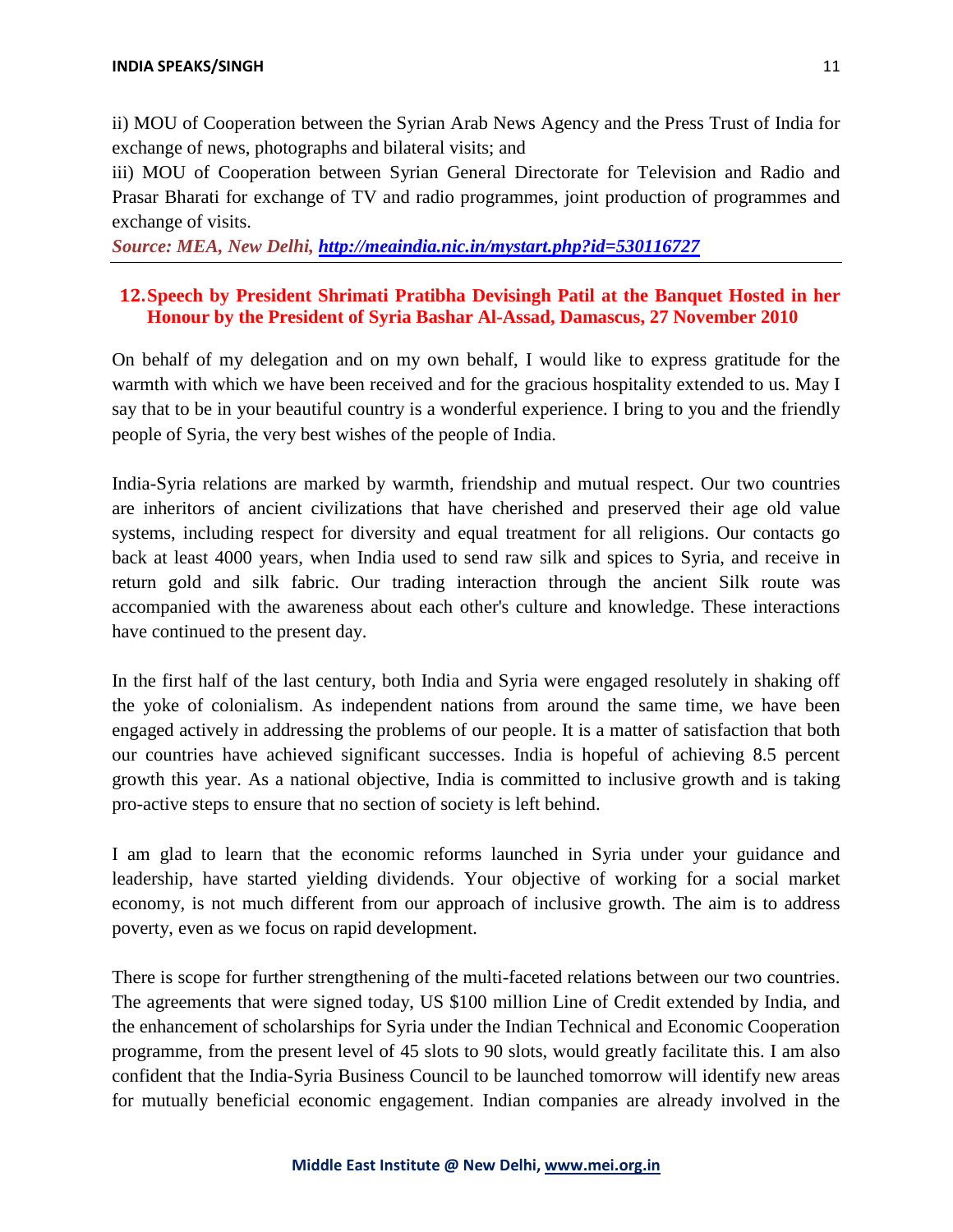energy, petroleum and IT sectors, and are keenly looking forward to contributing and participating in Syria's development programme.

#### Excellency,

West Asia is of vital importance to us. We enjoy cultural and commercial links with countries in this region. We share the perception that the conflict in West Asia is essentially political in nature, and cannot be resolved by force. In line with our support for UN Security Council Resolutions 242 and 338, India supports a negotiated solution resulting in a sovereign, independent, viable and united State of Palestine, living within secure and recognized borders, side by side at peace with Israel, as endorsed in the Quartet Roadmap and UNSC Resolutions 1397 and 1515. We have supported the Arab Peace Plan, which calls for withdrawal of Israel to pre-1967 borders, along with the recognition of Israel, and the establishment of the State of Palestine with East Jerusalem as its capital. We remain hopeful that the talks and negotiations would lead to a comprehensive peace process for the final resolution of the Middle East conflict.

I would like to convey our sincere appreciation for Syria's support for India's election to the UN Security Council for 2011-2012. Membership of the Security Council confers a special responsibility on us. During our forthcoming term in the Security Council, we will seek to discharge our duties and obligations constructively and objectively as a responsible member of the international community. We hope to work closely with other Member States for a balanced approach on peace and security issues. We highly appreciate the consistent support expressed by Syria for India's permanent membership of the UN Security Council.

#### Excellency,

Ever since our arrival in your historic and beautiful country, we have been experiencing the feeling of friendship that the people of Syria have for India. I would like to wish you, Excellency and Madame Asma Al-Assad continued success in the coming years. I also wish the friendly people of Syria peace and prosperity. With our commitment to further strengthen bilateral contacts, India-Syria relations will continue to blossom in the coming years.

#### Thank you.

*Source: President's Secretariat, New Delhi, <http://presidentofindia.nic.in/bqsp271110.html>*

## **13.Speech by President of India Shrimati Pratibha Devisingh Patil at the Syrian-Indian Business Summit, Damascus , 28 November 2010**

I am glad to participate in this important event which brings together the business communities of India and Syria. Bilateral trade links date back at least 4000 years. Apart from direct trade, Syria, in the centuries past, was the meeting point of traders from the East and the West and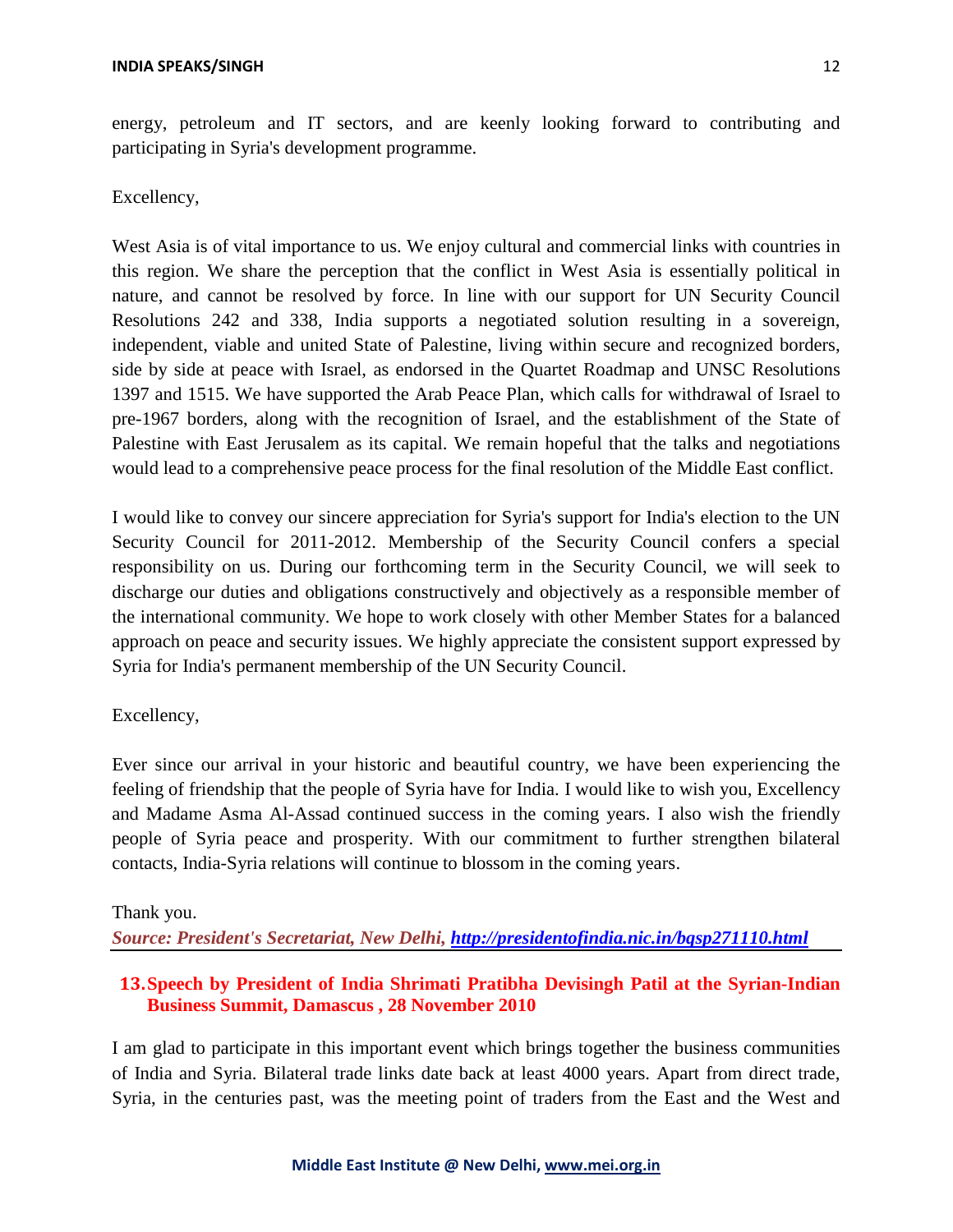continues to be a hub in contemporary times. We should renew our focus on bilateral economic and commercial ties, which at current levels is far below potential. The Bilateral Joint Commission that met in Damascus in June this year, identified ways of strengthening these ties, including doubling bilateral trade levels in the next 2 to 3 years. We should now take it forward.

Both India and Syria are expanding economies that have successfully weathered the global economic crisis. This was possible due to an effective regulatory framework and a prudent monetary policy. Also, exposure to toxic assets and dependence on exports for growth was low. India is likely to register 8.5 percent growth in the current year, which should offer plenty of opportunities for the Syrian business community. I am confident that this growth rate will be sustained in the coming years also. I am glad to be informed that the Syrian economy has also been doing well, and that the outlook for the future is good. Syria is committed to economic reforms and has ambitious development plans, particularly in the infrastructure sector. I am sure that the India business delegation will identify several avenues to involve itself and contribute to Syria's developmental plans. Indian companies are already involved in the development programme of Syria. OVL is engaged in exploring for and production of oil; BHEL is putting up a power plant; and Apollo International is extending assistance in the modernization of the Steel Rolling Mill in Hama. MECON is close to completing a feasibility report on utilization of phosphatic resources of Syria. This, I am hopeful, would lead to greater Indian interest in this sector.

#### Ladies and Gentlemen,

Over 13 centuries back, in 662 A.D. a Syrian scholar monk Severus Sebokht recognised with appreciation the skill of Indians in computing and said 'their computing surpasses description'. By way of expressing gratitude to Sebokht for his prescient remarks, we are setting up an IT Centre of Excellence in Damascus. The Centre would become operational very soon. This would, no doubt, contribute to the growth of the IT sector in Syria.

An important item on the agenda for my talks with His Excellency President Assad was strengthening of bilateral, commercial and economic links. I was struck by the keen interest that President Assad evinced in this subject. I am thankful to him for the personal attention that he pays to relations with India. India and Syria are committed to inclusive growth or growth with social equity. The business community can and should contribute in this effort and the Governments would be happy to assist in this process, by creating a conducive environment.

FICCI and CII have signed MOUs with the Federation of Syrian Chamber of Commerce and the Federation of Syrian Chamber of Industry respectively. These have facilitated frequent and closer contacts between the business communities of our two countries. Today we are launching the Syria-India Business Council. The formation of this Council would add to efforts to further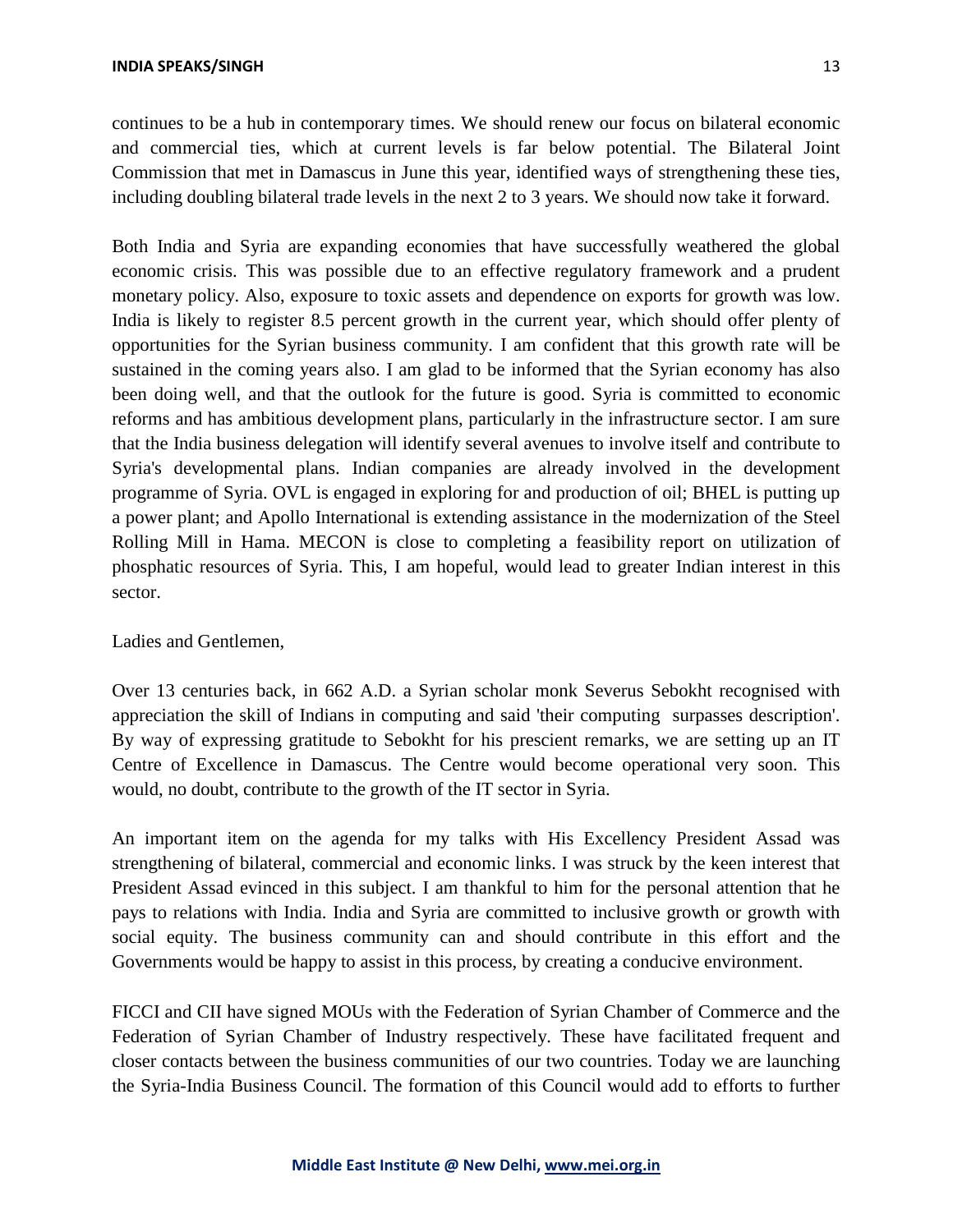strengthen trade and economic ties. I am confident that the Council will function effectively, will disseminate information on opportunities in the two countries, work closely with the Governments in addressing the specific problems that hinder the smooth flow of commerce and bring the business communities of the two countries closer, so that they become partners in development efforts. I extend felicitations to the two co-chairpersons Mr. V.R.S. Natarajan of India and Mr. Ali Khwanda of Syria and members of the Council, and wish them every success in what they are setting out to do.

I am sure that all of you would find the interaction that would follow this session fruitful. Let me wish the business persons every success in their efforts to see that the economic and commercial engagement between India and Syria further expands.

#### *Source: President's Secretariat, New Delhi,<http://presidentofindia.nic.in/sp281110.html>*

## **14.Speech by President of India Shrimati Pratibha Devisingh Patil at the Indian Community Reception, Damascus, 28 November 2010**

I am delighted to visit Syria, the cradle of civilization, and its capital Damascus, which Pandit Jawaharlal Nehru described as a city where every stone tells a story of past history. I am happy to be amidst you this evening. I bring to you greetings and good wishes from India.

India and Syria share many things in common. Both countries are endowed with a rich heritage; we are pluralistic societies with secular credentials; we inherit a vibrant culture. Our time-tested links are civilizational, clocking almost four thousand years treaded via the Silk Route. We take pride in our traditional linkages. Moreover, India and Syria underwent similar experiences in the first half of the 20th Century, and through the sacrifice of their citizens, achieved independence from colonial rule around the same time. Since independence we have had close, friendly and cordial relations with Syria. That Syria highly regards our contribution to freedom movements all over the world is borne out in their decision, to name an important street here after Pandit Jawaharlal Nehru, the first Prime Minister of India, and one of the foremost freedom fighters of India, who supported such movements in Asia and Africa.

Since our arrival in Damascus, my delegation and I have been overwhelmed by Syrian warmth and friendliness. All of us fondly recall President Assad's visit to India in June 2008. We attach strong importance to our friendly relations with Syria. I had very cordial and fruitful talks with President Bashar al-Assad. To further enhance our traditional relations, a number of agreements were signed yesterday. I also had useful discussions with Prime Minister Mr. Mohammad Naji Otri and Speaker Mr. Mahmoud al-Abrash.

India and Syria have weathered the global economic crisis. India is expecting to achieve a growth rate of 8.5 percent this year. I was glad to learn that the Syrian economy also has been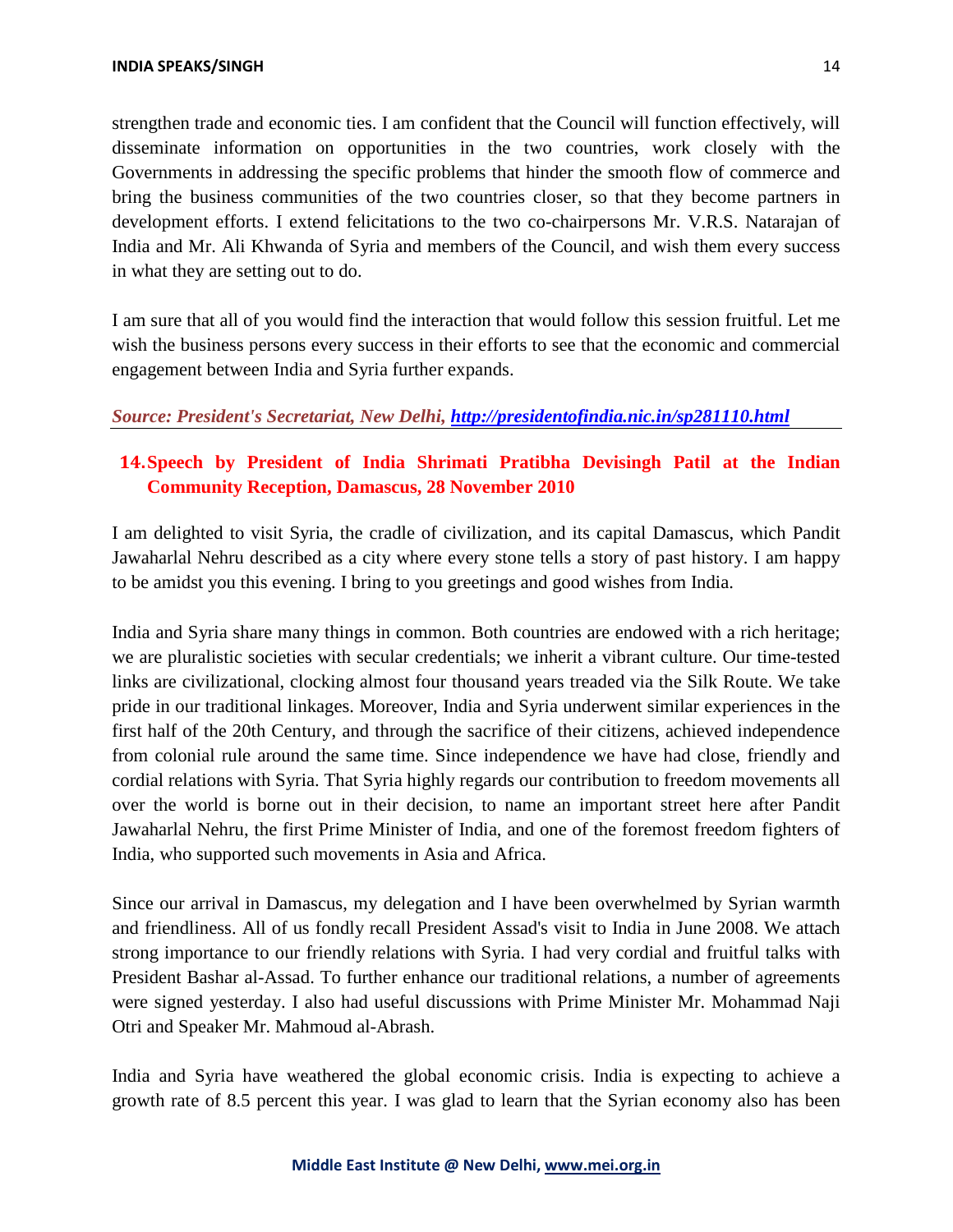#### **INDIA SPEAKS/SINGH** 15

doing quite well. In the two years between President Assad's visit to India and my visit here, we have made a conscious effort to enhance our economic cooperation. To cite a few cases, BHEL is carrying out a project in the power sector. Apollo International is helping in the modernization of a steel rolling mill; an MOU has been concluded in October 2010 for cooperation in the phosphates sector; an IT Centre for Excellence is being set up in Damascus and will be functional very soon; and ONGC Videsh Limited has investments in the oil sector. Some Indian companies have forged joint ventures and long term contracts with their Syrian counterparts. I am happy to learn that Indian experts were involved in setting up of Syria's first cement plant some decades ago. The India-Syria Business Council launched today should prove to be useful in forging many more business ties. With both countries focusing on development, the future augurs well, and I am convinced that our relations will surely and steadily scale greater heights in the coming years, and that Indian companies will continue to contribute to the growth of the Syrian economy.

I am glad to learn that Indians are participating in many spheres and activities in Syria. Indian scientists in the International Centre for Agricultural Research in the Dry Areas, have made valuable contributions to research. I will be visiting this facility tomorrow in Aleppo. Also Sisters from Missionaries of Charity from Kolkata are running 4 centres in Syria to take care of elderly persons. This evening I was happy to make a contribution to one of the Centres to enable it to enhance its facilities. I was very happy to meet them a few moments ago.

Fellow citizens, wherever my travels have taken me, I have always found Indian nationals commanding respect and assimilating with ease the milieu of the land and culture they live in. Syrian people are warm, friendly and hospitable. This should make it easy for you to adjust to the new environs, and contribute in whatever way you can to enrich Syrian society, and enhance friendly relations between India and Syria.

I convey to you my greetings and wish you all success in your future endeavours.

Thank you. Jai Hind!

*Source: President's Secretariat, New Delhi, <http://presidentofindia.nic.in/sp281110-1.html>*

## **f. Turkey**

## **15.EEPC India to Organise "India Show" in Turkey – to Provide Platform to Showcase Capabilities of Indian Exporters, New Delhi 10 November 2010**

EEPC INDIA (formerly Engineering Export Promotion Council), under the Ministry of Commerce & Industry, is scheduled to organize "India Show" from  $3 - 6$  February, 2011 in Istanbul, Turkey. India is the Partner Country in the fair and will take full pavilion where more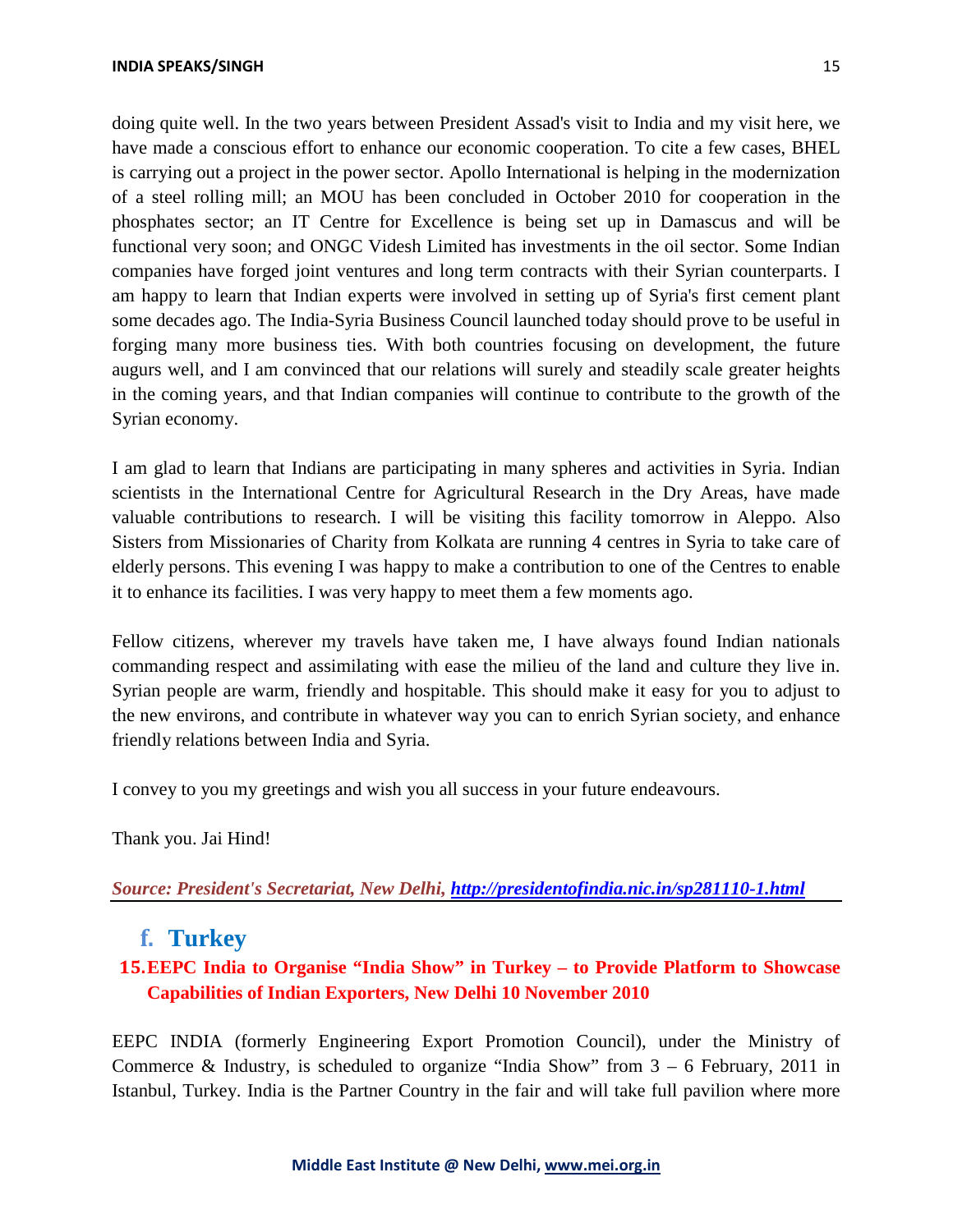than 150 Indian companies will be showcasing engineering products. The main objective of the "India Show" is to promote India's Image and provide a platform to Indian exporters to showcase their strengths and capabilities in an emerging market and developing country like Turkey.

Mr. R Maitra, Executive Director, EEPC INDIA, said that "the Show will also enable India to get closer to fast-growing markets in Eurasia and the Middle East and it will be our endeavour to highlight India as "Technology Hub" for Manufacturing Industry with equal participation from Small, Medium & Large industries." "India Show" will coincide with the largest and most famous industrial exhibition WIN 2011 (World Industry Fair) organized by Hannover Messe and India has been dedicated as "Partner Country" in the exhibition. Around 150 Indian companies will be participating at the "India Show" and there is a huge opportunity for partnership development, networking and exploring business linkages for wide range of engineering products from India, said Mr. Maitra.

Mr. R. Maitra also stated that during the INDIA SHOW, EEPC India will be signing an MOU with Istanbul Chamber of Commerce which is the largest non-government organization, aiming to promote foreign and domestic economic development within Istanbul and in Turkey as a whole. With over 3 lakh (300,000) active members, it is perhaps one of the largest chambers of commerce in the world and this association will set the path for the future trade between the two countries.

Indian companies participating in the show will get the benefit of gaining an easy access to 1.5 billion potential customers from not only Turkey but also the neighbouring regions, which constitutes a significant 87% share of the total visitors in the show. The chambers of commerce in the neighbouring countries are also being sensitized about the large Indian presence in the show. The Show will provide a unique opportunity to Indian exhibitors for gaining business and develop networks and partnerships but also act as a platform to promote India as an Economic Superpower and accelerate bilateral trade.

Turkey is at the crossroads of Asia, Europe, Northern Africa and Middle East, thus making it a country of significant geo-strategic importance. Various economic forecast reports have predicted that Turkey will become one of the fastest-growing countries in 2011 with a target import of 168 billion USD. It is the 15th largest economy in the world in terms of GDP (PPP) and engineering is the most important sector in the Turkish economy.

*Source: Press Information Bureau, New Delhi, <http://pib.nic.in/newsite/PrintRelease.aspx?relid=66865>*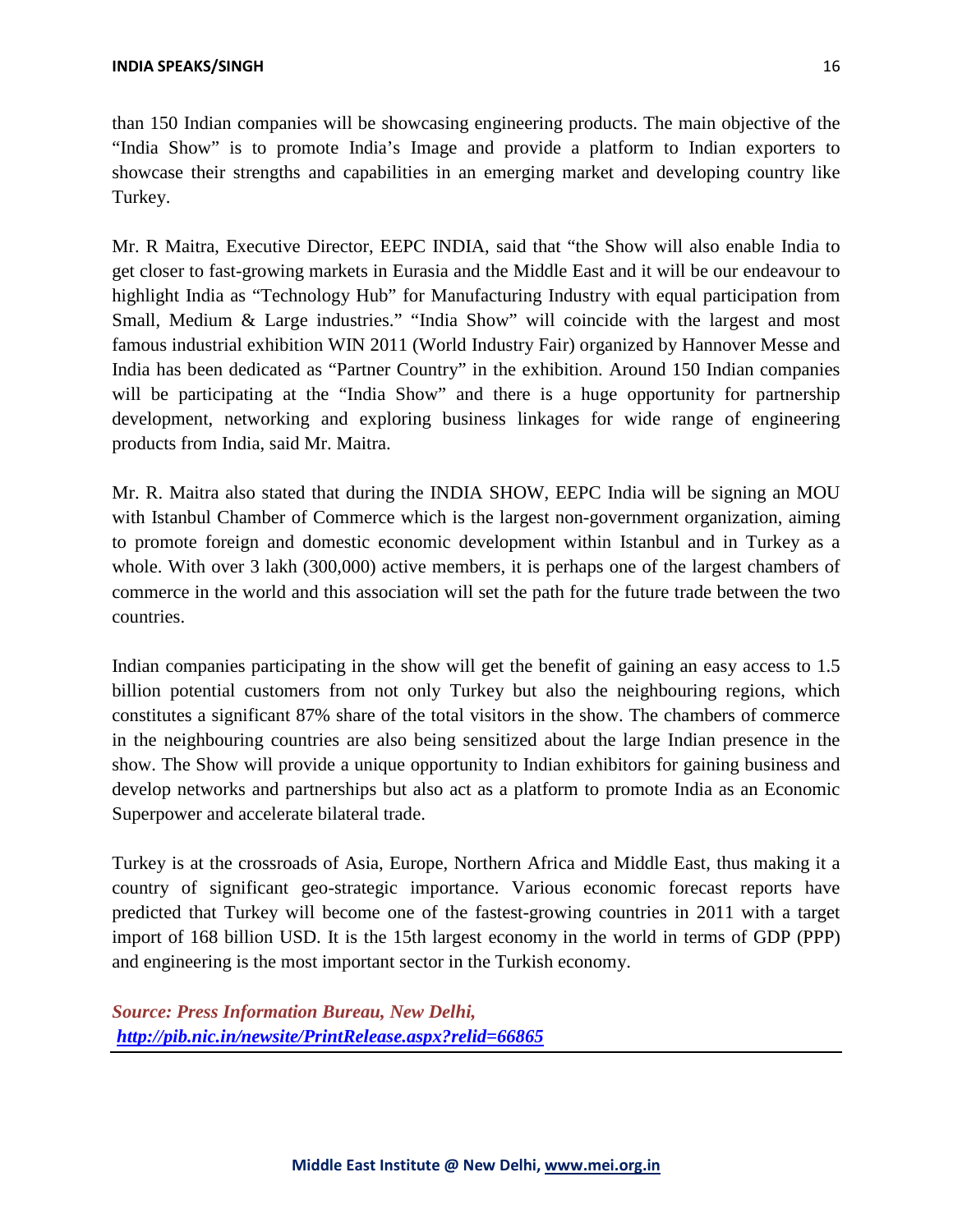## **g. UAE**

## **16.Briefing by Secretary (East) on President's engagements at Abu Dhabi, 22 November 2010**

Shri Sailas Thangal, Director (XP): Good evening friends. Thank you for coming to this briefing today. We have with us Secretary (East) Ms. Latha Reddy who would be briefing you on today's events. Let me also introduce officers on the dais. On the right of Secretary (East) is Ambassador of India to UAE Mr. M.K. Lokesh whom all of you I am sure, would know him. To the left of Secretary (East) is Mr. Rajeev Chander, Joint Secretary in-charge of Gulf Division, in the Ministry of External Affairs. Secretary (East) will be making opening remarks after which she will take few questions on the visit of Hon'ble President to UAE.

May I now request Secretary (East) to make the opening remarks please.

Secretary (East) (Ms. Vijaya Latha Reddy): Dear friends, thank you for making it convenient to come to this briefing.

Today, the President commenced her official programme in the UAE with a ceremonial welcome accorded to her by H.H. Sheikh Khalifa bin Zayed Al Nahyan, the President of the UAE. This was immediately followed by talks and an official banquet hosted by H.H. the President in her honour. Several Ministers were present from the UAE side – Deputy Prime Minister, Minister of Presidential Affairs, Foreign Minister, Education Minister and others.

The talks between the two leaders were warm and friendly reflecting the close ties between India and the UAE. Both leaders dwelt on the long tradition of friendship between the two peoples which are based on historical ties between the two countries. They emphasized the need to further develop and enhance this relationship to a new level of cooperation given the potential that exists.

The two leaders expressed satisfaction that the trade relationship had grown substantially resulting in both countries becoming the largest trading partners for each other in 2009-2010 with bilateral trade crossing the US\$ 43 billion mark.

Both leaders agreed to enhance the strategic relationship by focusing on areas such as education, science and technology, regional security and many other areas where there is potential for cooperation. They agreed that specific proposals in this regard should be taken up in detail at the forthcoming meeting in Abu Dhabi of the Joint Commission which is headed by the Foreign Ministers.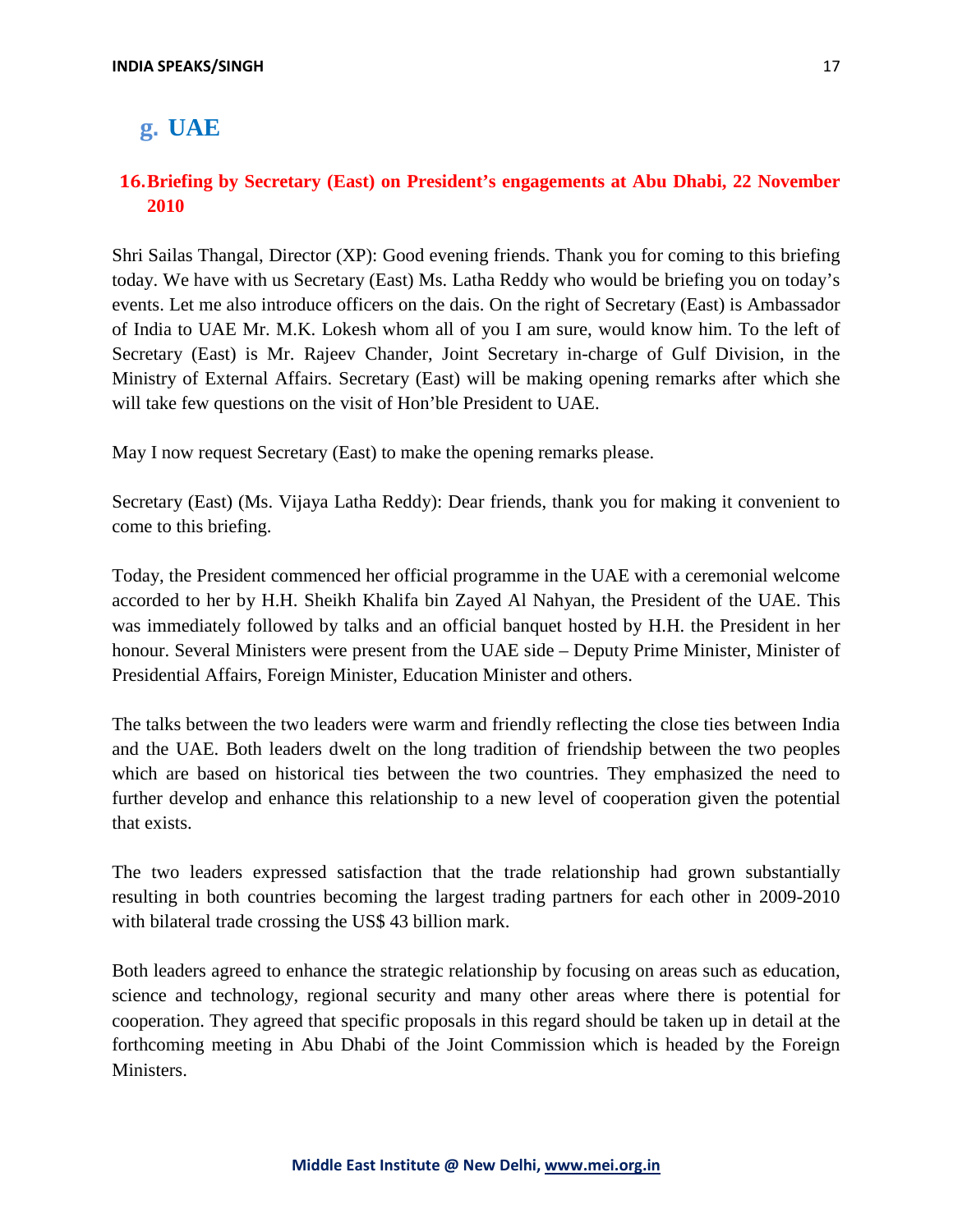Another important area of cooperation discussed was that of food security where our President invited UAE investments in projects for enhancing agricultural production in India and especially in the area of food processing. This received a positive response from His Highness the UAE President who stated that this idea should be pursued.

Our President spoke of India's keenness to further strengthen our energy security ties with the UAE and invited their participation in both upstream and downstream activities in the petroleum sector in India which would further our energy security. The UAE side was also invited to invest in the infrastructure sector including in our railways.

The UAE Minister of Higher Education mentioned that there was an agreement between UAE and India on the plantation of palm trees in India. It was agreed that this could be useful in areas such as Rajasthan.

Another important proposal discussed related to the reduction of the present high costs of setting up of water desalination plants which would provide valuable water resources needed by UAE and by India. Our President's proposal that this could be the subject of a joint research project was welcomed by His Highness.

Discussions were also held on the need for enhanced security cooperation particularly to address issues relating to counter-terrorism and maritime security. Our President emphasized that the agreement on security cooperation should be signed as early as possible by the concerned Ministries on both sides.

The President thanked His Highness for UAE's support for India's recent election to the nonpermanent seat in the UN Security Council and sought continued support for a permanent seat for India in an expanded Security Council. His Highness stated that UAE would certainly support India, which had the right to be a permanent member of a reformed UN Security Council.

Our President mentioned the contribution of the Indian community and the positive support extended to them by the UAE authorities. Our President expressed appreciation and thanked His Highness for his Government for extending many facilities to the large Indian community numbering around 1.75 million, which is the largest expatriate community in the UAE. The two leaders agreed that any issues with regard to the welfare of the Indian community, particularly the workers, should continue to be discussed by the UAE Ministry of Labour and the Indian Ministry of Overseas Indian Affairs and expressed confidence that these would be resolved and the processes to address these would be further strengthened and streamlined.

Thank you. That brings me to the end of this briefing. I will be happy to take some questions.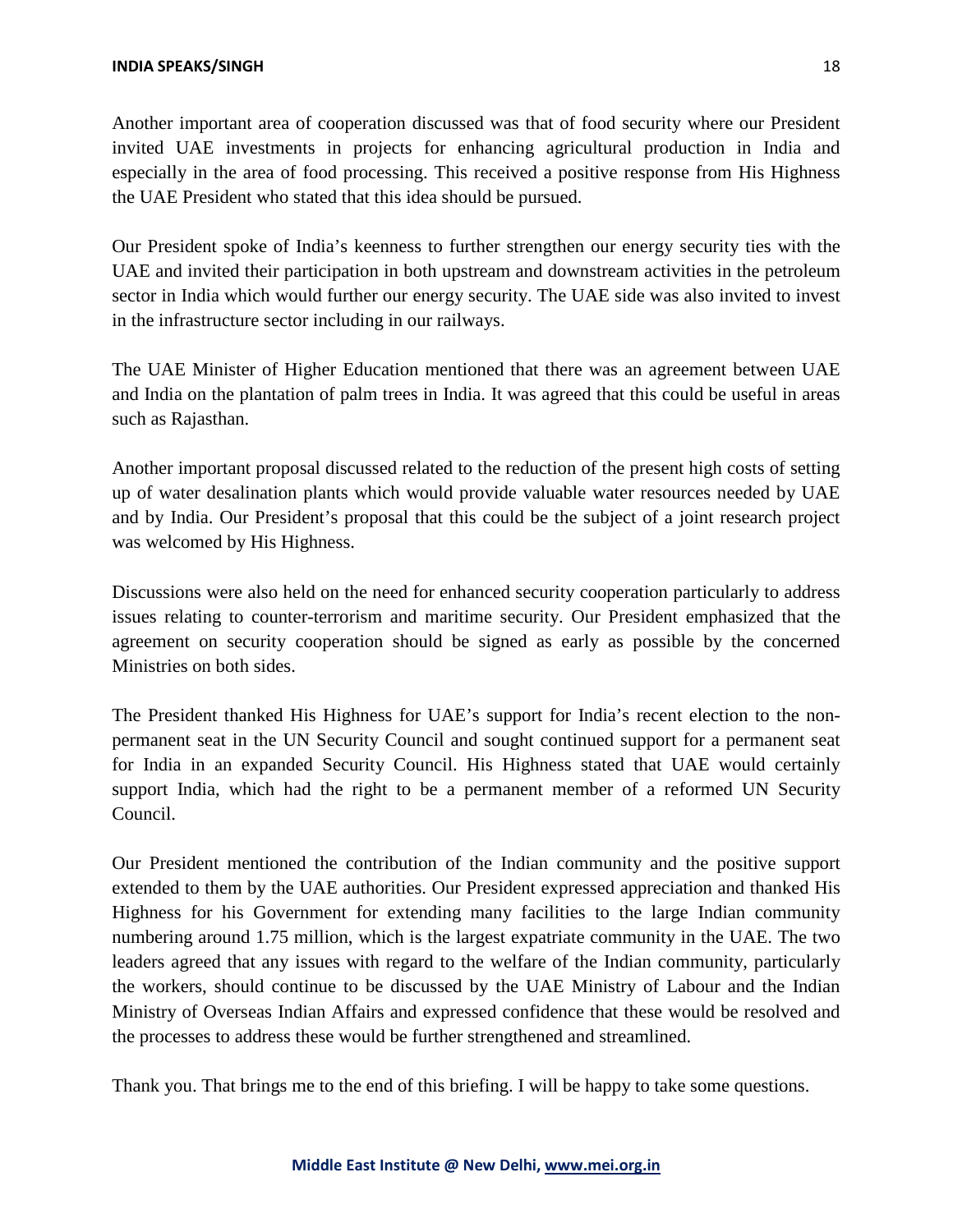Question: Madam, you mentioned that the leaders agreed to develop the relations in various areas. Among the areas you mentioned was regional security. Could you be a little more specific as to what ideas were discussed where the two countries could cooperate with each other? Could you please put it in context?

Secretary (East): I think it was expressed as a desire to enlarge our cooperation in this area. It was mentioned as an area with potential cooperation. I have gone into detail that there is an agreement on security cooperation which is to be signed between our Home Ministry and the Interior Ministry here in UAE, and that will really spell out the details. In other words, cooperation exists. Our desire is that the cooperation should be enhanced and strengthened further.

Question: When is the agreement going to be signed?

Secretary (East): It is due to be signed. Our Home Minister has invited the Minister from the UAE to visit India for the signing of this agreement.

Question: Will it be done within this month?

Secretary (East): I cannot give you a timeframe, I am afraid.

Question: Is there any method of exchange of prisoners between India and UAE?

Secretary (East): No, but again there is an agreement under discussion on exchange of sentenced prisoners. That I believe is also at an advance stage.

Question: Regarding the palm trees, Kerala is one of the areas but Rajasthan is mentioned.

Secretary (East): I think the idea is that because palm trees grow very well in Arab countries, particularly in UAE and other areas, where there are dry desert conditions. And it may not necessarily be palm oil it could be date palms also. It is different varieties of palms that could do well in a desert climate.

Question: Regarding the invitation to invest in food security and agricultural sector, have you any concrete commitment from the UAE?

Secretary (East): I think the real issue which our President mentioned is that of course India has a great need for food security. The second issue is, less than two per cent of our food production goes into processed foods. So, the specific area mentioned was that we would welcome investment and cooperation in the area food processing. So, this would be an important area, and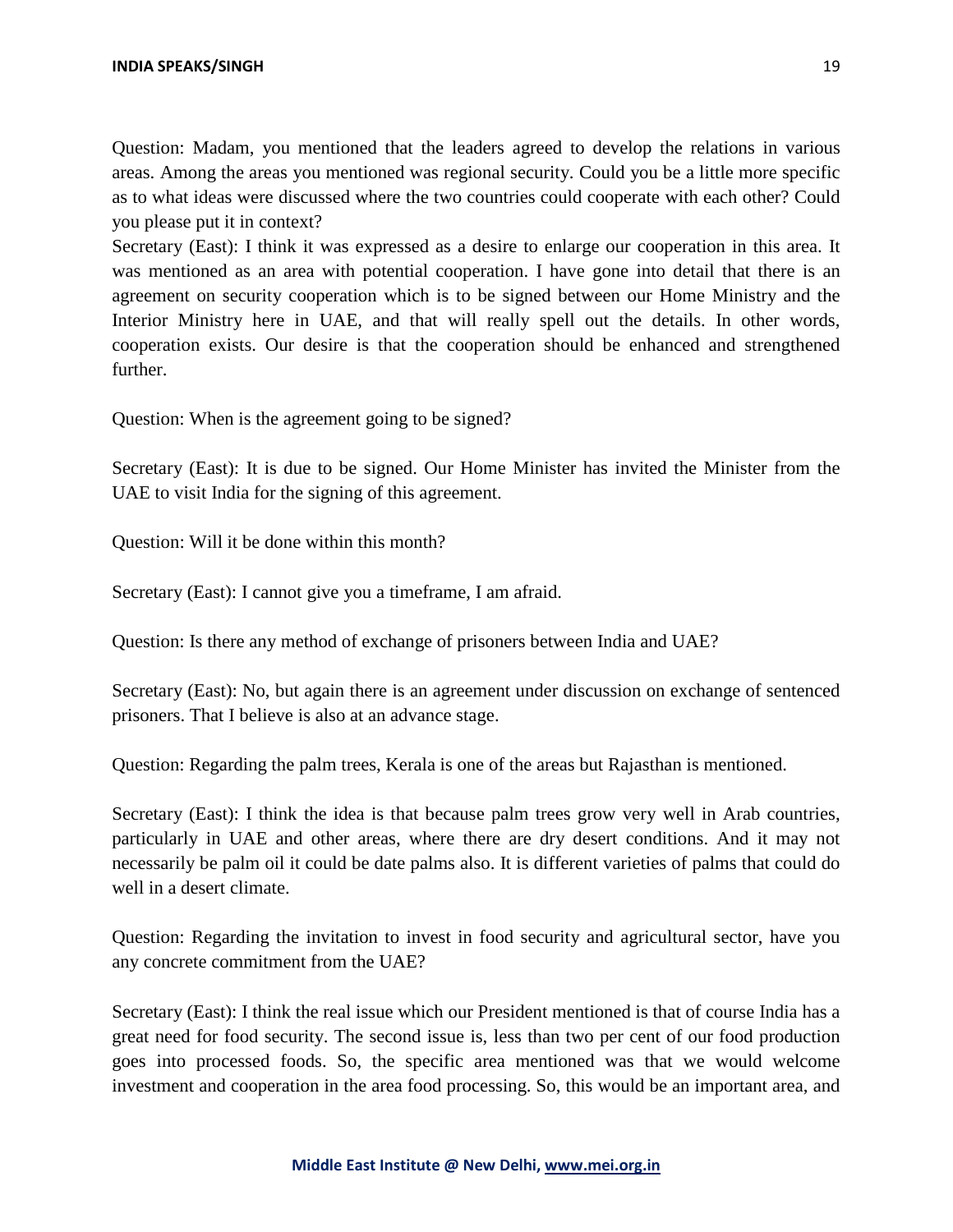of course whatever technical collaboration is possible on the overall issue of agricultural production.

Question: Madam, I have two questions. First, can you confirm that the UAE has backed India's bid to UN Security Council? And did the President of the UAE release a statement? Secretary (East): Yes, I can confirm that there was support extended for India to occupy a permanent seat in the UN Security Council. What I have stated I will say it again. It was that His Highness stated that the UAE would certainly support India which had the right to be a permanent member of a reformed UN Security Council. There was no statement that issued at the end of the meeting but this is what was stated at the meeting.

Question: Just a follow-up question about the food security issue. Is the Indian Government looking for investments into the research and development sector as well?

Secretary (East): We are looking for investment into all sectors, I can say that quite confidently.

Question: Related to food processing.

Secretary (East): That is right, but also to agricultural production. We already have some programmes going on with various countries in the area of agricultural production, how to increase yields, how to adopt more progressive methods, and how to increase productivity. We would certainly be interested in all of that given the fact that we have a very large population.

Question: What was said about furthering energy security?

Secretary (East): I think on energy security what we had said was that we recognize that the UAE is a very valuable partner in ensuring India's energy security. We had given out the figure, which I believe amounts to US\$ five billion last year, of import of crude from UAE. And the idea of inviting investment in the upstream and downstream sectors in the petrochemical industry would be to see how else we can collaborate besides the simple purchase of crude oil.

Question: Madam, you mentioned that there has been a 43 billion dollar trade between India and UAE. Does it include petroleum?

Secretary (East): It does. It includes the five billion dollars of petroleum as well. But if you look at the overall figure of 43 billion, five billion is only a small part. So, unlike what most people imagine, our trade with UAE is very multifaceted in many sectors. Actually, of that 43 billion, I believe we exported 24 billion dollars. So, it was a balanced trade. And in that fiscal year, 2009- 10, we actually in fact had a positive trade balance with the UAE.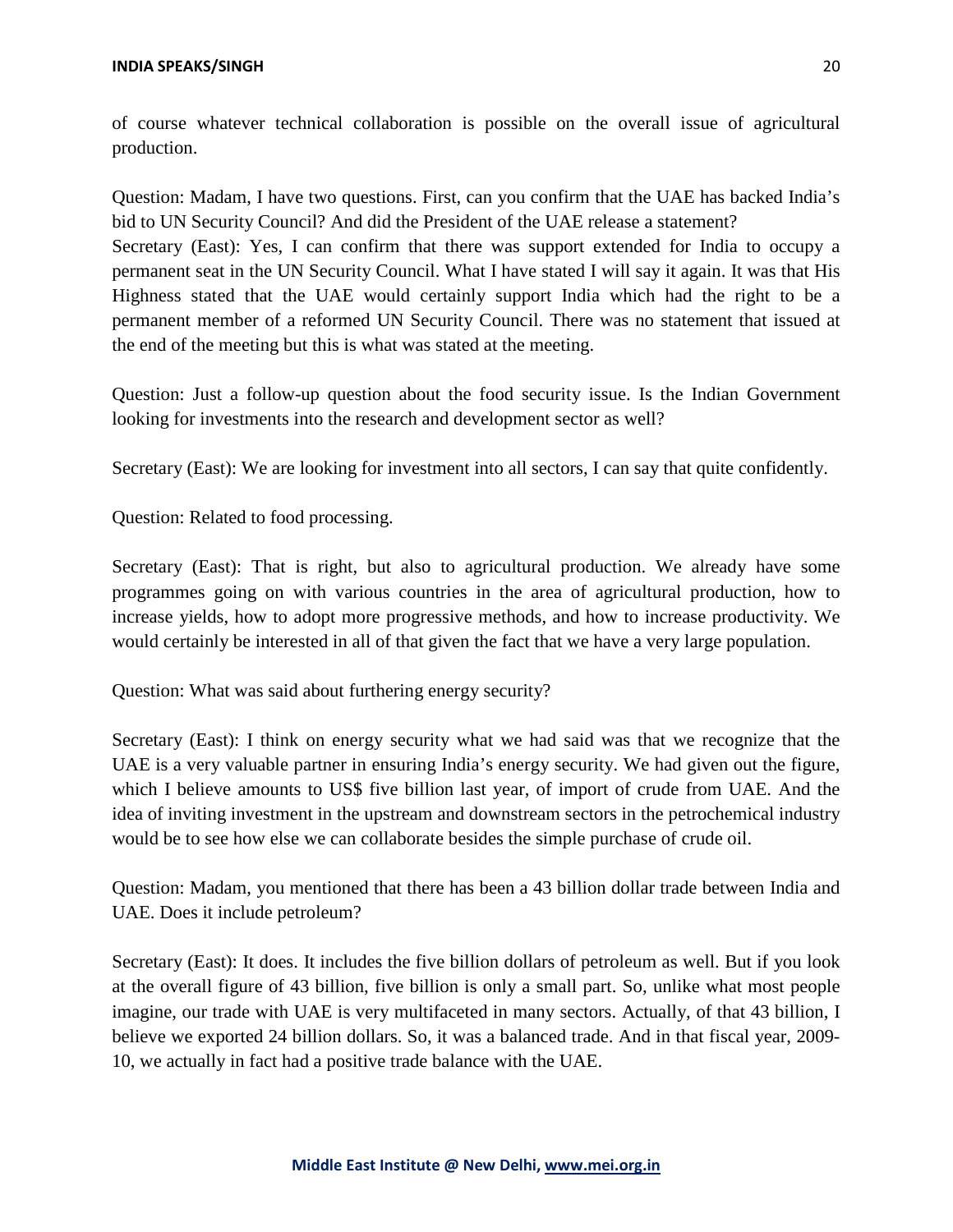Thank you.

*Source: MEA, New Delhi, <http://meaindia.nic.in/mystart.php?id=530316705>*

## **17.Speech by President of India Shrimati Pratibha Devisingh Patil at the Social and Cultural Centre, Abu Dhabi, 22 November 2010**

Ladies and Gentlemen,

I am happy to visit the India Social and Cultural Centre, and address members of the Indian community. The global Indian Diaspora, spread across several continents has made India proud both by their contribution to the country of residence, and to their mother land - India.

Our trade links with the Arab world have seen Indian pearl traders reaching the shores of Dubai, Sharjah and Fujairah centuries ago. From there it has been a long journey for the community. Today, the Indian community is estimated to be around 1.75 million strong, making it the largest expatriate community in the UAE. Besides, with its presence in almost all spheres of economic activity, the Indian community has emerged as an important expatriate community for the host country. Be they skilled workers involved in the construction of modern high tech buildings, or professionals in the knowledge based sectors, or those in health care, hospitality and tourism, they have played a vital role in forging the abiding links between India and the UAE.

Let me congratulate each one of you for this contribution. You have earned a reputation for being disciplined, hard-working and law-abiding. You are a microcosm of India, reflective of its vibrant diversity and its talents. We are proud of your achievements. I am equally happy to note that the UAE Government has been extending support to the Indian community for its sociocultural needs.

Over time, the profile of the Indian community in the Gulf is undergoing transformation. Though large numbers of Indian skilled workers were employed in the UAE in the 1990s as a result of the construction boom, gradually more and more professionals in the fields of finance, banking, insurance and information technology have gained employment in this friendly country. This transition in the profile of the Indian community is reflective of the UAE economy, which is gaining momentum in the knowledge-based service sector. By providing highly skilled service at a competitive cost, your role has proved to be important for the UAE economy. Your sustained remittances over the years have contributed to the foreign exchange reserves of India. I would also like to mention that India is the biggest recipient of remittances by expatriates.

Despite the global economic downturn, the Indian economy has witnessed rapid and sustained growth rate. The macro-economic fundamentals are sound and we seek to further expand our growth. Our infrastructure financing needs are estimated to be 1 trillion US Dollars in the next five years. India offers a large and a growing market. The UAE is also going through a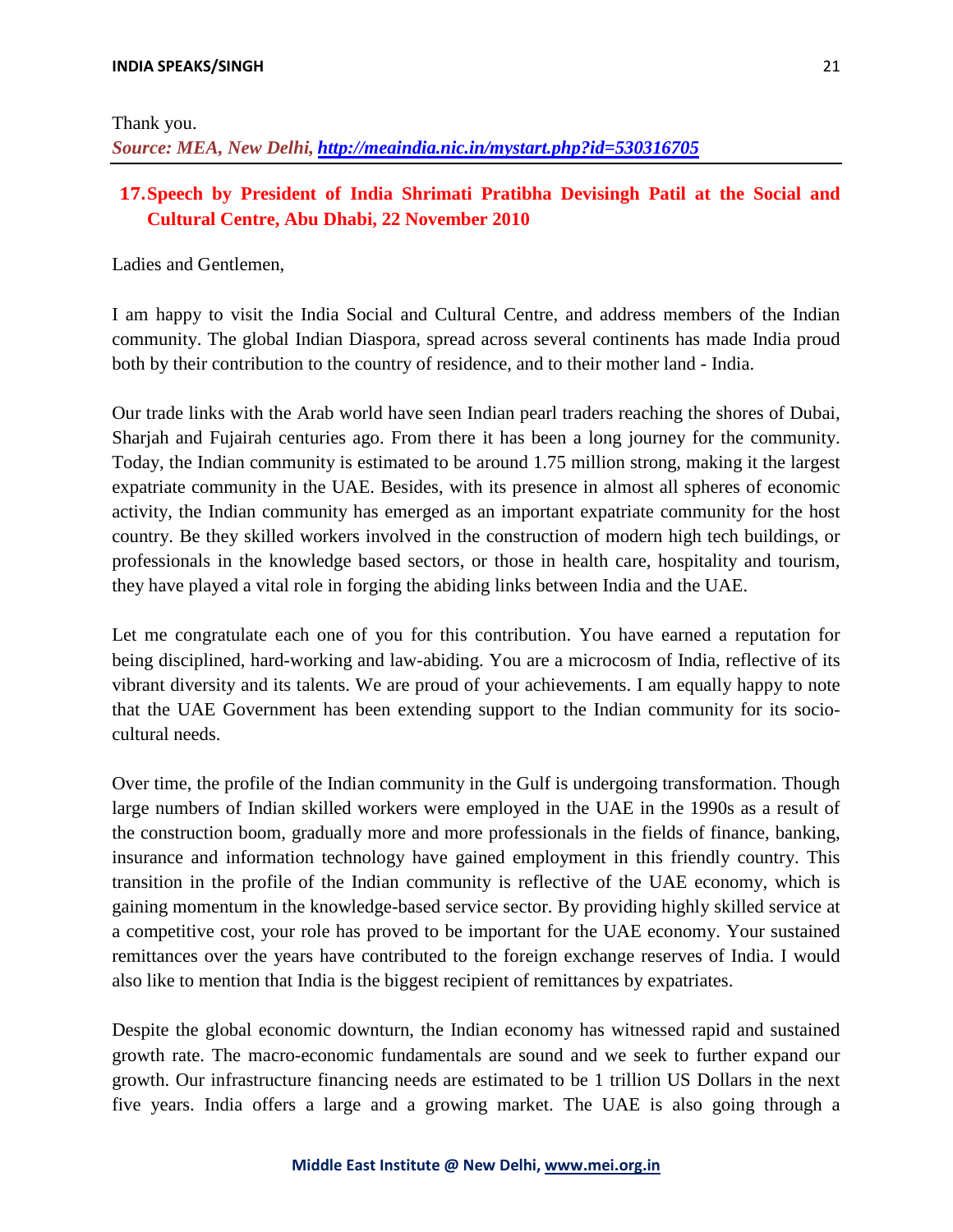significant transformation. The space for India to play an increasing role in this transformation is widening. More employment avenues will open up in knowledge-based industries like IT, finance and insurance, as the UAE economy is bracing for a larger role by the service sector. This will ensure that there will be a demand for senior executives and professionals for some more years to come. I urge the Indian community to retune itself and remain responsive to the changing needs of this country. The UAE will remain as one of the largest trading partners for India and a gateway for Indian exports to the region.

I am also aware of the challenges and aspirations of the expatriate Indian community. The Government of India and the UAE Government are engaged in continuous dialogue on various matters concerning Indian labour. There is already an existing Memorandum of Understanding signed between the Ministry of Overseas Indian Affairs in India and the Ministry of Labour in the UAE. New schemes have been proposed by the Ministry of Overseas Indian Affairs to ensure the welfare of Indian workers in the UAE. I am happy that during my visit, I will be launching, the Indian Workers' Resource Centre, to provide a 24 hour helpline and counselling services for Indian workers in the UAE. This will be an important step to take the grievance redressal mechanism to the doorsteps of the large number of Indians, who are in distress and in need of urgent assistance.

I am impressed by the Indian Social and Cultural Centre and its facilities. That the Indian community has accomplished this task of establishing an impressive institution, reflects a strong sense of responsibility you feel, as members of the Indian community. While financial status may provide materialistic comforts, it is a sense of belonging to a group, and being a part of a cultural and social identity that generates a sense of well-being and satisfaction.

Let me congratulate the founding members of this institution for having envisaged a viable and a vibrant cultural centre for the benefit of the Indian community. I urge the President and the members of the Board of Trustees of this institution, to continue their earnest efforts in catering to the diverse needs of the Indian community. I would like to emphasize that each one of you as members of the vibrant Indian community has done India proud. Therefore, I would like to take this opportunity to express my sincere appreciation to each one of you, for your contribution to strengthening our relations with the UAE. I wish you and members of your family all the very best.

Thank You. Jai Hind! *Source: President's Secretariat, New Delhi, <http://presidentofindia.nic.in/sp221110.html>*

**18.Speech by President of India Shrimati Pratibha Devisingh Patil at the Indian Community Reception, Abu Dhabi, 23 November 2010**

Ladies and Gentlemen,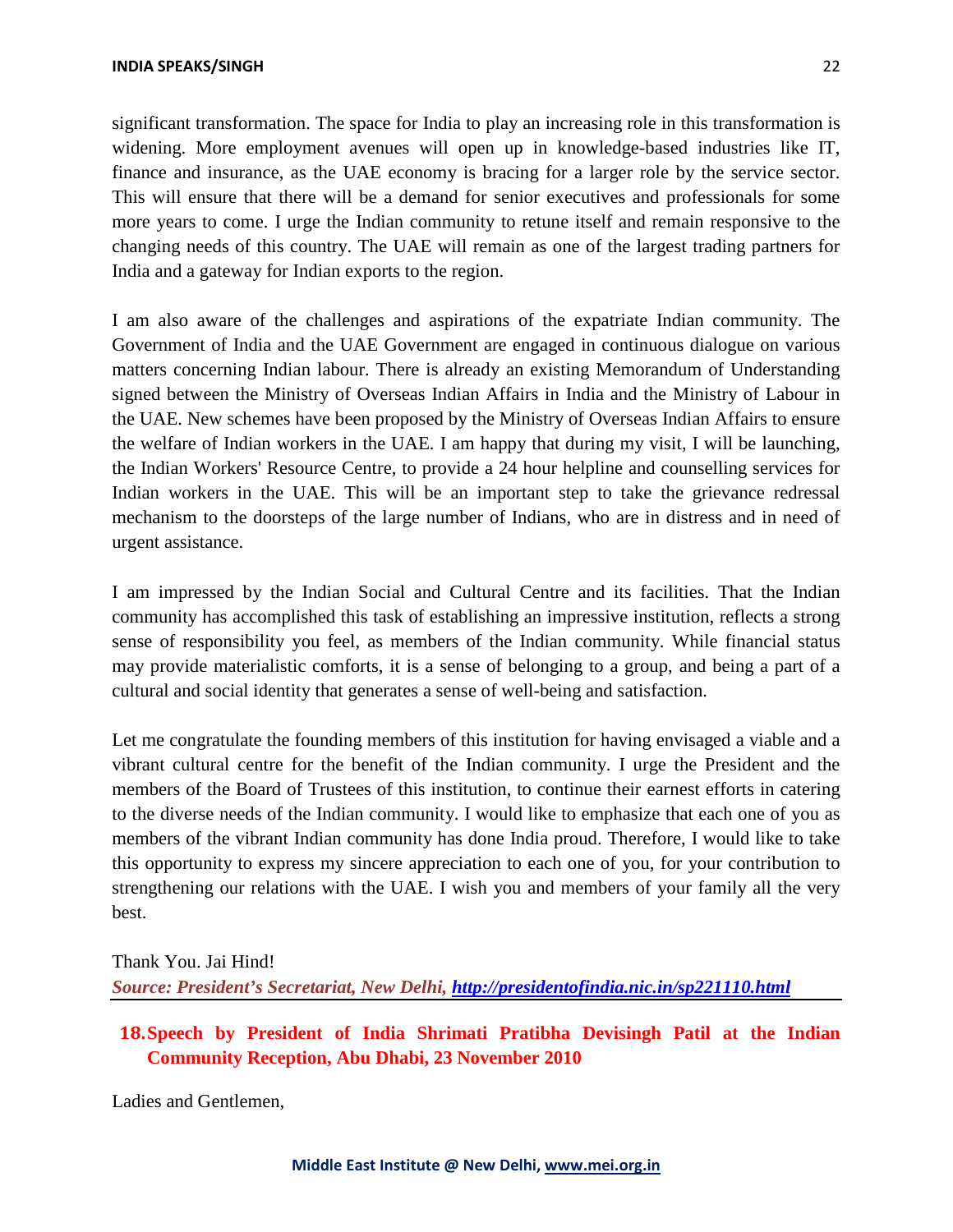I am very pleased to meet all of you here today. You are all leading members of the Indian Community in the UAE, and your contribution in promoting ties between India and the UAE is greatly appreciated by the Government of India. At the outset, I would like to acknowledge the contributions made by the Indian community to the growth and transformation of this country. In this regard, the role of Indian workers requires special mention, as do their problems and issues, which should receive our careful attention.

I thank the Ministry of Labour of the UAE Government for initiating many welfare measures to help our workers. The Government of India, under the leadership of the Ministry of Overseas Indian Affairs has initiated programmes for the welfare of Indian workers abroad, including the setting up of the Indian Community Welfare Fund. I am happy to launch today, the Indian Workers' Resource Center which, apart from assistance including counselling, will provide a 24 hour helpline for workers. I hope that the Indian community will extend all assistance to the Indian Mission in the UAE to enable this Center to fulfil its responsibilities.

India is a country with great vitality in political, economic, cultural, educational and other fields. This vitality emanates from our dynamic civilizational heritage. We can be proud that ours is one of the oldest continuous civilizations of the world. Its contribution to human advancement has been as phenomenal as its contribution to the evolution of thinking, and of philosophical approaches of the human race. Our culture has taught us to live with and respect diversity, and to be resilient in the face of adversity. Our adherence and commitment to 'unity in diversity' has strengthened our vitality. As Mahatma Gandhi said, 'a nation's culture resides in the hearts and in the soul of its people'

The cultural exchange between India and West Asia has been going on for centuries, with each drawing from each other's strengths. In the pre-colonial days, the Western coast of India, especially the Malabar Coast had been a major centre of world trade. The extensive trade ties between India and the Arab world was reflected in Indian ships with Indian sailors sailing along the Arabian Sea and to the Red Sea, carrying Indian goods which were in great demand. Many of your families came to this part of the world long before oil was discovered here. Indians played an active role in the pearl trade which was a major economic activity in the pre-oil era. The discovery of oil and the resultant growth in economic activities, led to a quantum jump in the arrival of Indians. The Indian community has made vital contributions to strengthen political, economic and cultural contacts between the UAE and India.

You have proved to be valuable goodwill ambassadors for our country and your contributions have been appreciated by the rulers of this country whose benevolent policies have enabled you to make a living here. I appreciate the assistance and attitude of the Government of the UAE. You have been an integral part of the success story in which the UAE has made rapid strides transforming itself, in a single generation, into a global economic powerhouse. Through your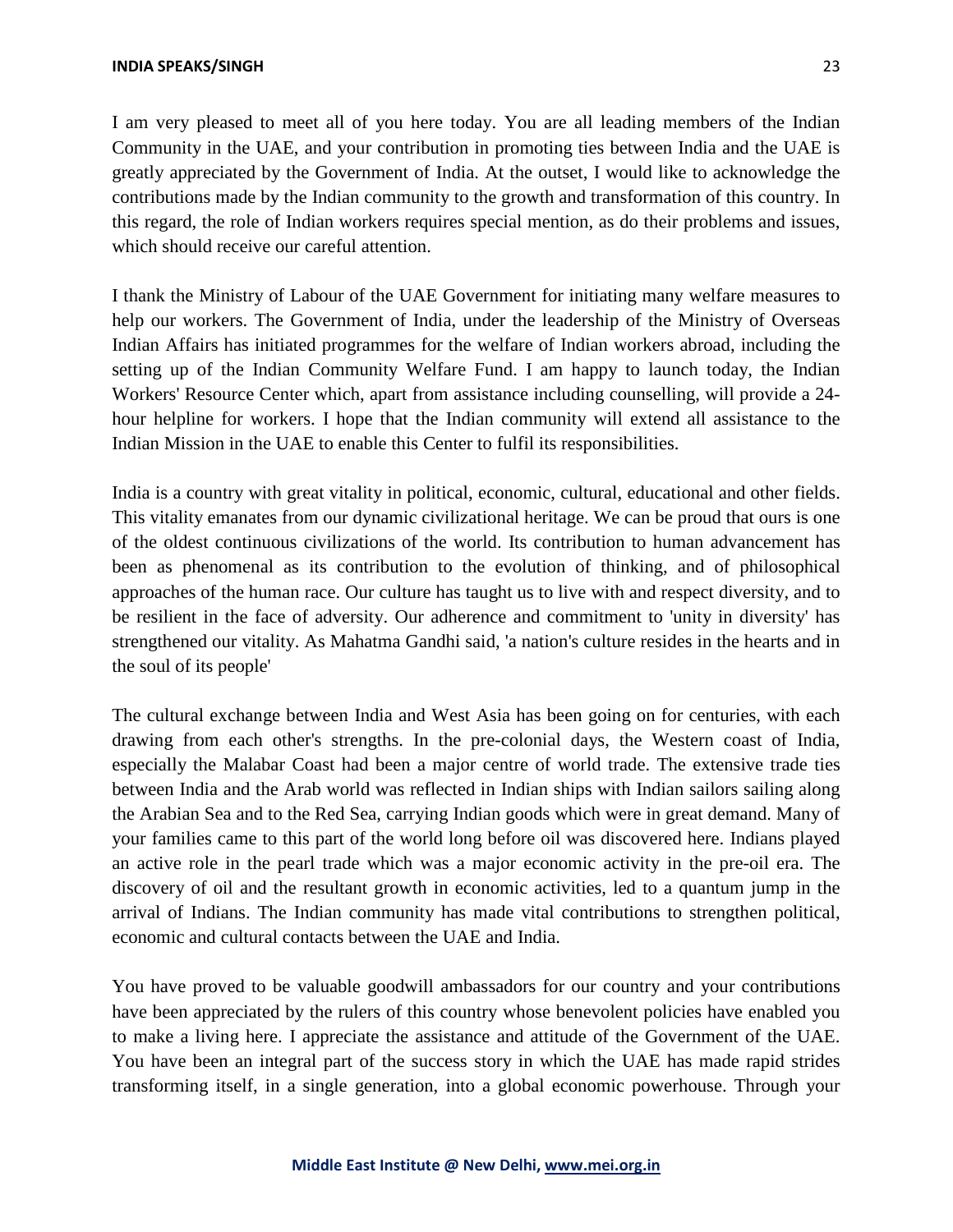The Indian community in the UAE is a microcosm of India with diverse cultural backgrounds, but retaining the unique Indian identity. As the popular saying goes, 'you can take Indians out of India, but you cannot take India out of Indians'. During the years since our independence in 1947, India has achieved much success. Our democracy is deep-rooted and our international profile has shown consistent linear progression. Our voice is heard with respect in major international fora including at the G-20. We have recently been elected to the Non-Permanent seat on the UN Security Council, and we are thankful to the Government of the UAE and the ruler of the UAE, that they have extended support to India's permanent membership in the reformed UN Security Council. India is currently the fourth largest economy in the world on the basis of Purchasing Power Parity. Having successfully weathered the global financial crisis, our economy is now one of the fastest growing in the world. Our annual growth rate is 8.5 percent, but we are confident of taking it to double digits, sooner rather than later.

With a predominantly young work force and a vibrant market, India has become an attractive destination for foreign investors. During the last three years, India has received cumulative Foreign Direct Investment worth over 100 billion US Dollars. As our economy expands, it offers opportunities for collaboration between India and overseas Indian communities. I invite you to make use of these opportunities in India.

The Indian community in the UAE has been a strong supporter of our economic growth and through its regular remittances has stood by India in its difficult times. I am aware that the Indian community, with its high emphasis on educational opportunities for its children, would like to have more educational facilities in India than what it offers now. The Government is considering ways to address these demands. Our Ministry of Overseas Indian Affairs runs a Diaspora Scholarship Scheme that offers scholarships to PIO and NRI students studying in Indian universities. I note that some educational institutes from India have set up institutes of advanced learning in the UAE. I look forward to seeing your greater involvement in this endeavour.

I wish each of one of you and your families the very best in the years to come, and also hope that the India Club will continue to serve the community for many years to come. I do hope that the India Club will continue to serve the Indian community in the years ahead.

Thank you. JAI HIND! *Source: President's Secretariat, New Delhi, <http://presidentofindia.nic.in/sp231110-4.html>*

## **19.Speech by President of India Shrimati Pratibha Devisingh Patil at the Indian Islamic Centre, Abu Dhabi, 23 November 2010**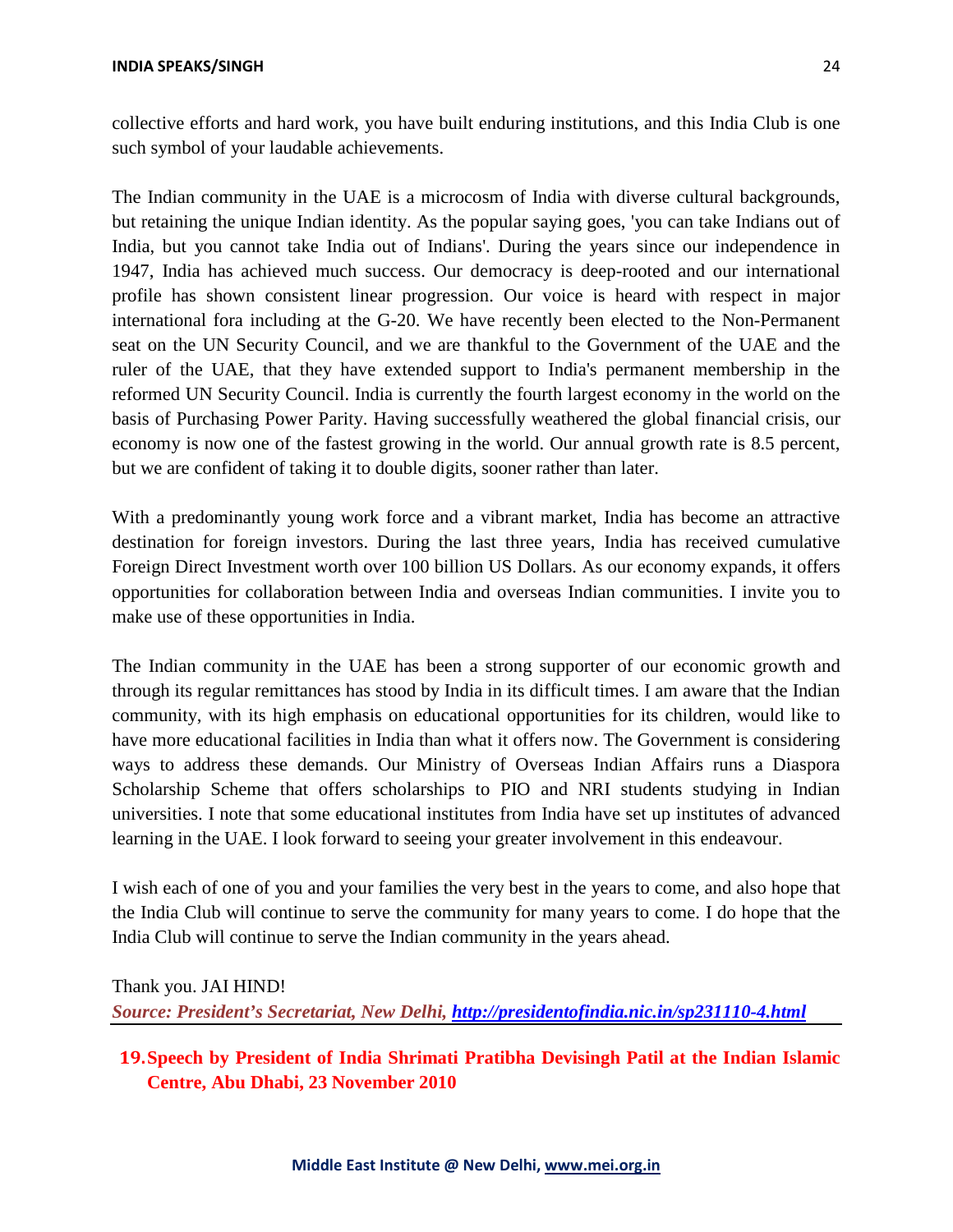Ladies and Gentlemen,

I am happy to inaugurate the Indian Islamic Centre Abu Dhabi. The Centre has an illustrious history. Its foundation stone was laid in 1982 by the then Prime Minister of India Smt. Indira Gandhi, who strengthened the secular fabric of India, that we are privileged to witness today.

Historically, India has been the meeting place of diverse races and cultures. Indian civilization shared its richness with other cultures and was itself enriched by this interaction. The coming of Islam to India in the 8th century A.D., and its sustained interface with a vibrant civilization with deep cultural roots, had a profound impact in all spheres of life in India. The Islamic heritage of India is an integral part of Indian culture.

The immense contribution of the Arab world to our heritage is visible in our monuments, literature, language, administration, arts and culture. The translation of many Sanskrit works into the Arabic language during the second Abbasid period of the 8th century A.D., brought to the Arab world, the ancient wisdom of India. The Arabs evinced great interest in Hindu sciences, especially in medicine and astronomy. There was a process of cultural osmosis.

The founding fathers of modern India, recognizing the long-standing tradition of tolerance and respect for diversity so ingrained in our society, chose to enshrine these principles in the Constitution of free India. These have provided the underpinnings for our secular and democratic credentials and have served India well. Given the attempts that we see in the contemporary world to divide and discriminate against people on the basis of their religion, the foresight of our founding fathers more than 60 years ago is, indeed, remarkable. It is part of our core belief that religions are meant to bring peace and harmony amongst humanity, and should not be a source of strife and violence. Mahatma Gandhi, the Father of the Indian Nation said "I believe in absolute oneness of God and therefore also of humanity..for me the different religions are beautiful flowers from the same garden or they are branches of the same majestic tree".

The Indian presence and influence has been a regular feature of the Arab landscape. Whether it was trade in pearls, which were the major produce of this region before the discovery of oil, or the export of Indian timber from which Arab dhows were constructed, the destinies of our two cultures have been closely intertwined. It is not an exaggeration to say that there is part of both the cultures in all of us, whether Arab or Indian. It is, indeed, very satisfying to see two old cultures forging new links while preserving old ones.

India and the UAE have much in common in their promotion of religious harmony and tolerance towards different shades of thoughts and beliefs. The rulers of this country have adopted benevolent policies, and provided generous support to Indian Community organizations belonging to all religions. I am happy that the Indian community has through its hard work and dedication over the decades contributed very positively to the development of the UAE. I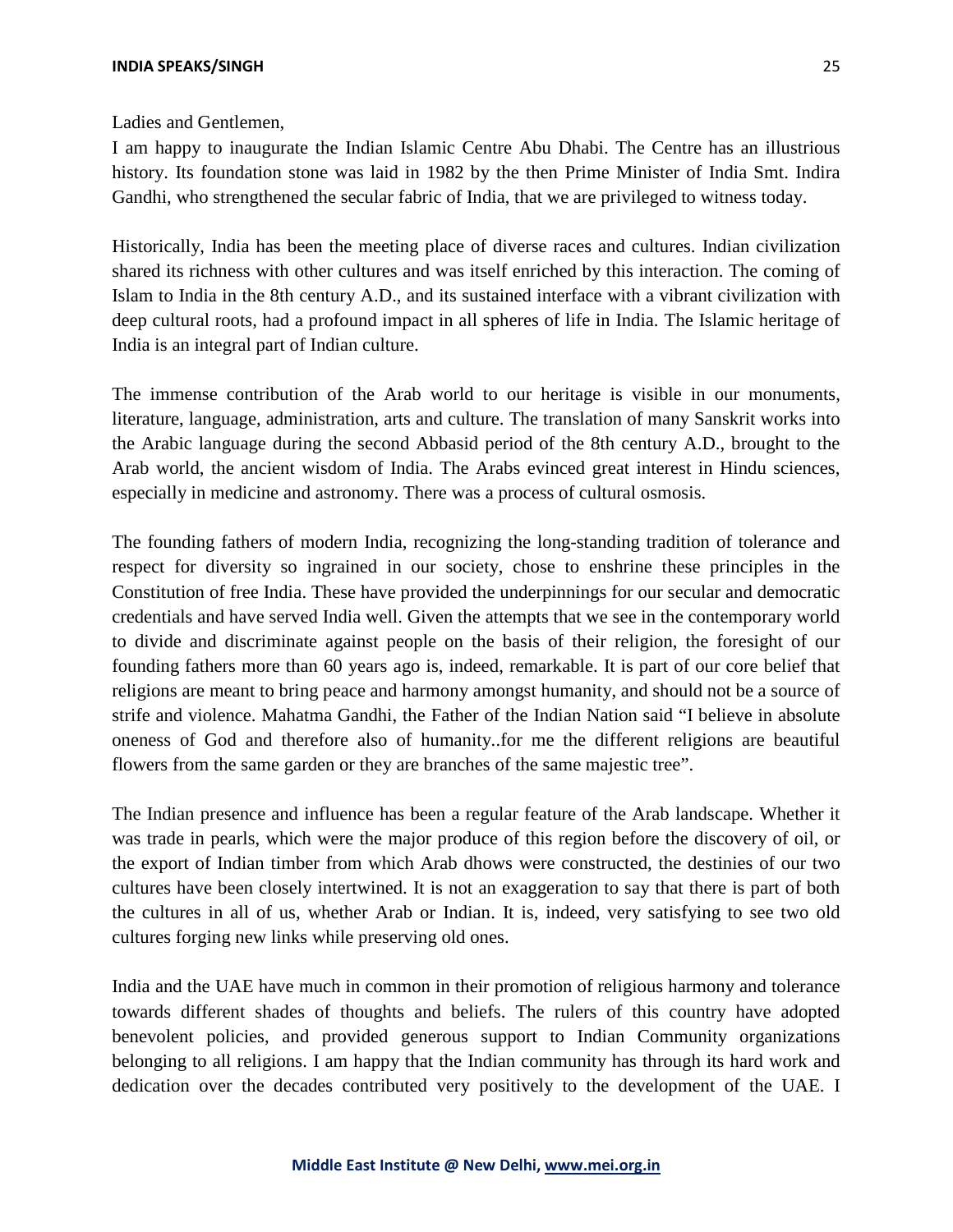understand that the UAE is home to many nationalities that are living in perfect harmony with each other. This "unity in diversity" is also a hallmark of our society.

The Indian Islamic Centre is a tribute to the collective efforts of community leaders. It is, indeed, a reflection of the strength of character of the Indian Diaspora, in nurturing its links with the mother country, while successfully adapting to the local conditions in the host countries. The Centre will no doubt, prove to be a valuable cultural bridge between the UAE and India, and stand as a symbol of our celebrated links. While inculcating pride among the community members about their Indian heritage, I hope the Centre will also serve to highlight among the Emirati community, the close and friendly ties between our two countries. I would like to commend the leaders of the community, whose hard work and dedication has made the Centre a reality.

Finally, warm words of thanks to our gracious hosts - the Government of the UAE. Their generous assistance has contributed to the realization of this project. I bring with me the greetings of the Government of India to the Government of the UAE and the greetings of the people of India to the people of the UAE.

I wish you well. Thank you. Jai Hind! *Source: President's Secretariat, New Delhi, <http://presidentofindia.nic.in/sp231110-2.html>*

## **20.Speech by President of India Shrimati Pratibha Devisingh Patil at the Abu Dhabi Indian School, Abu Dhabi, 23 November 2010**

Ladies and Gentlemen, and Dear Students,

It is a great privilege to be here amongst the children of the Abu Dhabi Indian School and other schools who have assembled here.

I understand that the Abu Dhabi Indian School was started 35 years ago through the efforts of our present Vice President, Shri Hamid Ansari, with only three teachers and 53 elementary level pupils, has now grown into a leading community school, with more than 450 staff and 5000 students. The school has been preparing students for the CBSE examinations since 1983, and has been achieving commendable success in its academic performance. It is also heartening to know that the students of this School have been winning the Hamdan and Sharjah Awards, constituted by the rulers of the UAE, for excellence in education. My congratulations for these achievements.

The quest for knowledge has been a basic characteristic of Indian ethos from time immemorial. Our ancestors undertook in-depth studies of questions on metaphysics, philosophy, logic, religion, astronomy, grammar, mathematics, medicine and many other branches of human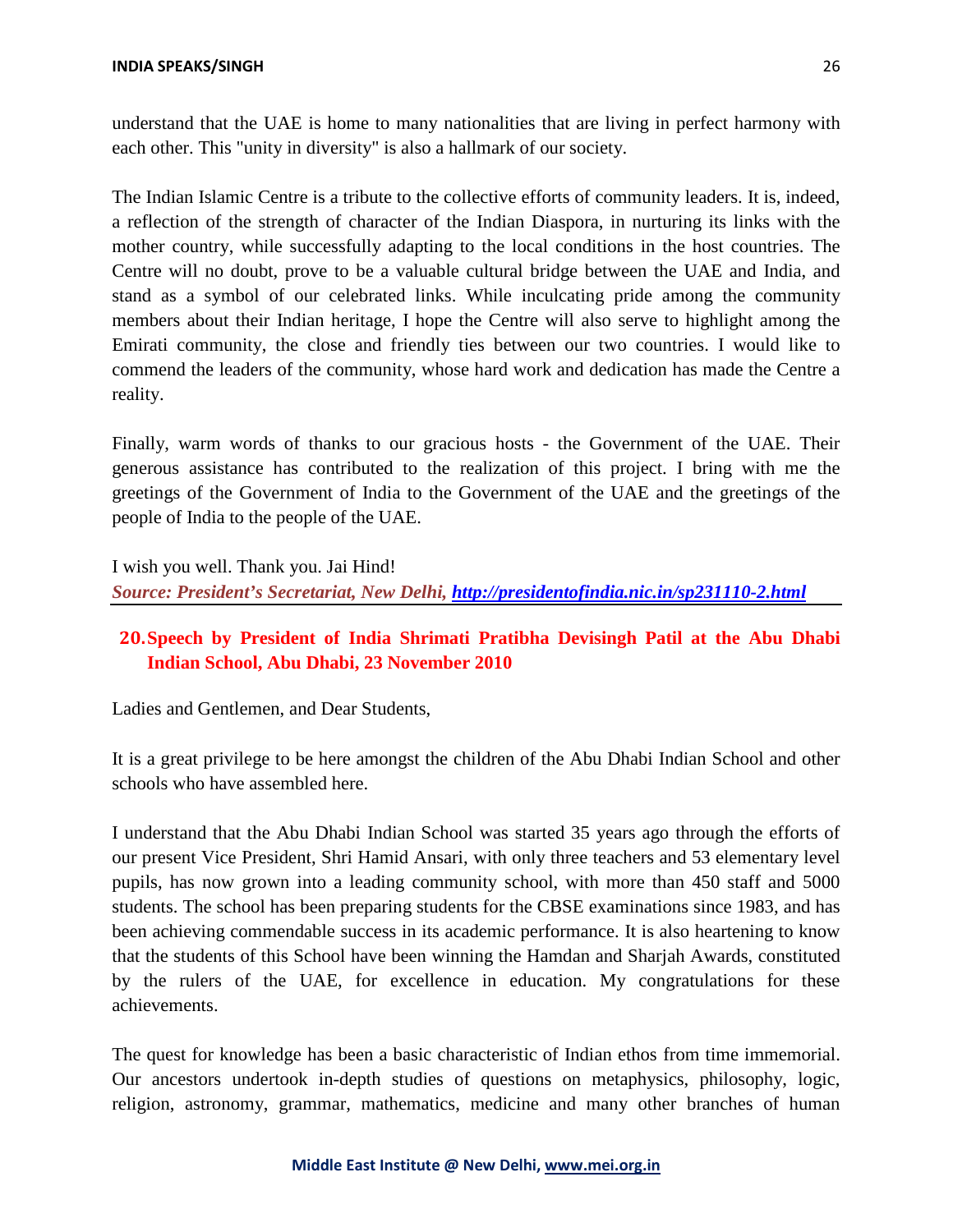knowledge. The results of their research are available in our rich literature starting from the Rig Veda. Throughout the subsequent centuries, India adopted an outward-looking approach. This enabled its people to absorb the influences that came from outside the country. At the same time, the ideas, concepts and contribution to knowledge of India, went to places beyond the frontiers of India.

The quest for knowledge, however, is unending. Research for new discoveries must continue, as we cope with change and challenges of the contemporary age. This becomes all the more important as the world is moving forward rapidly and decisively into an era where societies and economies are incrementally based on knowledge. Our education system has the responsibility to adjust to the rapid changes, so that the youth are well prepared to meet the future with great confidence.

Schools, the basic units of an educational system, are where children spend the formative years of their lives. It is here, that the process of imparting knowledge begins. What children learn in school, leaves a lasting impression on their minds. In today's context, education should teach about the different aspects of human history, in a manner that students can draw lessons from the past. It should make students aware of their social and cultural milieu, so that they can contribute meaningfully to society. It should acquaint them with the marvels of science and technology, with its immense capacity to transform human lives, with a view to encouraging them to develop a scientific temper. Moreover, education should enable them to work intelligently and in a systematic manner. Hence, it is very necessary for schools to impart good education.

Knowledge without values, however, is incomplete. Concepts of peace, harmony and tolerance must be learned in school. It is a value system that makes you strong. True education would be one that moulds one's character to perform one's duties without fear or favour, and to observe ethics in one's conduct and behaviour. Gandhiji said, "Learning without courage is like a waxen statue, beautiful to look at but bound to melt at the least touch of a hot substance." An unwavering moral standard would liberate the mind from fear. Character formation should have equal priority with the knowledge of alphabet. Indeed, education without character is like a flower without fragrance. In Sanskrit we say "*Vidya vinayen shobhate*", which means knowledge, when accompanied by humility adds lustre to that learning.

Education should also help appreciate the underlying commonality of the future of the Earth and human life, families and communities, countries and regions. Hence, an essential objective of education must be to create individuals sensitive to their environment, and to the needs of fellow human beings. This will make them responsible inhabitants of the planet, enlightened citizens of their country with compassion towards others, especially those who are less privileged.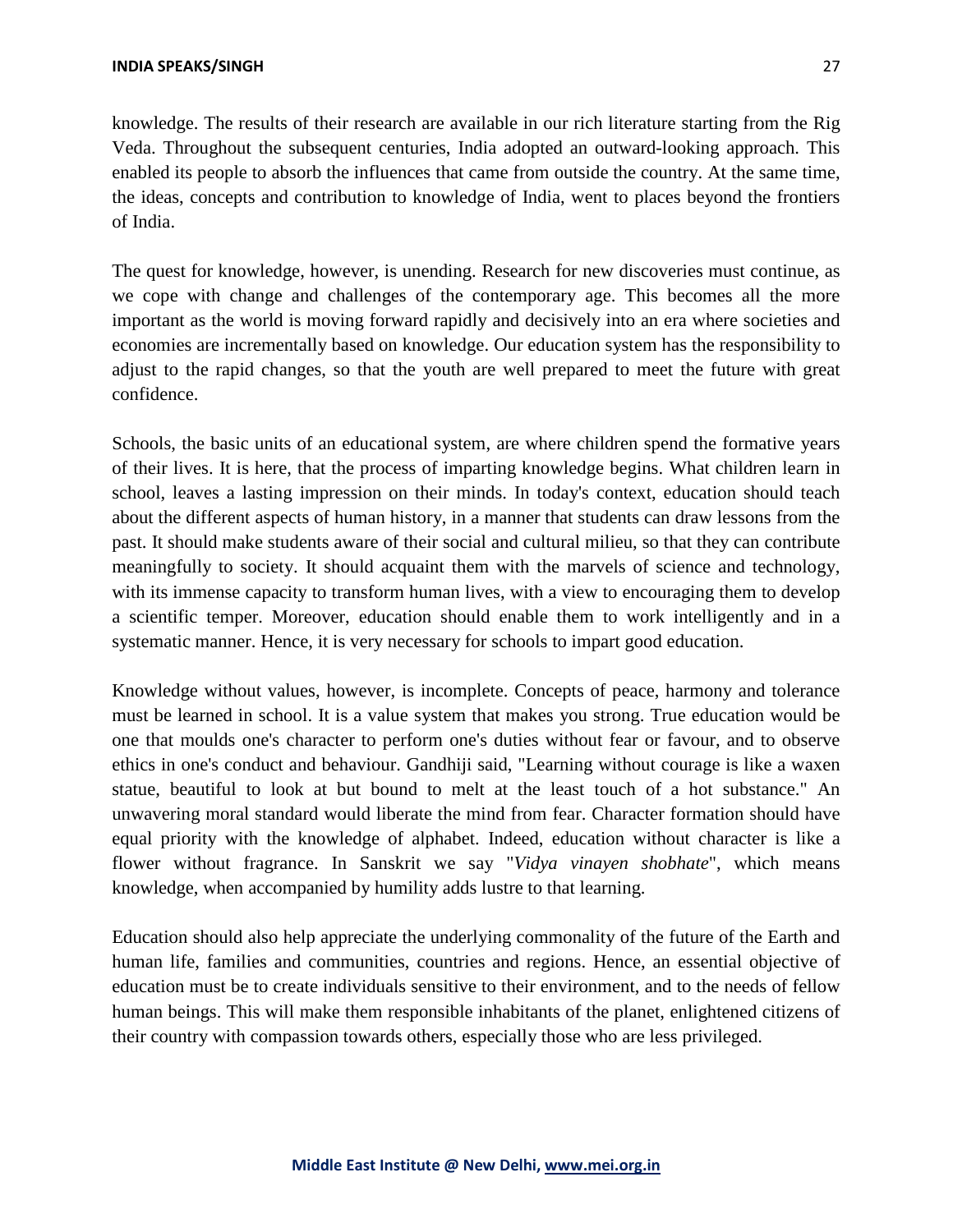I have just seen the performances of your school, and I am impressed with the immense talent that there is in the school. I think you are fortunate to receive education in this school. I must congratulate the Principal, the teachers and students of the school, for the cultural performances. The performances were full of talent, were thrilling and beautiful. You must use your time to learn as much as you can, build friendships and develop the ability to work constructively as a team. The purpose of giving you education is not merely to put you in a profession so that you live well, but it is an investment for the future. You are the future of India, and the leaders of tomorrow. My best wishes to you for a bright and successful future.

#### Thank You. Jai Hind!

## *Source: President's Secretariat, New Delhi,* **<http://presidentofindia.nic.in/sp231110-1.html> 21.Briefing by Secretary (East) and Secretary, Ministry of Overseas Indian Affairs at Dubai, 23 November 2010**

Consul General of India, Dubai (Shri Sanjay Verma): Welcome to the media travelling with the Hon. President, the Indian media based in Dubai, Abu Dhabi and the other Northern Emirates. The briefing today will be by Secretary (East) in the Ministry of External Affairs Ms. Vijaya Latha Reddy; Dr. Didar Singh, Ambassador Lokesh, and Dr. Ellangovan.

The focus, if I may emphasise, of this briefing is the Indian Workers Resource Centre which was launched this evening by the Hon. President. Questions about the other elements of the visit will be taken up tomorrow by Secretary (East) in a separate briefing. We will take advantage of the presence of Dr. Didar Singh who has come in especially for the launch of the Workers Resource Centre. I begin by inviting Ambassador to say a few words and then Secretary (East).

Indian Ambassador to UAE (Mr. M.K. Lokesh): Dear friends, I have already spoken but I just want to tell you that this is a very important initiative given the fact that the Indian community is the largest expatriate community in UAE and a significant number of them belong to the workers category. Many of them have many problems. Redressal of these problems has been one of our major concerns especially in the light of the recent economic downturn with the incidence of workers being exploited, workers being distressed, radically increased. Therefore, it was felt that it is not possible for the Embassy or the Consulate to tackle these problems alone. We already have some initiatives like Indian Medical Welfare Centre. All of them virtually are NGOs. They are doing good work. But we needed to do this job in a professional manner. And this is one of the initiatives taken by the Ministry of Overseas Indian Affairs which the Embassy is implementing.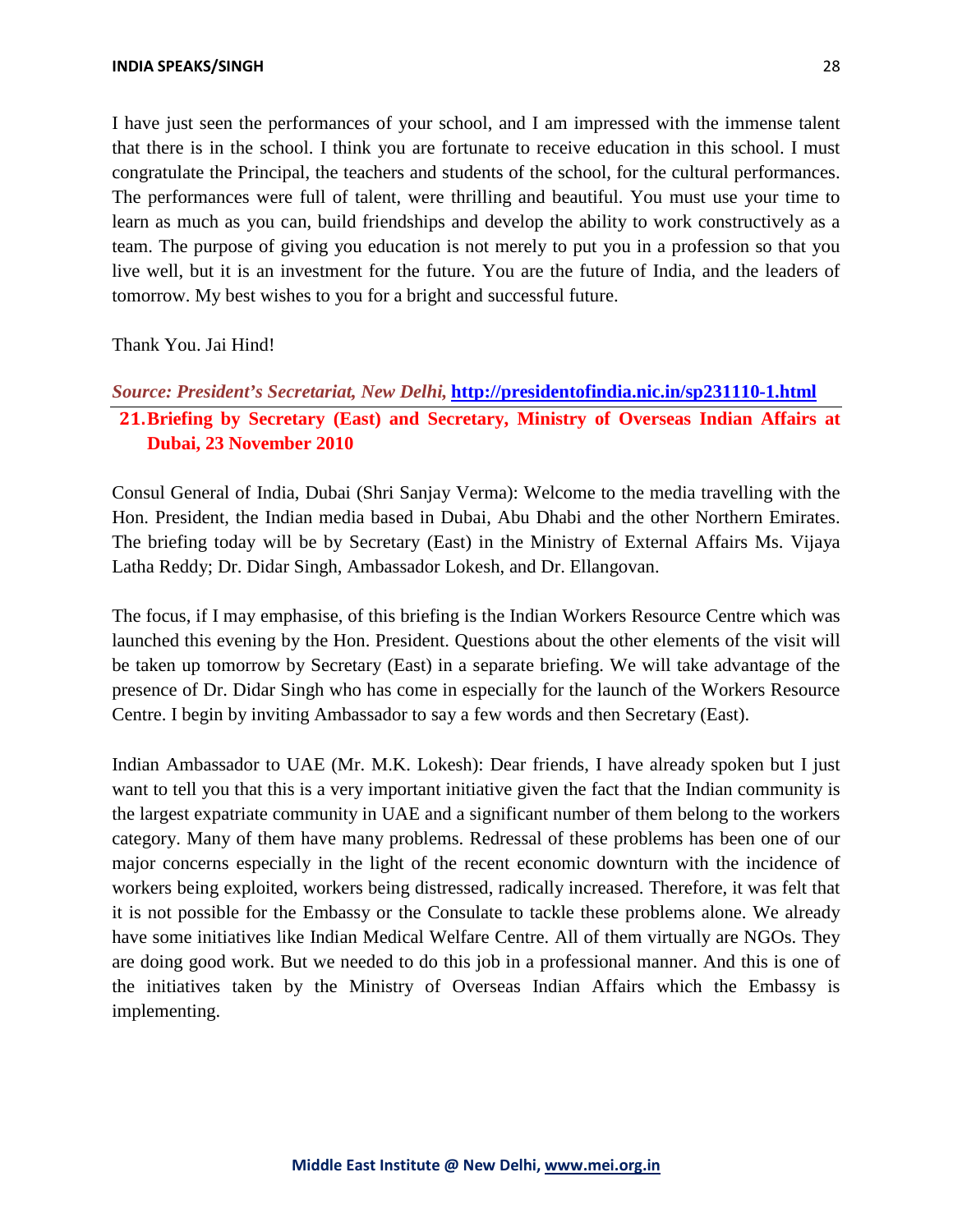I think already you have seen the film which told you about the outline of the Centre, what it will do and how it will function. It has already started functioning. Of course, a Centre of this nature will have some teething problems but we will address them as and when they arise.

I thank you very much for coming here in good numbers and for giving your support. But without speaking any more, I will pass this mike on to Latha Reddy, Secretary (East) in the Ministry of External Affairs in charge of this area. She will tell you more about this.

Secretary (East) (Ms. Vijaya Latha Reddy): Dear friends, thank you for turning up in such large numbers to attend this press briefing. I would just like to begin by putting into context the whole question of interaction of the leaders of our country with the Indian community when they travel overseas. A visit of our leaders from India to any country would not be complete without the very important element of interaction with our Indian community in those countries.

During this visit, our Hon. President has in fact already undertaken several activities for interacting with the Indian community in the United Arab Emirates. On the 22nd she visited the Indian Social Centre in Abu Dhabi and met with the Indian community leaders there. Earlier today on the 23rd she has visited the Abu Dhabi Indian School and addressed a very large gathering. She also had a more informal interaction with some of the students in the school there who were in a position to ask a question and to hear her reply.

There was also the function to inaugurate the new building of the Indian Islamic Centre in Abu Dhabi. Of course, the grand finale has been today's function at the India Club of Dubai which all of you have attended.

Of course with a population of 1.5 million, which is the estimated figure of Indians in the United Arab Emirates, this remains a very important element of our bilateral relationship. We have a number of success stories which we are all familiar with.

But in our happiness over those success stories we must not forget those who are less fortunate. A large proportion of the Indian community who work in this country fall into the semiskilled and skilled category of workers and face some rather distressing problems. We are indeed grateful to the authorities of the UAE, particularly the Ministry of Labour and the political leaders who have reached out positively to try to resolve many of these issues in cooperation with our Government. But it was felt that we needed to do something more.

This is where the Ministry of Overseas Indian Affairs – and we are privileged to have with us Dr. Didar Singh, Secretary from the Ministry of Overseas Indian Affairs – decided to take the initiative under the leadership of the Hon. Shri Vayalar Ravi our Minister of Overseas Indian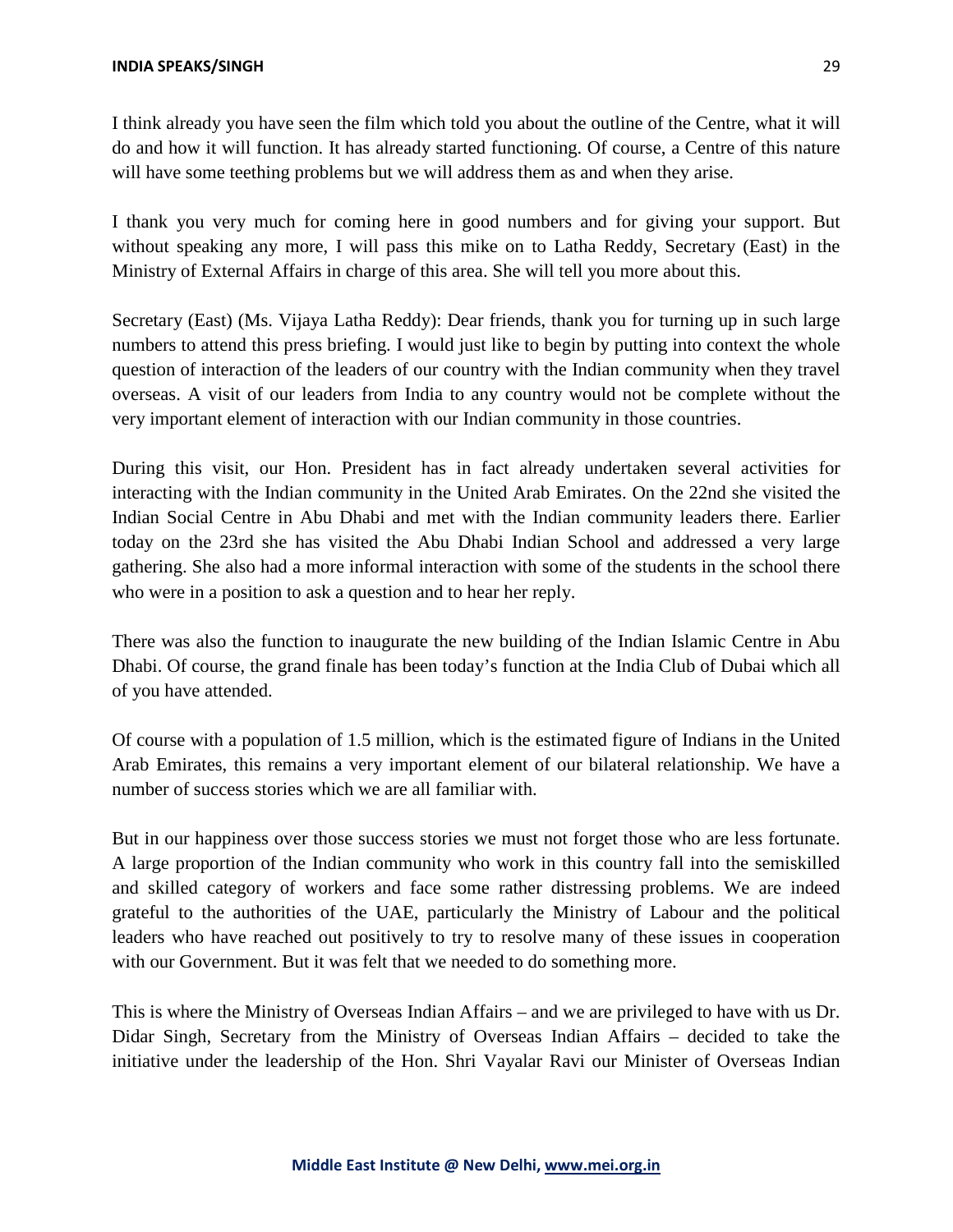Affairs, and to take this unique initiative to set up an Indian Workers Resource Centre which we have just inaugurated at the hands of our Hon. President here in Dubai today.

As this is an initiative of the Ministry of Overseas Indian Affairs, I think no one could be better suited to tell us some details about this which would in any case also be distributed to you. But I would like to request my colleague and friend Dr. Didar Singh to please give us some highlights of this programme and perhaps some background as to how this was set up.

Secretary, Ministry of Overseas Indian Affairs (Dr. A. Didar Singh): As my colleague Madam Reddy has just said, it is very good to see this kind of interaction and this kind of interest from your side which emphasizes for us all over again that Dubai, UAE, the Gulf are very special places for us where interaction is so important and the interest is so high both at the local level and in India.

As some of you are aware, the Ministry of Overseas Indian Affairs is a special initiative of the Government of India. We are only the tenth such country in the world which actually has a Diaspora Ministry. This is being done because we all know we count over 25 million overseas Indians across the world in something like a 190 countries. Of these overseas Indians, as you know, we say about 15 million are Persons of Indian Origin. That means non-Indian Passport holders, persons who went through various waves of economic migration. And we count about 10 million as the Non Resident Indians (NRIs) that is Indian Passport holders in different parts of the world.

We are very proud that of those the majority is in the Gulf. 5.5 million is what is estimated to be in the Gulf itself. That is a very large figure. UAE itself, as you have just heard, has 1.7 million. It is a very large figure. Of that large figure, 65 per cent to 70 per cent is actually workers. So, they are by far the single most important component of the NRIs outside India in this region. It is the mandate of our Ministry and the responsibility of the Government of India to ensure that the workers are looked after in every manner.

We have from the Ministry established labour relations in the context of Memorandums of Understanding (MoUs) with seven countries now through which we have bilateral interaction with the Governments to ensure the welfare of our workers here. We started another very major initiative four years ago in India called the Overseas Workers Resource Centre (OWRC) which is in fact the parent of what you have seen inaugurated today.

The OWRC is a Government of India helpline and a resource centre based out of Delhi available for the whole country. It also has walk-in centres in Kerala, Andhra Pradesh, Haryana and Punjab. We have extended that context of interaction and assisting the Indian workers. We have extended it now by this first establishment of the Indian Workers Resource Centre in Dubai.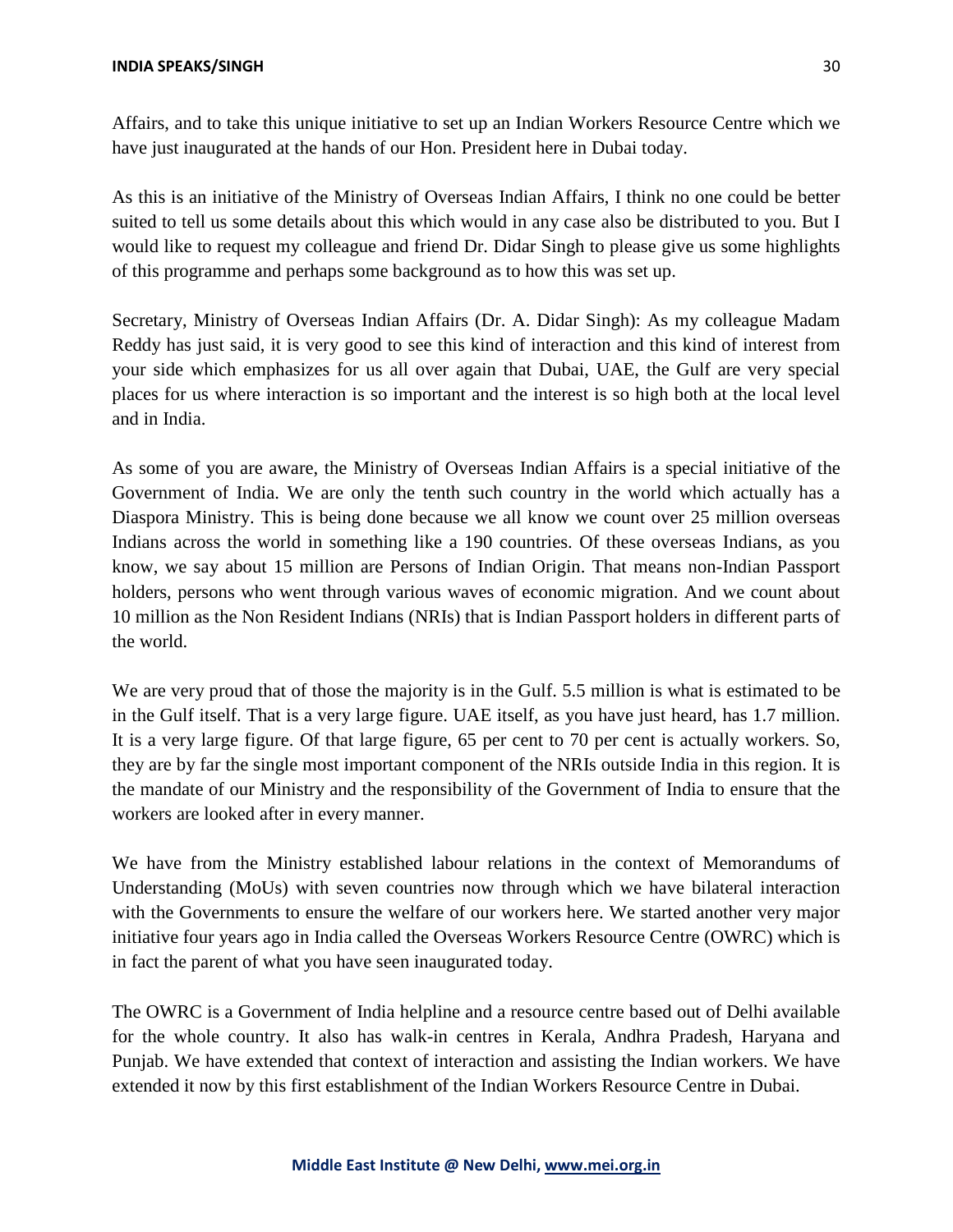The idea is that we provide a seamless service to the Indian worker starting from when he first thinks about going outside for economic migration back home in India, to when he comes here, and the issues that come up here, and then also whenever he goes back to India and has issues that need to be addressed there. This is the seamless interaction that we try to do to ensure that welfare of workers is the top of the priorities.

We have of course chosen Dubai to be the first place to launch it because we believe the demand here is the highest. This is something which I must compliment the Consul General, the Ambassador, our Missions here, who have worked at this. We have our Counsellor who is specially posted for Community Affairs in Abu Dhabi, Dr. Ellangovan, here. We have worked to start this year with the objective, but we will now extend it to other countries where the majority of NRIs are actually workers. This experiment for us is just a beginning. It is a beginning through which we will be able to extend these services to other places also.

Details of this Centre are available to you in this Press Release which has been given out. It has been established in one of the most prominent parts of Dubai. We have outsourced this to a private company that has a lot of experience in dealing with counsellor type of issues, visas, passports, and now Workers Resource Centre. We will be seamlessly offering services in terms of addressing grievances, addressing problems, addressing issues that need to be taken up whether back home in India or with the Government here, or with individual employers through which these issues may arise.

Let me only finish by saying that this is not something new. Our Embassies are already doing this. Our Missions all over the Gulf are already interacting with the Indian community and particularly with the Indian workers. They have been doing it over the years. We are just trying to consolidate this very same initiative to make it more professional and to make it better to work in a manner which people can know about. And for that, your role is very important because this message has to go out. We can have all these nice meetings and meet all the prominent people of the Gulf in these kinds of occasions. But, as my colleague was just mentioning, the unsung heroes are those who are working in the labour camps. They need to get the message and that can only come through you.

We hope, therefore, that you will carry the news of this initiative now and in the future also to assist us in carrying this message so that people know they can come to this Centre, that there is a 24x7 helpline available to them which is manned by people who speak in seven different languages, so that any issue that comes up can be addressed right there.

Thank you very much.

Question: …(Inaudible)…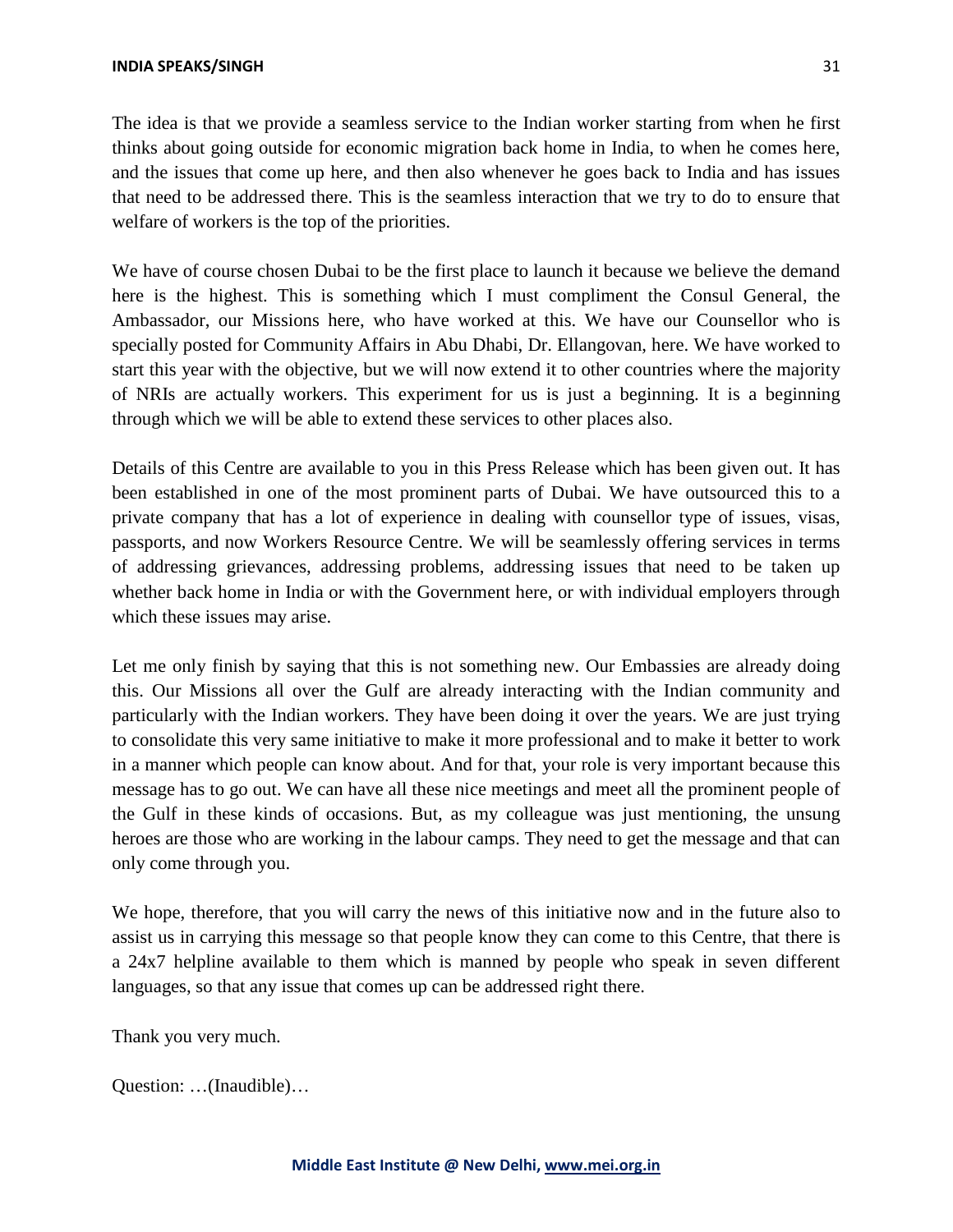Secretary, Ministry of Overseas Indian Affairs: It is written here in your note also. Once a week it is already there. We already have at the Indian Mission, with the Ambassador, we have Dr. Ellangovan who is Counsellor (Community Affairs) who is already addressing these issues. This initiative of the Workers Centre here incidentally is for the entire UAE. It is not just for Dubai, it is for the whole of UAE. It is a free helpline available that can be rung up from any part of UAE.

Question: …(Inaudible)…

Secretary, Ministry of Overseas Indian Affairs: All recruiting agents are established in India through the Emigration Act which is an Act of Parliament and through which agents register in India. We have about 1400 agents who are registered in India. Of that, operational are about 600. It is not only through the Workers Resource Centre that the complaints come. Complaints come to us through the Indian Missions and directly also to us on an ongoing basis. We enquire into every single complaint. For your information, over a hundred agents have been put under suspension and in some cases removed. This is an ongoing activity. Whenever we get information that there is so-called unscrupulous agents operating, action is taken but as per law.

Question: …(Inaudible)…

Secretary, Overseas Indian Affairs: Every Indian is free to travel anywhere and is also free to travel back to his country. We do not stop anybody from either going or coming back. There are arrangements available in Indian Missions all over the world, not just in the Gulf. Whenever somebody does not have the facility to pay for his own travel, there are facilities available through the Counsellor Services to make this available in an emergency situation. Same situation will apply here also.

Question: Sir, I am a journalist. I know so many cases …(Inaudible)…

Secretary, Ministry of Overseas Indian Affairs: Just for your information, in the last year itself about 800 such workers have been sent back, paid for through the Indian Community Welfare Fund which has been set up. You also know that this Ministry with the Ministry of External Affairs set up something called the Indian Community Welfare Fund. This is also available and it is now available in 42 countries around the world including in the Gulf. People can use this facility when they have an emergency issue that needs to be addressed.

Question: Sir, eight hundred workers from UAE or around the world?

Secretary, Overseas Indian Affairs: UAE.

... ...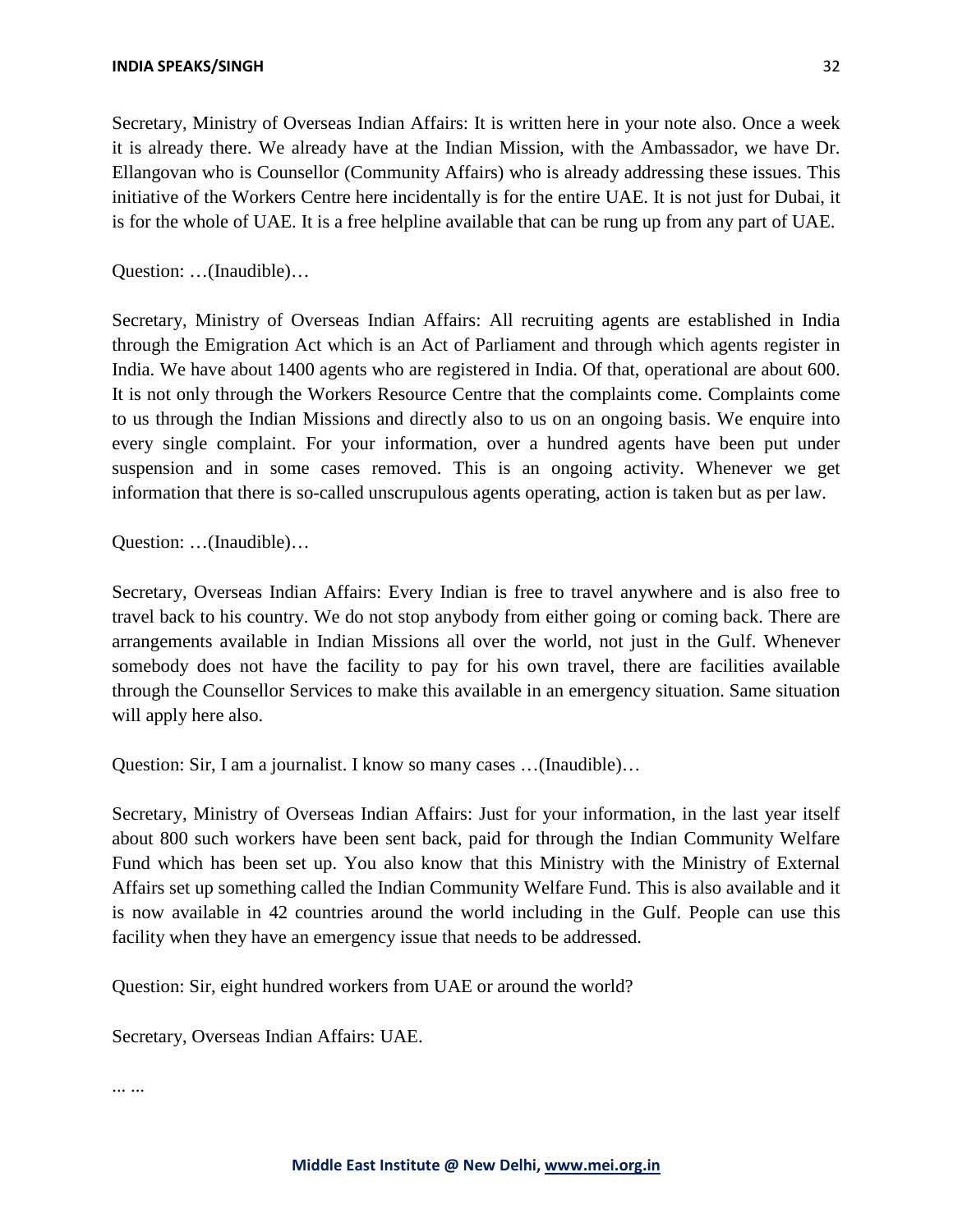Question: …(Inaudible)… website, all these complaints received should be updated. Will it be updated?

Secretary, Ministry of Overseas Indian Affairs: Yes, that is the idea.

Secretary (East): I would like to answer that question. I think firstly Governments are not in the business of forcing other Governments. We talk to each other. We can negotiate solutions. We talk about setting up agreements or arrangements. Our Ministry of Overseas Indian Affairs has talks with the Ministry of Labour of those countries. The Memorandum of Understanding is there. We set up mechanisms to address certain problems. There are Joint Working Groups who would get together. Secondly, when it comes to legal cases there is a legal system that applies in each country and I think we as foreign guests in that country have to respect the legal system of each country. However, we do provide whatever assistance we can under our Consular laws. We provide legal assistance where required. We try to facilitate visits by the family. Where all legal resources have been exhausted, we then can also consider requesting for a special clemency on compassionate grounds in certain specific cases. There are different methods that can be followed. In the particular case you have mentioned in Sharjah, the legal process is still continuing. The legal resources have not been exhausted. That is the point.

...

#### Question: What is the strength of staff?

Secretary, Overseas Indian Affairs: It is not a question of strength of the staff but the question is of the services being offered. The services are 24x7, and the services range from the Call In Centre which is a call centre like a BPO centre, there is counselling facilities where there are already ... We, as I mentioned to you, plan to extend this to all countries where majority of workers go. At the moment we refer to them in India as Emigration Clearance Required. As per the Emigration Act, we have seventeen countries which are designated as Emigration Clearance Required and this is essentially required for those workers who are of educational qualification less than class 10.. So, basically it is taking care of only the semiskilled and low-skilled category of workers of whom …

## *Source: MEA, New Delhi, <http://meaindia.nic.in/mystart.php?id=530316716>*

## **22.Speech by President of India Shrimati Pratibha Devisingh Patil at the Dubai International Academic City, Dubai , 24 November 2010**

Ladies and Gentlemen,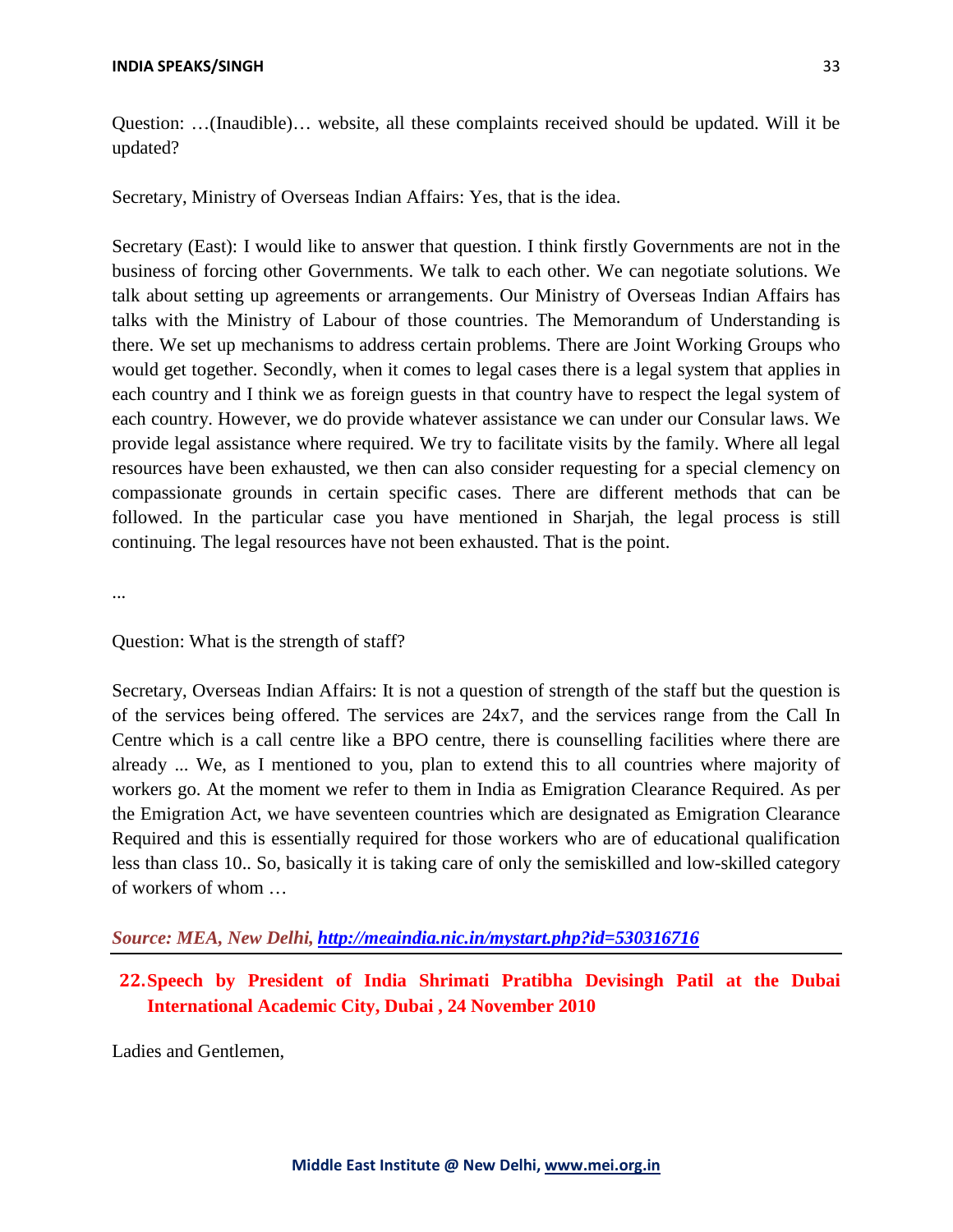It gives me great pleasure to be able to meet scholars and faculty from not one, but four Indian Institutes, brought together under the umbrella of the Dubai International Academic City. I am happy to note the presence of Principals and faculty members from the over fifty Indian schools in the United Arab Emirates.

The UAE is part of our extended neighbourhood. There has been regular exchange of ideas and knowledge between our communities on either side of the Arabian Sea over centuries. When the contribution of Indian community to the growth of UAE is appreciated, we should remember that India has made rapid strides in the field of human resource development, because of the importance we attach to the acquisition of knowledge.

I am aware of the primacy accorded to the education sector by the UAE in the Vision Document 2020. The clustering mode followed initially by the Knowledge Village, and now by the Dubai International Academic City has ensured that the best talent from all over the world is attracted. I am also aware of the focus on quality in education, the emphasis on students and parents making informed choices, and the efforts to ensure affordability of education. We in India empathize with these missions and goals. I wish to felicitate the visionary leadership of the UAE for the successes in their endeavours, and assure them of India's continued support and interest in their initiatives.

Historically, Arabia and India have been recognized as the sources, receptors and repositories of knowledge from the early days of our contacts. We have shared the conviction, since as early as the days of Nalanda, that knowledge is the one treasure that increases manifold by sharing. According to different etymological constructions, Nalanda means "giver of knowledge". Nalanda was a residential university which attracted students and travellers from all over the world, including from the Arabian Peninsula. Subjects ranging from science, astronomy, medicine and logic to meta-physics, philosophy and scriptures were pursued. The Nalanda University Bill of 2010, and the efforts being made in cooperation with our friends in Asia, is a reaffirmation of our commitment to "borderless knowledge".

We recognize that education is the fastest vehicle for enabling socio-economic mobility and change. India seeks to realize its demographic dividend in a scenario where young persons will outnumber the old for many years to come. To optimize this human resources advantage, India's systems of teaching and learning have also been undergoing rapid changes. The Right to Education Bill seeks to ensure that every child between the age of 6 and 14 has access to free education. We are also expanding our higher education infrastructure. We are confident that the National Mission on Education through Information and Communication Technology, which has recently entered project mode, will bridge the gaps between urban, mofussil and rural India ensuring that every scholar, irrespective of location will be able to access the best academic resources available in India.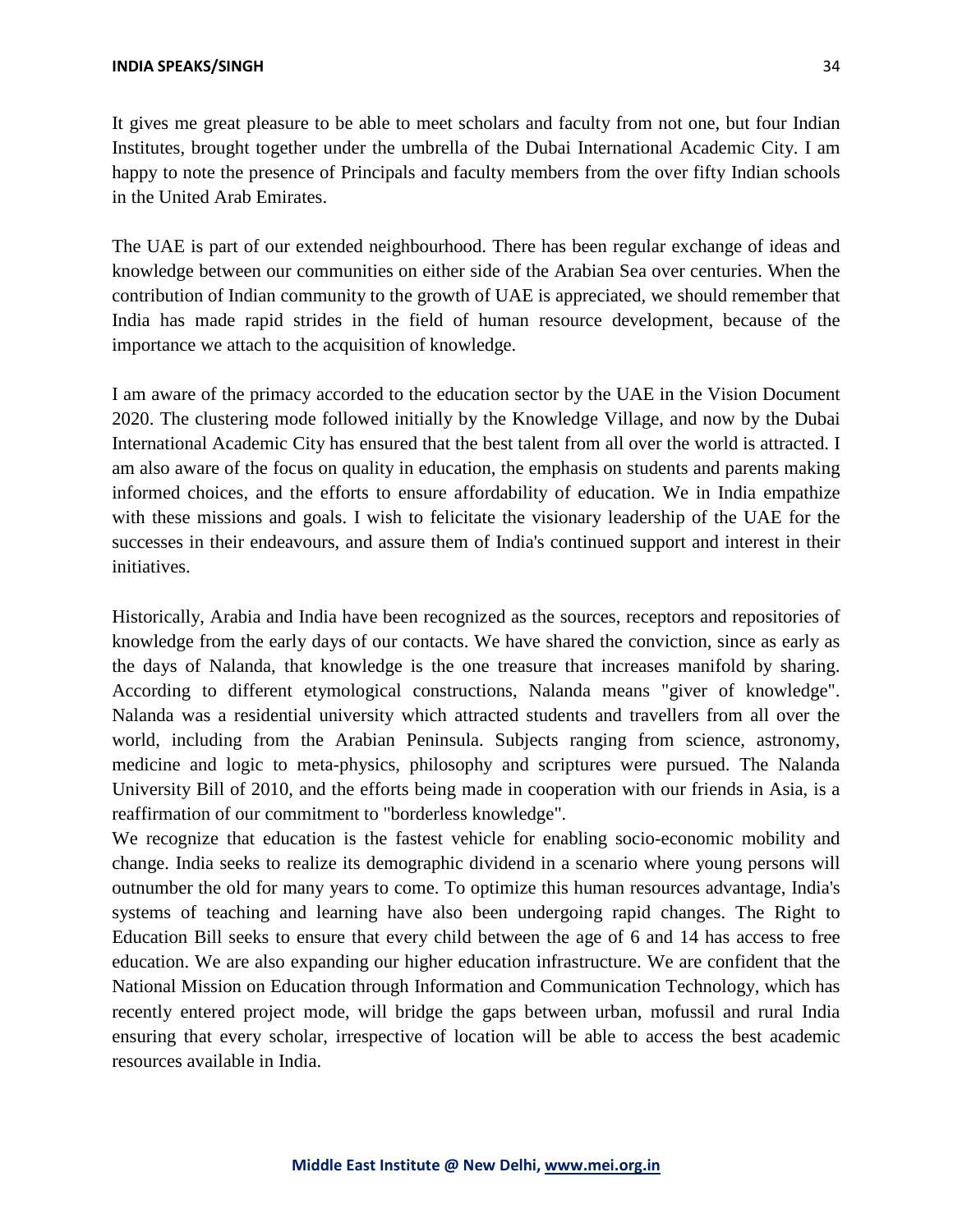We are also aligning our syllabi to globally accepted standards. Teaching methodologies that promote active learning are being encouraged. The accent of our education system has two deliverables - preparing students to become productive forces in the economy, whilst pursuing the quest for pure knowledge. This trend will ensure that the growth of social capital will keep pace with growth of human capital.

Not long ago, it was the brilliance of only some individual Indians which attracted global interest. Thereafter, premier institutes of higher learning like the IITs and the IIMs emerged, and soon became regular by-words for excellence across boardrooms and R&D labs in all continents. I am heartened that such globally recognized Indian brands of education are increasingly venturing outside and setting up bases abroad in clusters like the Dubai International Academic City. Brand India has been served well by our world recognized educational institutes.

The Indian student community in the UAE has the unique privilege of being recipients of knowledge transferred in the Indian way, even as they are exposed to a global milieu. Your campuses undoubtedly pulsate with the intellectual ferment characteristic of multi-cultural and multi-linguistic settings, which makes learning enjoyable. In the coming millennia, the world will see a lot more of India and through your work and conduct, you can contribute to its visibility and growth. Hence, you should aim to be not merely symbols of the success of individuals and institutions, but represent the strengths, potential and future of a resurgent India on the world stage.

Wishing you all well and lots of good wishes! JAI HIND! *Source: President's Secretariat, New Delhi, <http://presidentofindia.nic.in/sp241110.html>*

## **23.Briefing by Secretary (East) and Consul General of India, Dubai on President's discussions with UAE Dignitaries, Dubai, 24 November 2010**

Archana Datta: Friends, we have Secretary (East) with us. Along with her are JS (Gulf). You have already met both of them. Consul General based in Dubai also is present here. Secretary (East) will brief you about this morning's activities.

Secretary (East) (Ms. Vijaya Latha Reddy): Good afternoon. I hope you are all comfortable and well in Dubai. If you are not, you know who to blame. I thought I will ask Consul General to join us because being the local person, some of your questions perhaps he could answer in more detail.

I think at yesterday evening's press briefing I had briefed you in detail about President's interactions with the Indian community. I thought today would be a good opportunity to meet with you and bring you up to date on the discussions held with H.H. Sheikh Mohammed bin Rashid Al Maktoum, Vice-President and Prime Minister of UAE and the Ruler of Dubai - this meeting was held earlier today; and with H.H. Sheikh Mansour bin Zayed Al Nahyan, the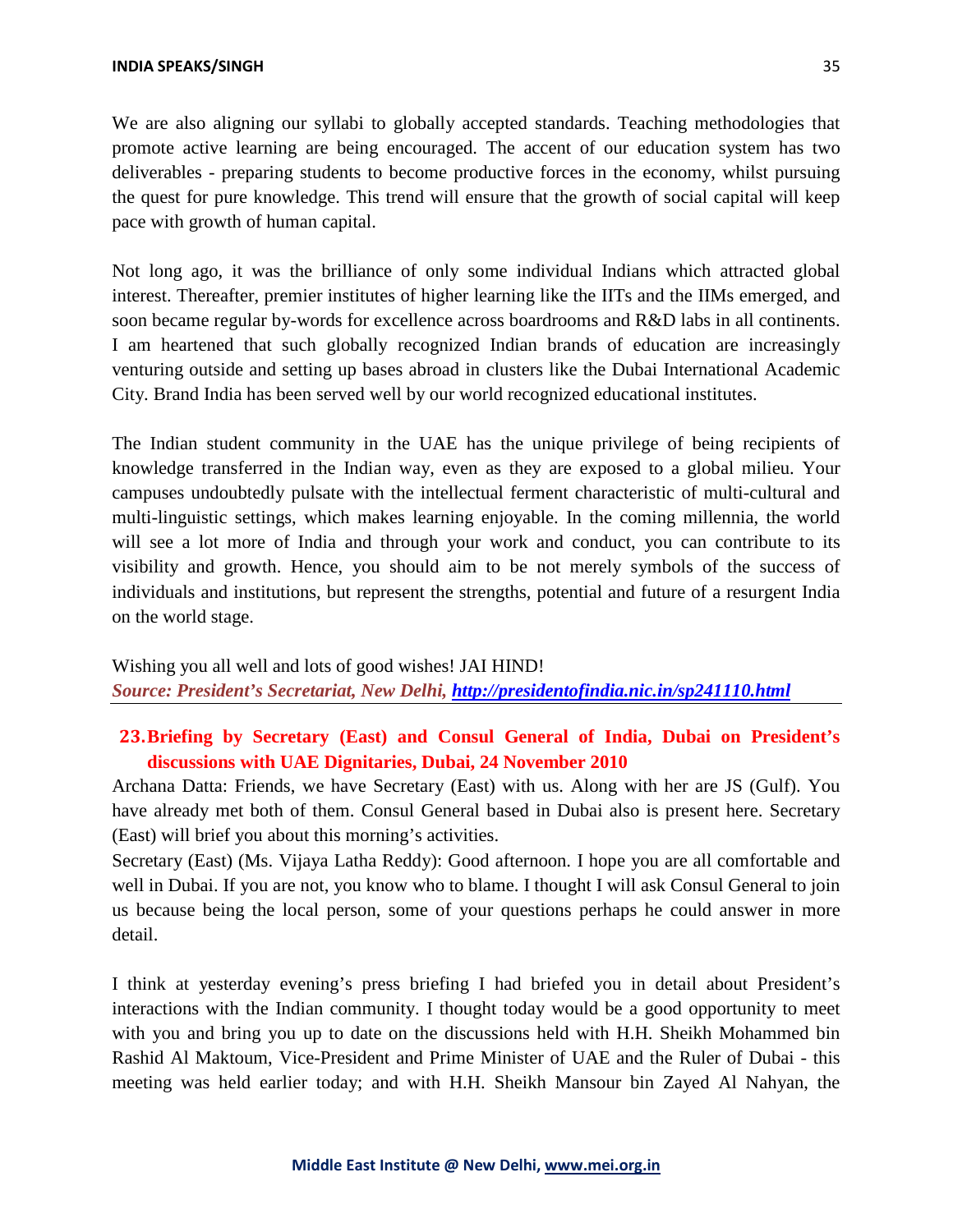Deputy Prime Minister of the UAE; and also with the Minister of Presidential Affairs which was held in Abu Dhabi yesterday.

I will begin with the meeting that was held yesterday with H.H. Sheikh Mansour bin Zayed Al Nahyan. For your information, His Highness heads the International Petroleum Investment Company, an entity of the Abu Dhabi Government responsible for all foreign investments in the oil and petrochemical sector. He is also Chairman of the Emirates Investment Authority, one of the leading sovereign wealth funds of the UAE, and also a Board Member of the Abu Dhabi Investment Authority that is considered to be the largest sovereign wealth fund in the world.

In the areas of mutual interests discussed, investment opportunities in India and the UAE were focused in the context of the discussions which had earlier been held between our President and His Highness the President of the UAE on 22nd November, the first day of her visit. These included UAE investments in the energy sector in India including in power generation projects, agriculture, food processing, and infrastructure projects. Our President pointed out that India was looking at one trillion US dollars in investments in the infrastructure sector over the next five years, and that our Government was planning to disinvest up to US\$ 8.7 billion in our PSUs, and that these would both present very good opportunities for UAE businesses and for the UAE Government. It was also agreed that H.H. Sheikh Mansour would visit India in the coming months to further discuss investment opportunities in India.

It can also be recalled that the two Presidents had agreed earlier that the next meeting of the Joint Commission, to be headed by the two Foreign Ministers, will be held shortly in Abu Dhabi to take up issues discussed between the two leaders. So, there would be two follow-ups - one at the Joint Commission meeting and perhaps very soon thereafter or around the same time a visit by H.H. Sheikh Mansour.

Hon. President met earlier today here in Dubai with the Ruler of Dubai, Vice-President and Prime Minister of the UAE, His Highness Sheikh Mohammed bin Rashid Al Maktoum. Other Dignitaries from the UAE who were present on the occasion were: His Highness Sheikh Maktoum bin Mohammed bin Rashid Al Maktoum, the Deputy Ruler of Dubai;

H.H. Sheikh Ahmed bin Saeed Al Maktoum, the Chairman of Dubai Airports, and President of the Dubai Department of Civil Aviation, and Chairman and CEO of the Emirates Airlines, a very eminent figure in aviation.

Her Excellency Sheikha Lubna Bint Khalid Al Qasimi - whom you would have all seen, the Minister in Waiting - who is the very eminent UAE Minister of Foreign Trade; and H.E. Reem Al Hashemi, Minister of State for Foreign Affairs.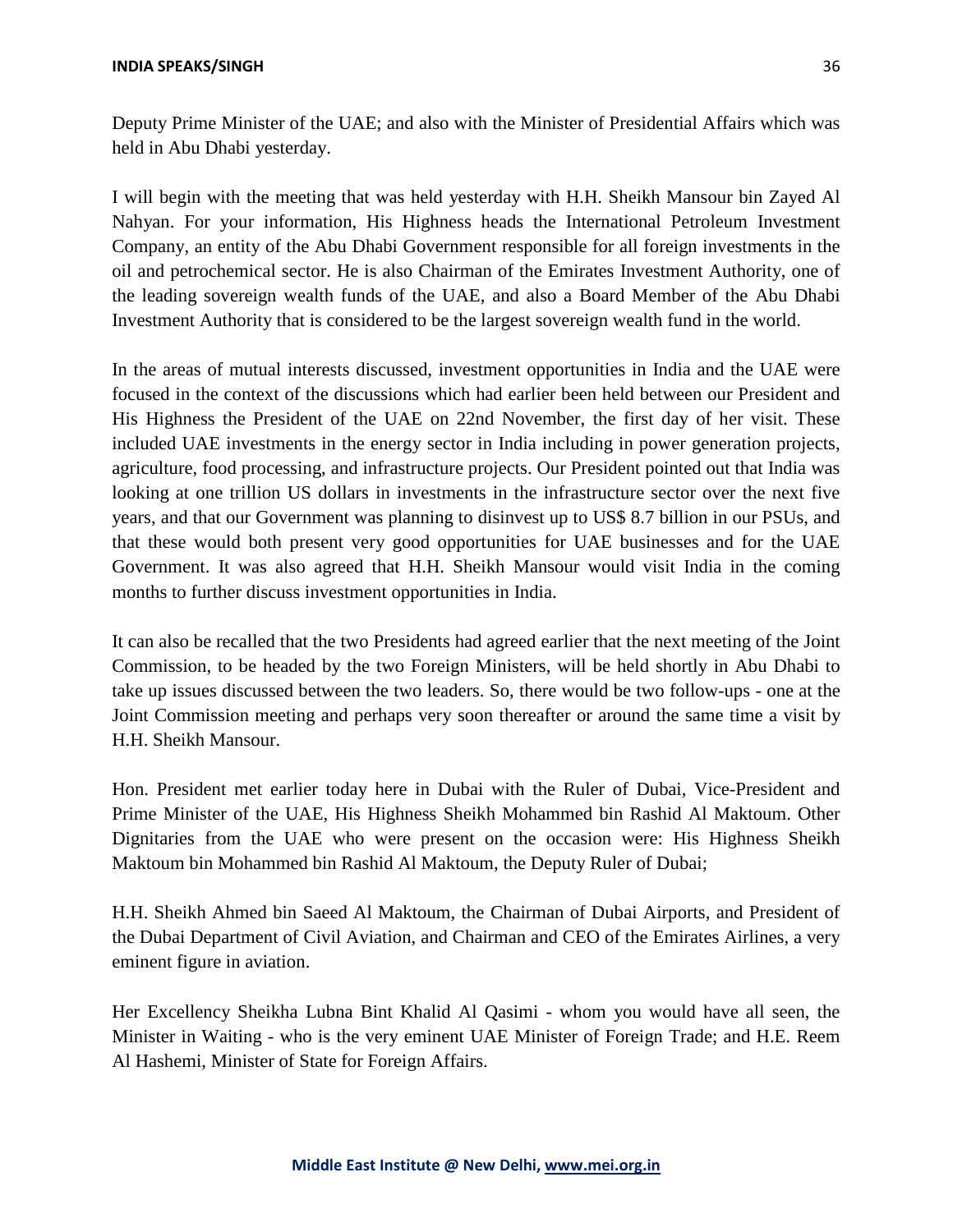H.H. Sheikh Mohammed bin Rashid Al Maktoum warmly welcomed the President on her first visit to the UAE and to Dubai. And our President recalled his own state visit to India in 2007 and more recent visit in March 2010. She complimented His Highness on his leadership which had led to the impressive development of this country and particularly Dubai.

Our President recalled the traditional ties between the West Coast of India and Dubai and Sharjah. Based on this foundation, our multifaceted relationship has grown immensely particularly after 1971. Our President informed His Highness that she had brought with her a large Business Delegation of 56 persons from India, and that there were also a large number of local Indian companies who had joined with the Delegation here. She mentioned that she had already had a successful business interaction in Abu Dhabi, and was looking forward to her interaction here with the Dubai Chamber of Commerce.

There were enormous areas and opportunities for cooperation between the countries in education and in infrastructure, particularly roads and the energy sector. She pointed out the scope for Indian PSUs to participate in projects as well as public-private partnership opportunities. One important area discussed was bilateral security cooperation. H.H. Sheikh Mohammed bin Rashid Al Maktoum mentioned that India and UAE already had very good cooperation in this area. Our President also reiterated that the agreement on security cooperation should be signed early as this would help us concentrate further on counter-terrorism and maritime security issues. She pointed out that we already had agreements on extradition and on mutual legal assistance. H.H. Sheikh Mohamed agreed that we should continue with our cooperation to assist each other with security concerns.

The President once again thanked the UAE Government for their support for India's election to the non-permanent seat in the UN Security Council. His Highness reiterated that the UAE also supports India's candidature for a permanent seat in an expanded UN Security Council.

Moving on to the question of agriculture, the President reiterated that the area of agriculture, food security would be a good one to further develop joint projects. She also stressed the proposal already discussed with the President for having a joint research and collaboration in creating economical desalination procedures.

The two leaders agreed that there was vast scope to increase our trade which had already reached US\$ 43 billion. They also recognized that the UAE acts as a gateway for Central Asia, Africa and West Asia for Indian exports, and offers excellent re-export facilities. His Highness mentioned that there was also excellent scope for India and the Gulf countries to think of having joint ventures in third countries.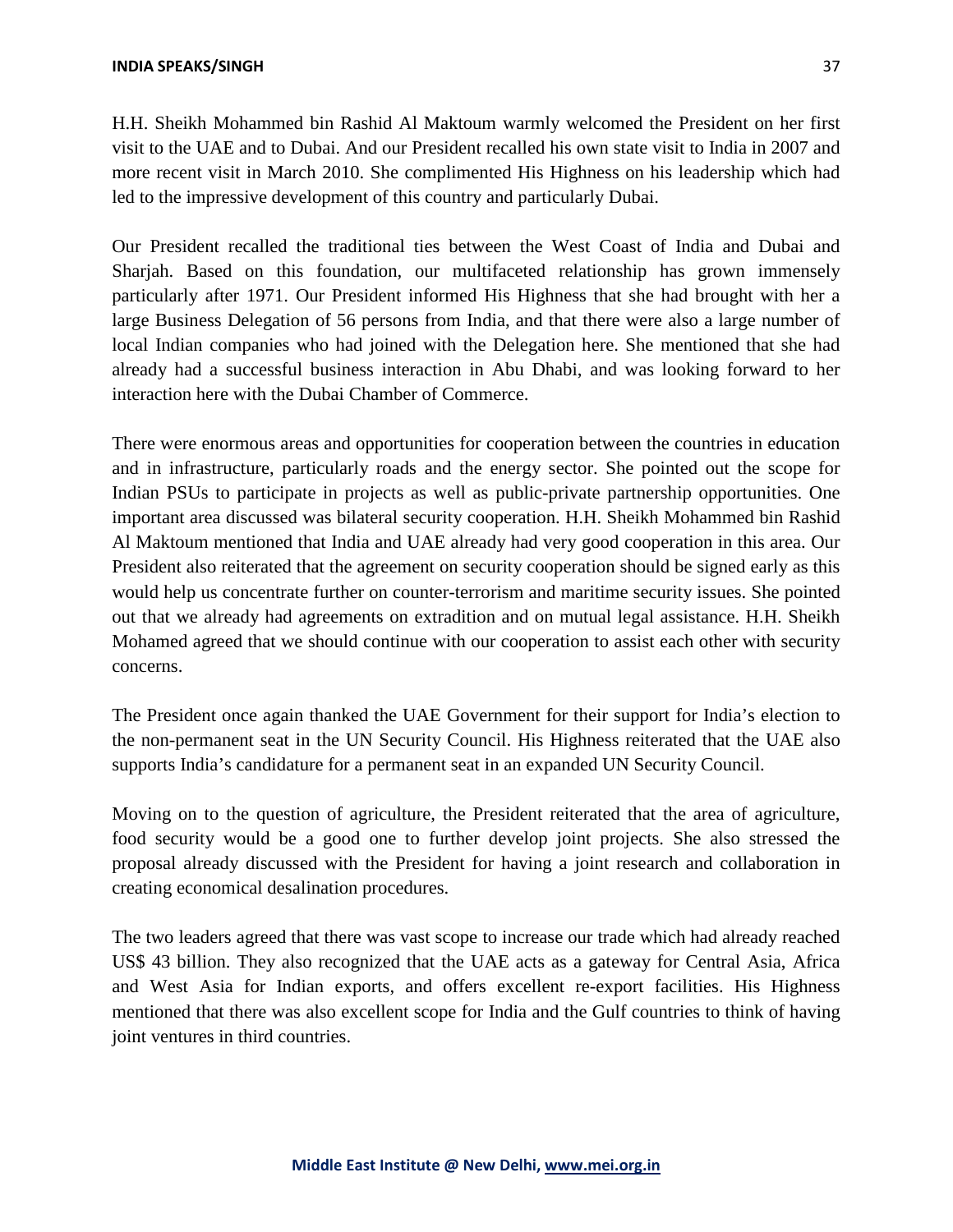The two leaders discussed the question of empowerment of women and took note that both countries had women Ministers in their Cabinet and had been working on the empowerment of women including in the area of higher education.

H.H. Sheikh Mohammed Al Maktoum said that the UAE was very happy with our bilateral relationship which was already very good but has progressed to an even better level and that the President's visit will give a further impetus to our relations.

Thank you. I will be happy to take some questions.

Question: I believe there was an informal consultation between the local NRI businessmen and the Business Delegation. Could we have something on that?

Secretary (East): The formal business interaction with the Chamber of Commerce will take place tomorrow. As is normal in the President's visit, she normally has an informal internal meeting with our Business Delegation to get an idea from them as to what have been successful projects, where do we need to concentrate more, where do they see untapped opportunities. There is a very good exchange of views. In this case, since we had both our own Indian Business Delegation which came from India - the combined delegation from CII, FICCI and ASSOCHAM - as well as, as I mentioned, a number of local Indian businesses who are already active here, they were able to have a very good exchange, and some of the questions brought up by our Indian Delegation were almost answered directly by them. But certainly they made certain suggestions to the President and through her to the authorities in India of further things that could be considered either for taking up with the UAE Government or in our own procedures. These were different things like for instance that there are some issues with getting long-term business visas or for getting residence visas for some of the Executives. What we have decided is that a list of all the suggestions made would be incorporated by the Embassy and forwarded to us in India, and we would take these up suitably at different levels both in India and with the UAE. Question: Madam, you said that India and UAE are looking forward to have joint ventures in the third countries. What are the spheres?

Secretary (East): We did not have specific discussions in detail on this. This was a suggestion from the Vice-President and Prime Minister the Ruler of Dubai that this could be an area to explore that India and Gulf countries could look at joint ventures in other countries.

Question: Madam, was there any discussion on the nuclear agreement? The UK Foreign Minister is in Dubai and the Queen is also here. They are going for the same thing again. Did something like that happen?

Secretary (East): No, this was not a subject that was discussed.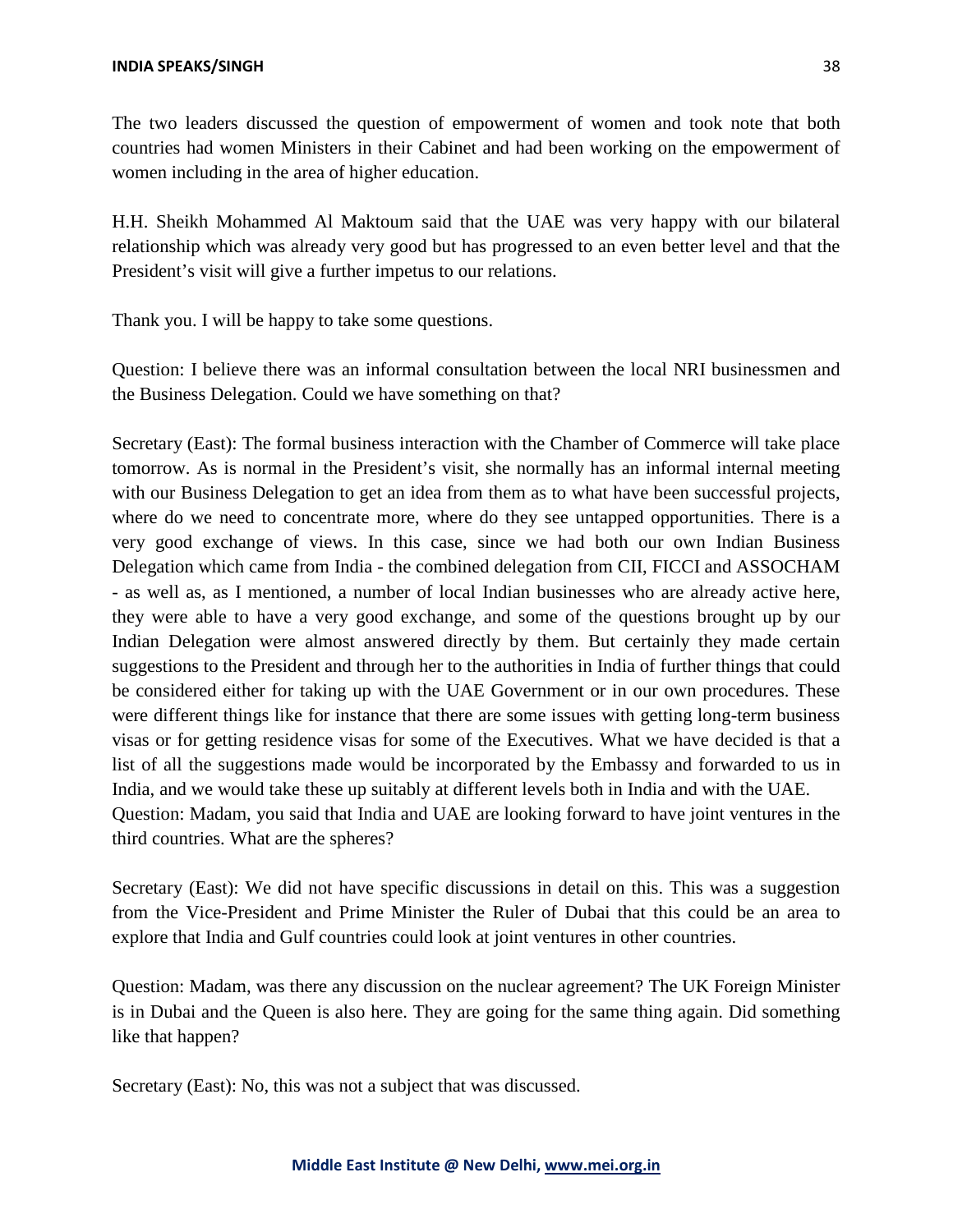Question: Can you give us a little detail of the state of cooperation between India and UAE in various areas?

Secretary (East): What has your experience been, Sanjay? Maybe you would like to say something.

Consul General of India (Shri Sanjay Verma): The ideal type of relationship would be the surplus which UAE generates by selling us oil and the investment opportunities in India, essentially establishing cross investments whether they invest in our midstream or downstream oil sector, that chunk in itself. They are I think in the top five of our oil suppliers worldwide. In that aspect the relationship probably can be tuned further.

Question: What is the magnitude of surplus?

Consul General of India: The trade figures you have are of non-oil trade. All oil they are selling us is surplus for them. The current account surplus is essentially because of the oil. That is one part of the relationship which can be worked out further to mutual advantage, not just to UAE but to the entire Gulf region, the redistribution of wealth, thanks to oil resources and the opportunities available in India in the infrastructure sector or many other sectors for that matter. Yes, we have 43 billion dollars worth of trade. But if you look at the composition of the trade, there is a lot of scope of adding variety because as of now 80 per cent of that trade is essentially jewellery, gold and diamonds. In a sense it is a counter-trade with the jewellery, diamonds, etc., going to India for processing and coming back comes back and sold worldwide. In that sense, when you say US\$ 43 billion, the trade can be much more and we all have to work much harder.

Question: Just value addition there and that is all.

Consul General of India: Yes.

Question: We have been talking about cooperation in the agriculture and food processing sectors. Does the UAE have sizeable agriculture, and do they have sizeable companies in order to participate or cooperate with the Indian companies?

Consul General of India: In a very limited way. In food processing, probably fruit juices is one area where they have some strength. They have state of the art facilities in fruit processing, not food processing as such. But they have companies with a lot of surplus which can be used in the agro-processing sector in India. In terms of the agricultural strength of the UAE, it is minimal in that sense. Most of their potable water is through desalination plants, etc. But dates is an area.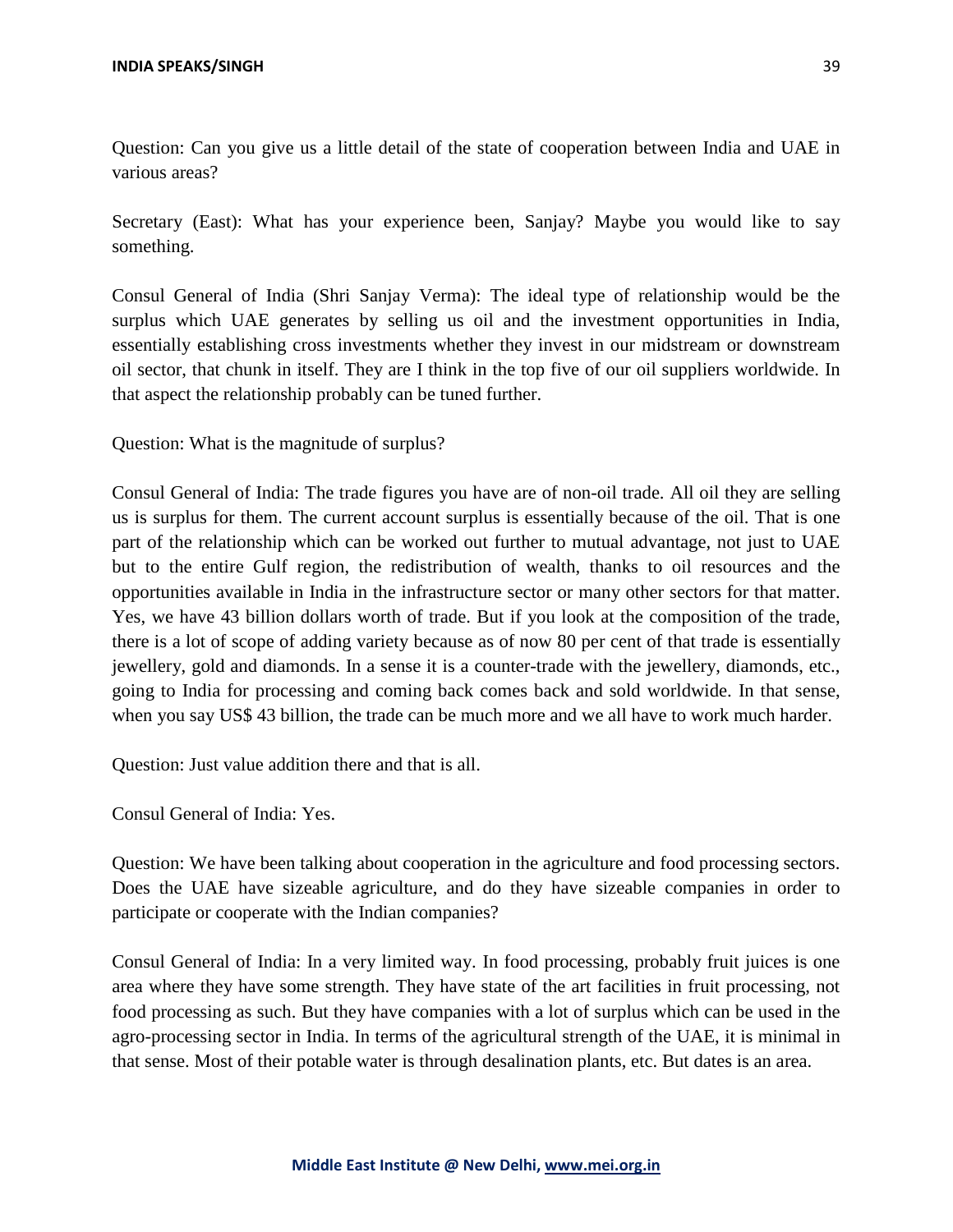#### **INDIA SPEAKS/SINGH** 40

Secretary (East): I mentioned also in my briefing in Abu Dhabi, if you recall, that what we would like is for them to invest and to help us to develop our food processing sector. I think that is the way they are looking at it. Incidentally, in answer to your previous question, one area which had been mentioned was that we could look at third country projects in Africa in agriculture, joint ventures between either the UAE Government or private companies and our companies or public sector for that matter. I think there is a fair amount of interest because we must not forget that there are several Arab countries in Africa as well. So, there is a certain organic link between Arab countries and Africa. About eight countries in the 22 countries in the Arab League actually also belong to the African Union.

Question: This is regarding the helpline started yesterday. When you call that number, the answering machine starts. In the case of those persons who do not understand English or any other language, if he does not understand how to operate it, he cannot make use of it. Is it not possible for the consultants to pick up the phone and directly answer the questions?

Consul General of India: That is how it should be. I think there are some teething problems. It was launched yesterday. It is the first initiative. It will also be implemented in phases. Right now they are focusing on a 24x7 helpline and with multiple languages facility. The counselling bit is right now on appointment. Gradually, over the next six weeks, I think you would have counselling services five times or six times a week from 8 to 4. So, it is a build up. These are services which were being done in the Consulate. For instance, we ran free legal counselling every Thursday afternoon for the community, and psychological counselling every Saturday the entire day. We were doing it for the last two-three years. The essence of the IWRC is to ramp up those services, move them up from what was essentially social work, social service, voluntary nature of services provided by the Committee, to a professional basis round the clock, five to six days a week. So, this will take time to come to speed. But we expect in the next three-four weeks things will change. I am surprised actually to hear that people are not getting the response on the phone that you are expecting.

Question: In fact they have got response. They have got fifty calls since yesterday evening till today 7 am. But that problem was still there. If the answering machine answers your call, some people may find it difficult.

Consul General of India: I think these are little creases which will smoothen out over the next couple of days. Before you leave, tomorrow try calling up and I think the act would be in place.

Secretary (East): If there are no more questions, I understand we are standing between you and the Burj Khalifa. May I wish you a very pleasant visit!

Consul General of India: Madam, with your permission I just have one suggestion to make. We have tried to arrange a visit to Shyam Bhatia's place. I have been to his house. He has converted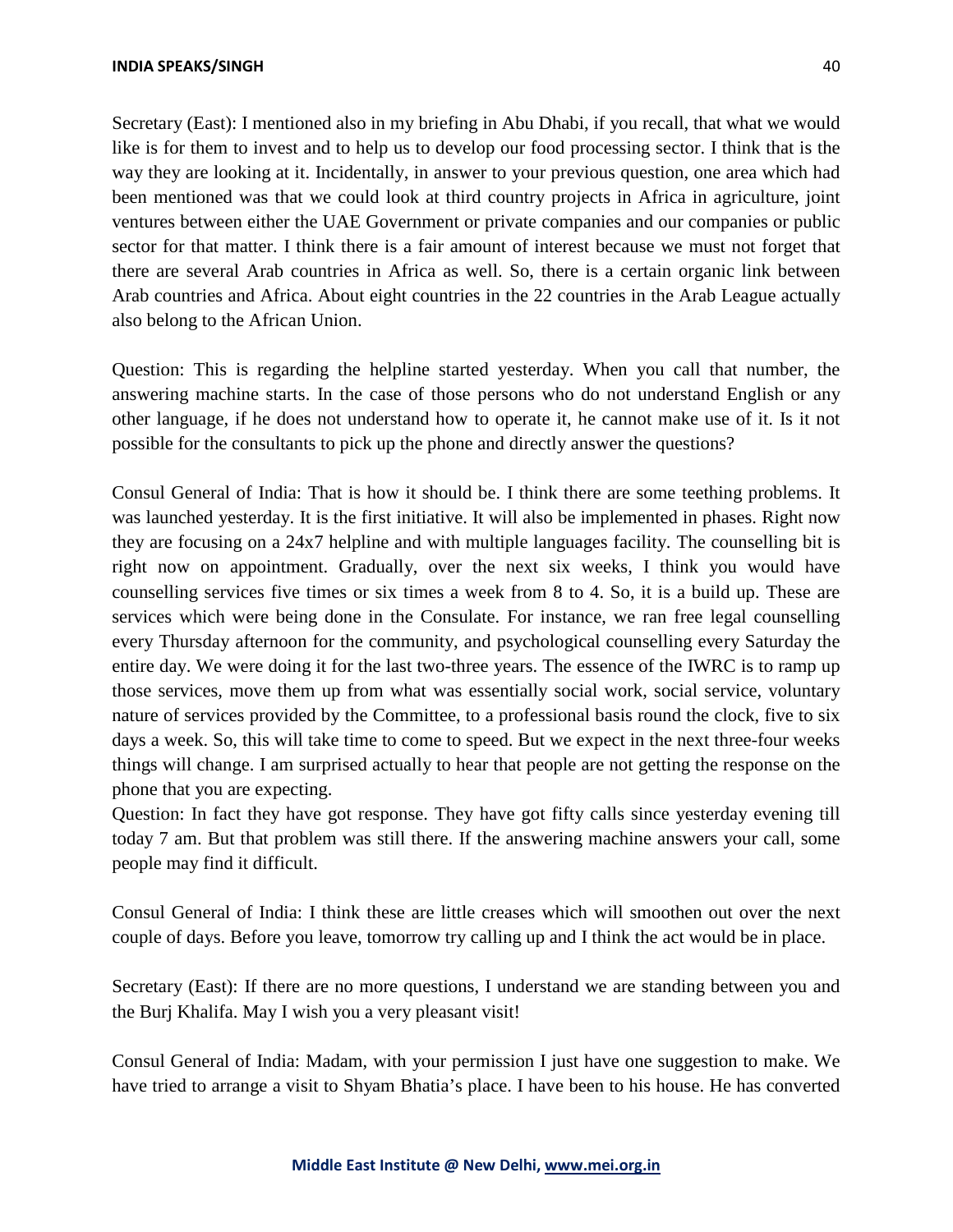his outhouse, about 3000 square feet, into a shrine to cricket. He has got an amazing collection of cricket memorabilia. I think outside the Lord's Stadium this is probably the best. Visual Media especially will get good visuals. He is very passionate about the game. It is a delight. So, you should spend 30 minutes there. It is a good soft side story.

### *Source: MEA, New Delhi, <http://meaindia.nic.in/mystart.php?id=530316712>*

## **24.Speech by President of India Shrimati Pratibha Devisingh Patil at the Dubai Chamber of Commerce and Industry, Dubai , 25 November 2010**

It gives me immense pleasure to address this distinguished gathering representing leaders of business, trade and investment. Your presence here is testimony to the fact that there is deep interest in expanding India-UAE economic and trade ties.

India has been a dynamic partner of the UAE in the trade and economic fields. For thousands of years, our ancestors sailed across the Arabian Sea and the Indian Ocean to exchange goods, ideas and experiences. This interaction over several millennia has left an indelible mark on our history, providing us a fertile ground for accentuating our traditional links in the modern context. Trade and investment will be the cornerstone of our partnership in the evolving global scenario.

The India-UAE bilateral trade, which was dominated by traditional items such as dates and fish, underwent a sharp change after the discovery of oil in the UAE, with India starting to import a sizeable quantity of oil from the UAE. At the same time, with the emergence of the UAE as a unified entity in 1971, our exports also started growing gradually over the years. The real impetus, however, started after Dubai positioned itself as a regional trading hub by the early 1990s and about the same time, the economic liberalization process started in India. The UAE, a long standing commercial and business hub in the region, has also emerged as the third major reexport centre in the world after Singapore and Hong Kong, which is clearly reflected in our growing trade. India-UAE trade, valued at US\$ 180 million per annum in the 1970s, is today in excess of US\$ 43 billion making the UAE one of India's leading trading partners.

Both India and the UAE, through their prudent policies before, as well as the stimulus measures after the global economic crisis, have successfully weathered the financial crisis, and are now contributing to the stability of the global economy. It is a matter of some satisfaction that, despite the world economic crisis, although it did affect us to some extent, India has come out as one of the fastest growing economies in the world and is poised to register a GDP growth rate of over 9 percent in the coming years. Our exports are recording impressive growth since November - December 2009, and we have seen a substantial rise in corporate earnings and profit margins. Capital flows and business sentiments have improved tremendously.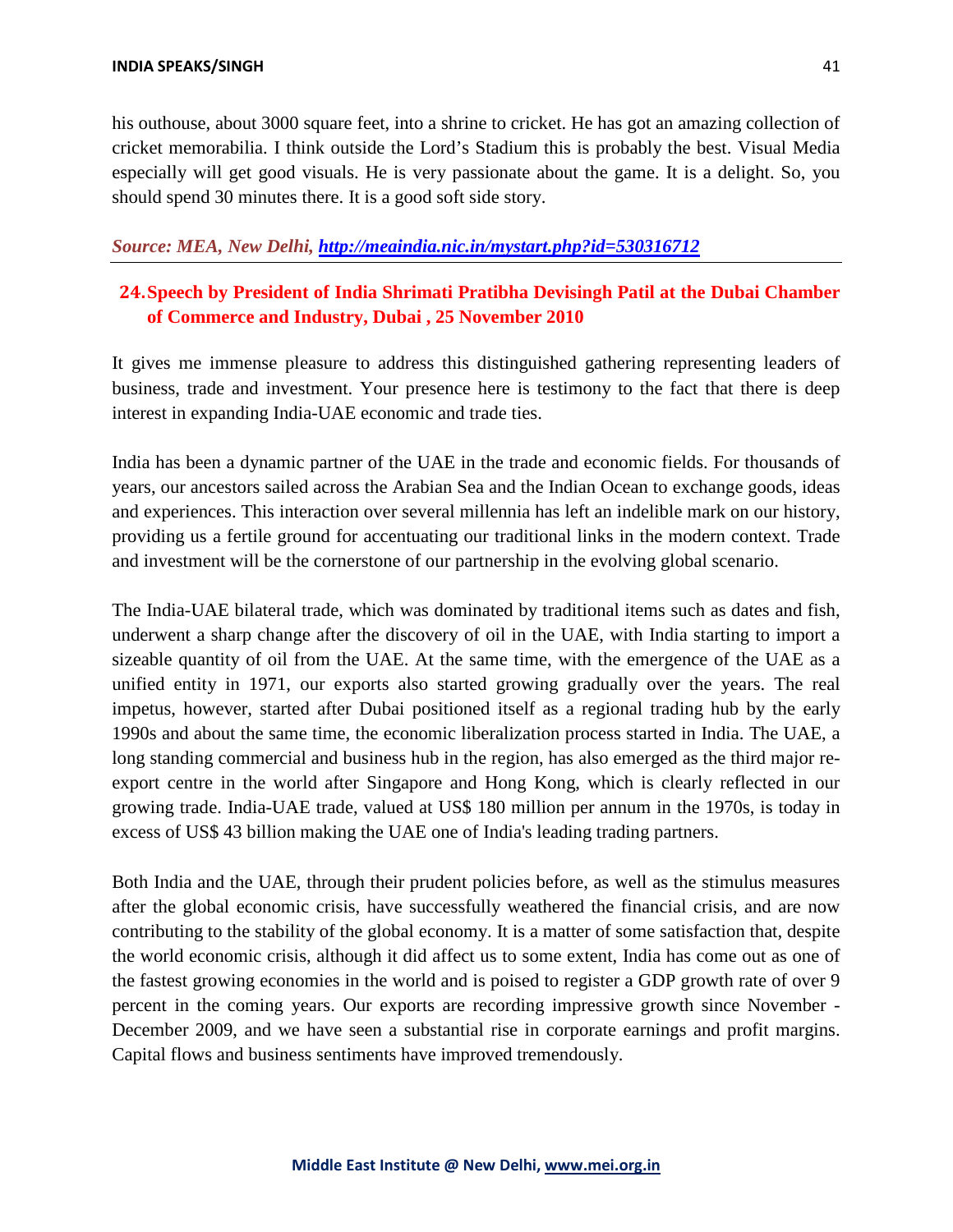#### **INDIA SPEAKS/SINGH** 42

As I have already mentioned, India and the UAE are leading trade partners, for which a large part of the credit must go to the persistent efforts of the trading community in both the countries. The visionary policies of the rulers of Dubai in building excellent infrastructure, have transformed this city into a throbbing metropolis and a great hub for international commerce and trade. There is potential for the current level of Indo-UAE trade to be boosted considerably in the coming years. For this we would need to take several measures. The institutional arrangements like the India-UAE Joint Business Council and the India-UAE Joint Commission for Economic, Technical and Scientific Co-operation (JCM) should be reactivated. Both countries should increase their participation in specialized trade fairs and exhibitions. Immense potential also lies for a mutually beneficial partnership in the energy sector and also in the agriculture and food processing sectors. India is one of the leading producers of fruits, despite this only 2 percent our trade is in this area. Both countries must consider more co-operation between their respective oilindustry sectors for establishing a long term relationship in the field of petro-chemical industries, not only in India and the UAE, but in third countries also.

India is a large and growing market with healthy micro-economic fundamentals and robust banking and financial institutions. This makes India one of the most attractive FDI locations in the world. Our plans for expansion of our infrastructure, energy and industrial sectors, presents opportunities for investment. I call upon the investor community from the UAE to participate in the growth story of India. India extends to all of you a hand of partnership, and invites you to participate with us in the new phase of rapid development and prosperity on which we have embarked. Indian companies, on their part, will be able to bring in their technology, manpower as well as capital to partner in the development programme of the UAE.

The large presence of Indian business companies in the UAE can act as a springboard to elevate our economic partnership to new levels. While trade has been the bedrock of our economic partnership, strengthening of the flow of Foreign Direct Investment between the two countries, can be another significant pillar of our relationship. I thank the members of the Dubai Chamber of Commerce and Industry for their immense contribution to promote and strengthen trade and economic links between India and the UAE. I would also like to thank the Chamber for giving me this opportunity to interact with the Dubai business community.

Thank you.

*Source: President's Secretariat, New Delhi, <http://presidentofindia.nic.in/sp251110-2.html>*

## **25.Speech by President of India Shrimati Pratibha Devisingh Patil at the India Trade and Exhibition Centre, Sharjah , 25 November 2010**

I would like to thank His Highness Dr. Sheikh Sultan bin Mohammed Al Qassimi the Ruler of Sharjah, for the warm welcome accorded to me in the Emirate of Sharjah. Let me tell you that I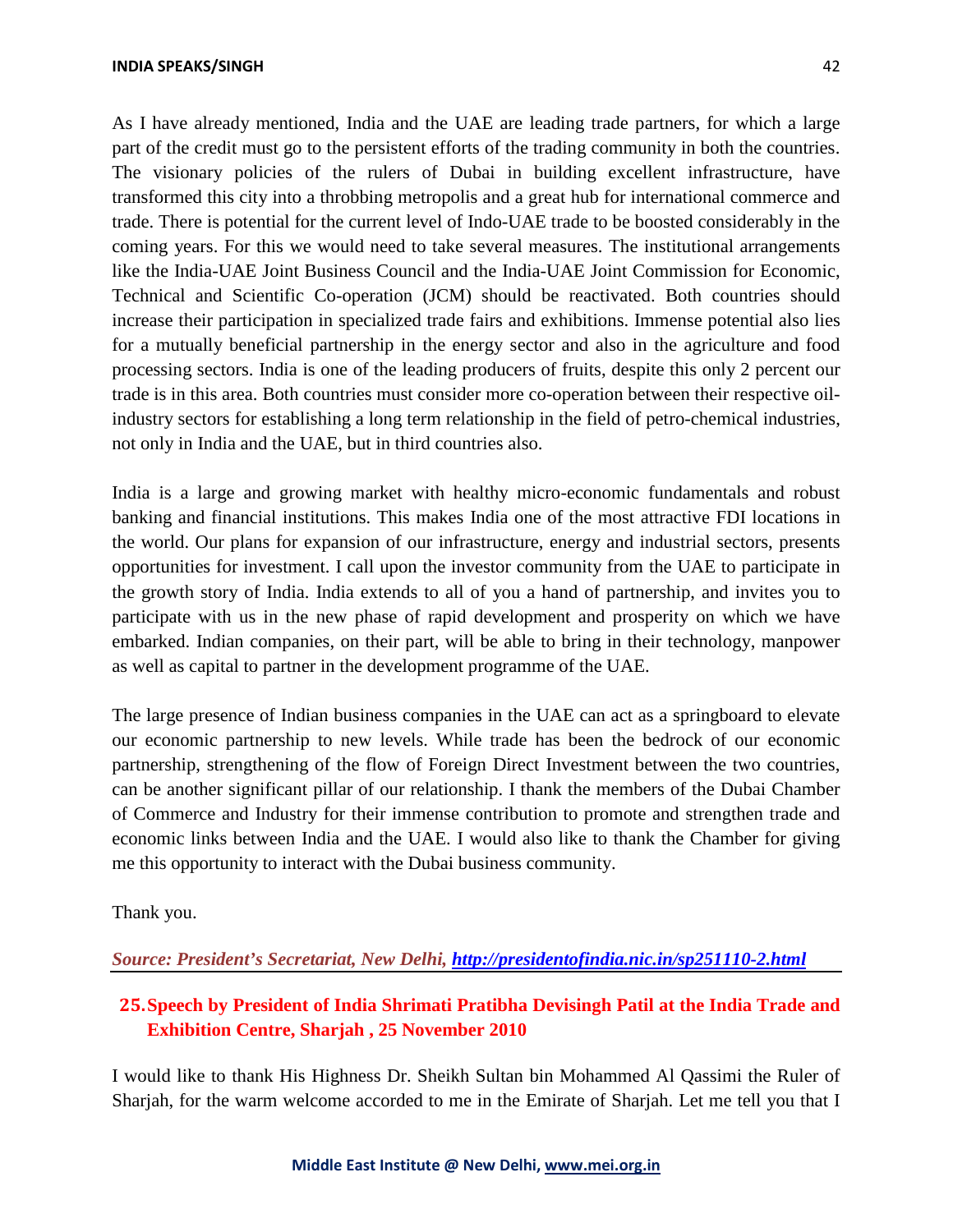was impressed by your foresight and the interest you are taking to develop this region. It is remarkable. It is a privilege for me to be the first President of India to make an official visit to the Emirate of Sharjah. I am happy to be here to inaugurate the India Trade and Exhibition Centre, which I hope will act as a catalyst for promotion of trade and economic links between India and the UAE.

This centre reflects the visionary policies of the Ruler of Sharjah, to expand trade and economic links with other countries, including India. The Emirate of Sharjah is known for its historical links with India. It has a rich history, heritage and culture. Very aptly, it was named as the cultural capital of the Arab world in 1998 by UNESCO, due to its eclectic mix of museums, heritage preservation and traditional souks and it became a gateway of this region, long before oil was discovered.

The civilizational and cultural links between India and the Gulf date back to many centuries. Many Arab Islamic scholars from the 8th Century A.D. documented Indo-Arab cultural links, including Indian contributions to Arab thought and culture. Translations of Indian works were undertaken, leading to synthesis of ideas between the two civilizations.

Trade links constituted the bedrock of Indo-Arab links in the ancient world, and cultural interaction was a consequence of the vibrant trade links. Even in the contemporary world, trade is the cornerstone of our links with this region. The Emirate of Sharjah, due to its geographical advantage, stands in the forefront of promoting economic and trade links between India and the region.

Today, India and the UAE with an annual trade turnover of 43 billion US Dollars for the year 2009-2010 are among the leading trade partners for each other. There are complementarities in our trade relations and hence, there is opportunity to expand the volume of trade considerably in the coming years. Equally important is the potential for mutual investments by the two countries. We need to explore every avenue to realize this potential, by strengthening promotional efforts.

By holding industry and state specific exhibitions for an extended period of time, and providing office space to aspiring exporters from India, this Centre will be able to meet the needs of SME's and other trade bodies. I also urge the Centre to work in close cooperation with the ASSOCHAM, FICCI, CII and other renowned export promotion organizations in India, to achieve its objectives. Sharjah, and the other Emirates in the UAE, with their excellent infrastructure and trade and investment friendly policies, provide ample opportunities for taking India - UAE economic relations to new heights. Agriculture is also a very important field in which you can have co-operation. Food processing is also very important. Think of these new areas. In India agriculture is the biggest private business. In India 40 percent of farming activity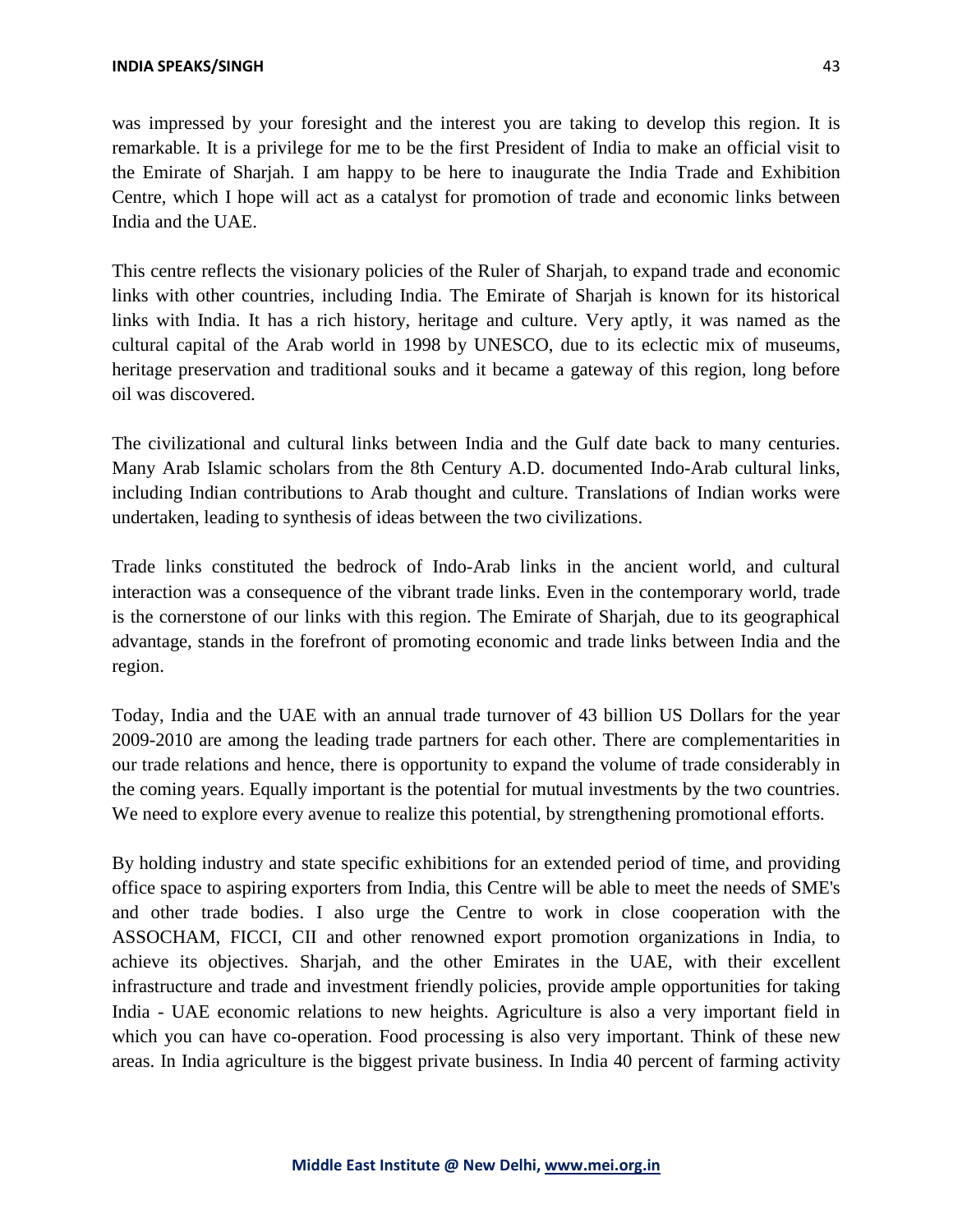is dry land farming. We want to green our arid areas. The UAE also wants to go green, so let us work together.

I congratulate the Emirate of Sharjah and the Sharjah Chamber of Commerce for providing this elegant building to house the India Trade and Economic Centre. I declare this Centre open.

Thank you.

*Source: President's Secretariat, New Delhi, <http://presidentofindia.nic.in/sp251110-1.html>*

### **26.Agreement with UAE, New Delhi, 25 November 2010**

### **Question:**

(a) whether India and United Arab Emirates have stressed the need of expediting work on three agreements including security and swap of convicts;

(b) if so, the details thereof;

(c) whether India and UAE stay in constant touch over having dialogue on various issues and hold regular meetings on common issues; and

(d) if so, the type of relations India and UAE have had during the past five years?

**Answer:** The Minister of State in the Ministry of External Affairs (Mrs. Preneet Kaur)

(a)  $\&$  (b) Yes. The three agreements currently being discussed between the two countries are:

- 1. Agreement on Security Cooperation
- 2. Agreement on the transfer of sentenced persons

3. Agreement on cooperation and mutual assistance in custom matters

(c) & (d) Yes. India's relations with UAE continue to be warm, friendly and irritant free. They are based on continuity, trust and confidence. Our ties are multi-faceted, encompassing and cover many areas of bilateral cooperation. Both sides have made sincere efforts to improve relations in all fields.

*Source: Rajya Sabha (Council of States), Unstarred Question no. 1743 asked by Mr. Ishwarilal Shankarlal Jain*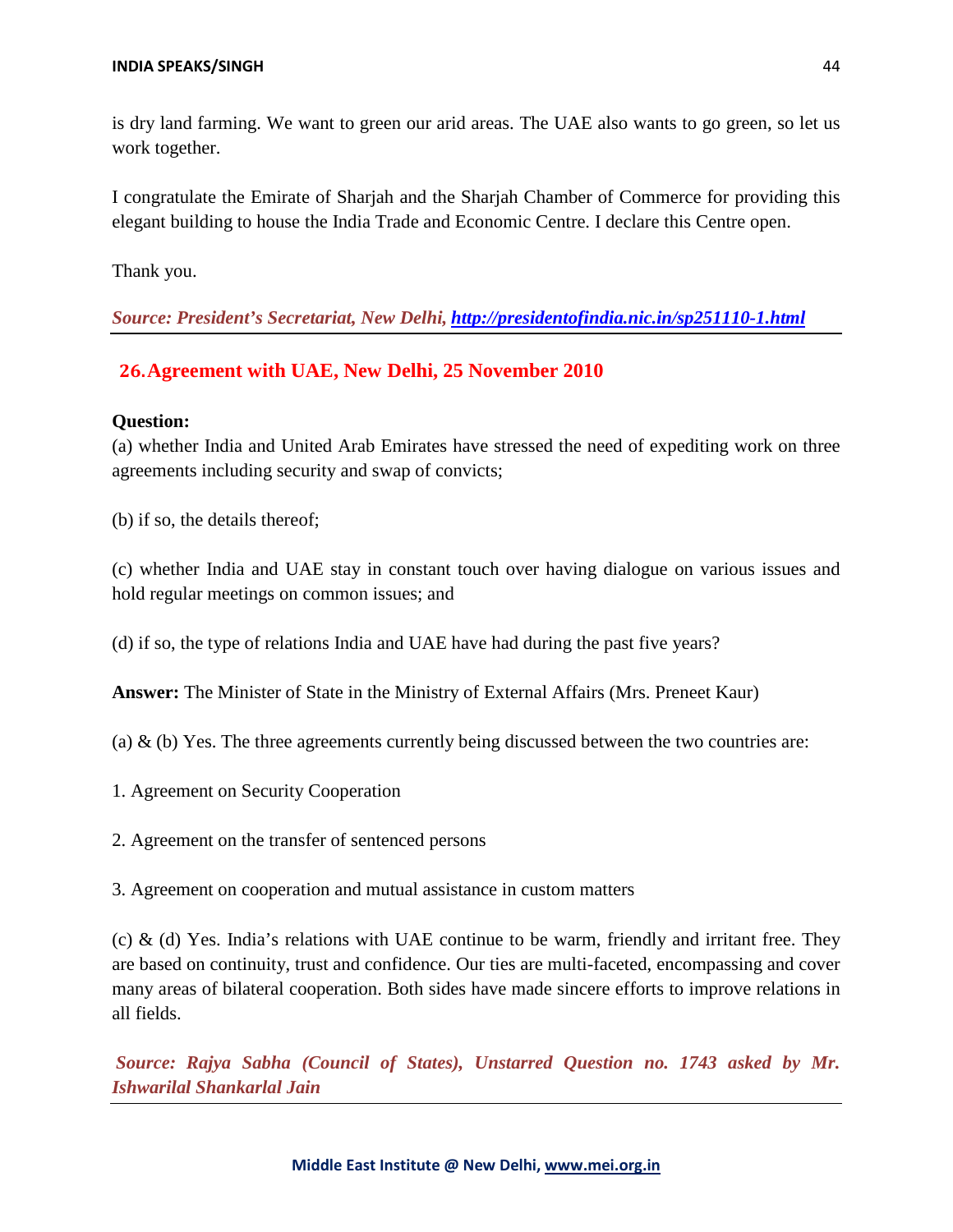# **Specific Issues**

## **a. Hajj**

## **27. Arrangements for the Hajj Pilgrims, New Delhi, 10 November 2010**

**Question:** Will the Minister of External Affairs be pleased to state:

(a) the number of persons expected to perform Hajj Pilgrimage during the current year, State -wise;

(b) whether the arrangements made including accommodation in Jeddah for the Hajj pilgrims are satisfactory;

(c) if not, the reasons therefor;

(d) whether his Ministry has received complaints from certain quarters in this regard;

(e) if so, the details thereof; and

(f) the follow–up action taken/proposed to be taken for improving the arrangements along with the details of fresh instructions issued to Hajj Mission in this regard?

**Answer:** The Minister of External Affairs ( S.M. Krishna)

(a) The number of pilgrims expected to perform Hajj during current year through Hajj Committee of India is 125,850. In addition, 45,637 seats have been allocated to Private Tour Operators (PTO). State-wise statement of pilgrims proceeding through the Hajj Committee of India is attached at Annexure – I. Since the flights are operating from 21 Embarkation points, the actual figures could be made available after departure of the last flight.

(b) Adequate arrangements have been made for pilgrims including their stay at Mecca  $\&$ Medina.

(c) Does not arise.

(d) No, Sir.

(e) Does not arise.

(f) Does not arise. It is the constant endeavour of the Government to keep making improvements in the arrangements for the Hajj pilgrims and provide them with better facilities after taking into account the feedback received from all concerned.

Annexure A

| Sr. No | <b>Name of States /UTs</b> | <b>Total Pilgrims [Hajj 2010]</b> |  |
|--------|----------------------------|-----------------------------------|--|
|        | Andaman & Nicobar [UT]     |                                   |  |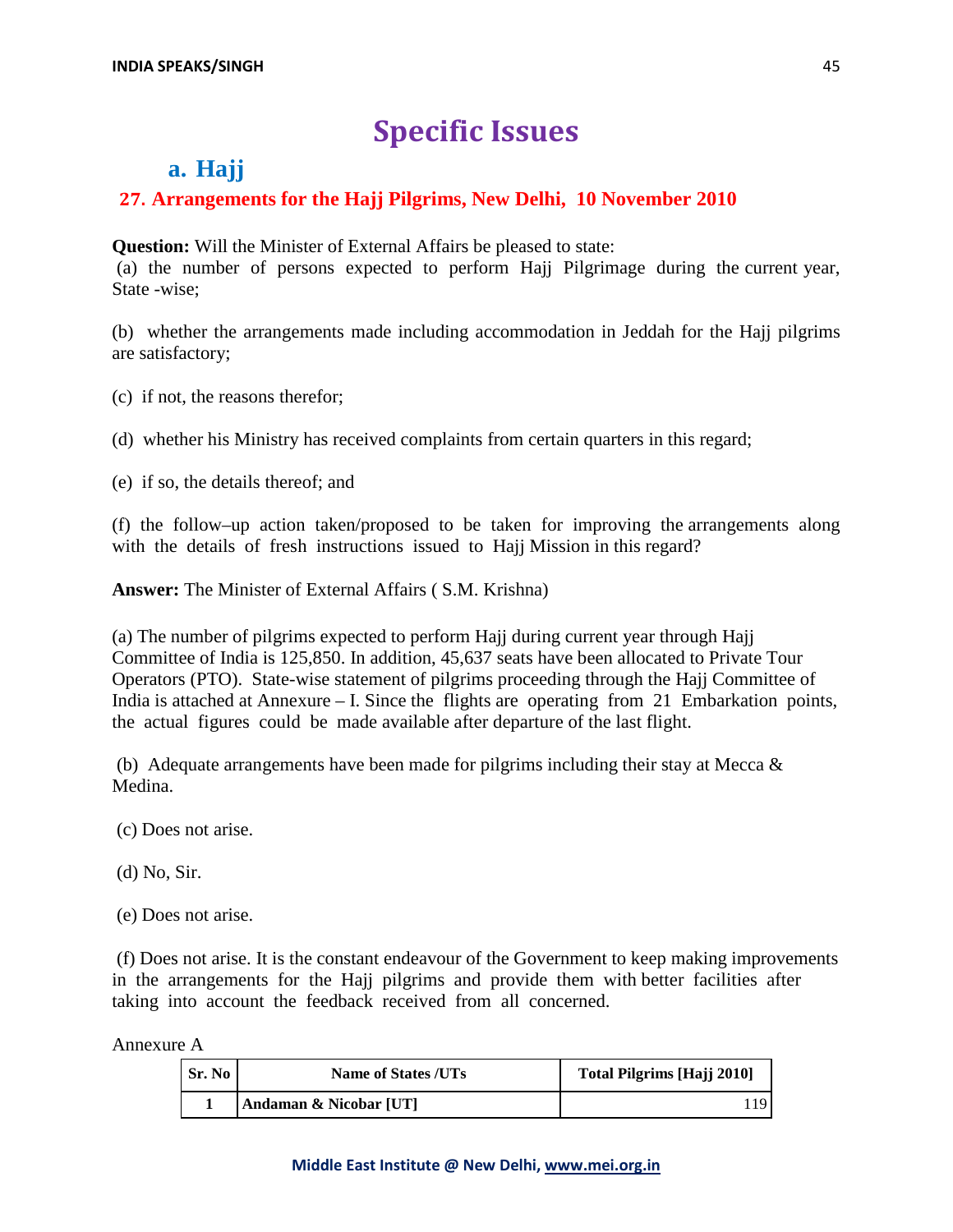| $\overline{2}$   | <b>Andhra Pradesh</b>                                                                                         | 6,792   |
|------------------|---------------------------------------------------------------------------------------------------------------|---------|
| 3                | Assam                                                                                                         | 4,220   |
| 4                | <b>Bihar</b>                                                                                                  | 6,268   |
| 5                | Chandigarh [UT]                                                                                               | 43      |
| 6                | Chhattisgarh                                                                                                  | 398     |
| 7                | Dadra Nagar Haveli [UT]                                                                                       | 15      |
| $\bf{8}$         | Daman & Diu [UT]                                                                                              | 55      |
| $\boldsymbol{9}$ | Delhi [NCT]                                                                                                   | 1,579   |
| 10               | Goa                                                                                                           | 341     |
| 11               | Gujarat                                                                                                       | 4,466   |
| 12               | Haryana                                                                                                       | 1,189   |
| 13               | <b>Himachal Pradesh</b>                                                                                       | 187     |
| 14               | Jammu & Kashmir                                                                                               | 6,605   |
| 15               | <b>Jharkhand</b>                                                                                              | 2,896   |
| 16               | Karnataka                                                                                                     | 6,284   |
| 17               | <b>Kerala</b>                                                                                                 | 7,645   |
| 18               | Lakshadweep [UT]                                                                                              | 56      |
| 19               | <b>Madhya Pradesh</b>                                                                                         | 3,735   |
| 20               | Maharashtra                                                                                                   | 9,986   |
| 21               | <b>Manipur</b>                                                                                                | 354     |
| 22               | Orissa                                                                                                        | 740     |
| 23               | Pondicherry [UT]                                                                                              | 321     |
| 24               | Punjab                                                                                                        | 372     |
| 25               | Rajasthan                                                                                                     | 4,656   |
| 26               | <b>Tamil Nadu</b>                                                                                             | 3,374   |
| 27               | <b>Tripura</b>                                                                                                | 108     |
| 28               | <b>Uttar Pradesh</b>                                                                                          | 29,887  |
| 29               | <b>Uttrakhand</b>                                                                                             | 984     |
| 30               | <b>West Bengal</b>                                                                                            | 10,325  |
| 31               | Government<br><b>[includes]</b><br>Khadimul-<br>Quota<br>Hujjaj, Mehram, Members Hajj Committees<br>of India] | 11,000  |
| 32               | <b>Additional Quota</b>                                                                                       | 850     |
|                  | <b>Total</b>                                                                                                  | 125,850 |

*Source: Lok Sabha (House of the Peoples), Starred Question no. 37 asked by Mr. Neeraj Shekhar, <http://meaindia.nic.in/meaxpsite/parliament/ls/2010/11/10ls02.pdf>*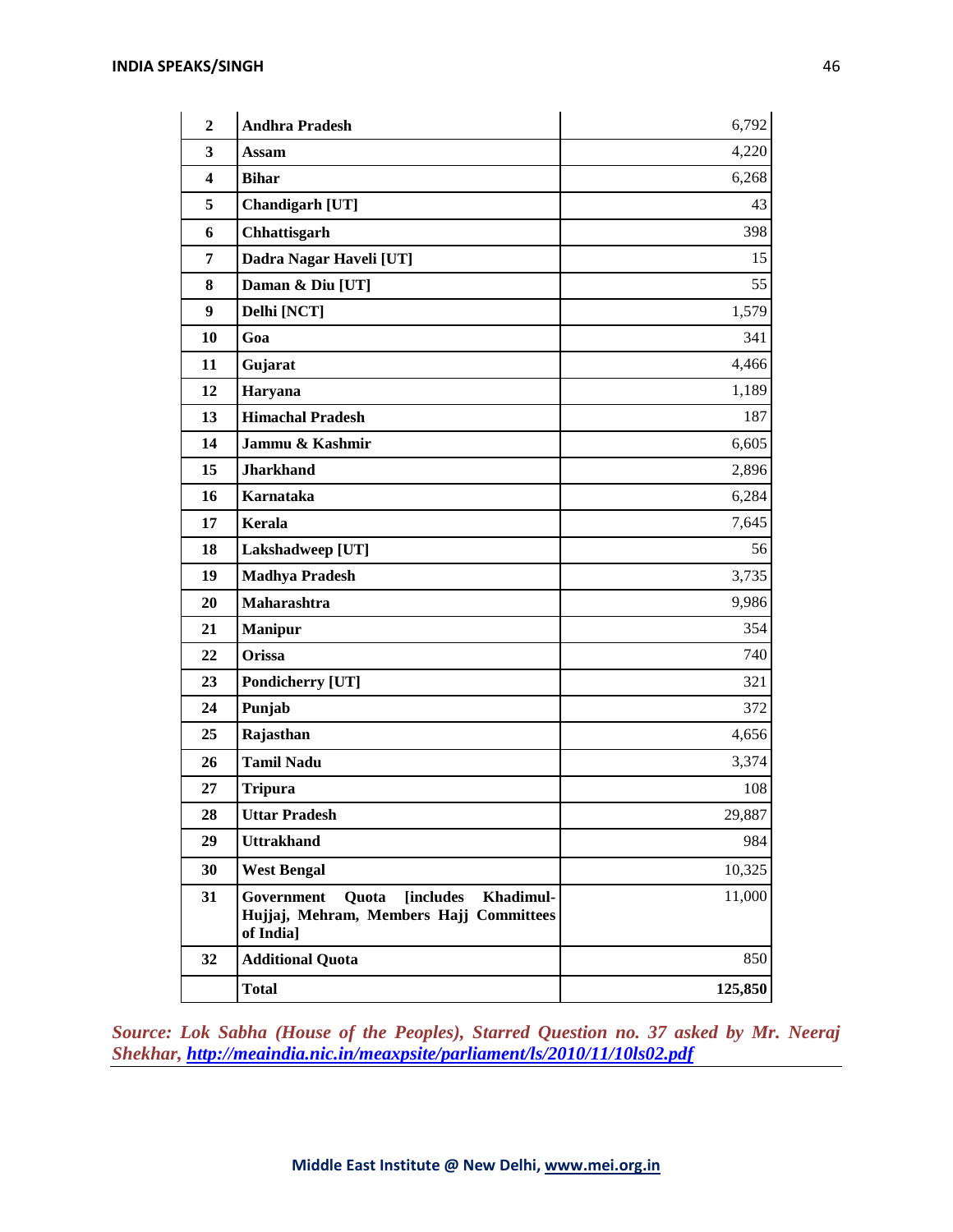### **28.Funds spent on Hajj, New Delhi, 10 November 2010**

### **Question:**

Will the Minister of External Affairs be pleased to state:

(a) the amount spent on Hajj Pilgrims by the Union Government during 2009-10 and 2010–11 so far;

- (b) whether the Government proposes to increase this amount;
- (c) if so, the details thereof; and
- (d) if not, the reasons therefor?

### **ANSWER THE MINISTER OF EXTERNAL AFFAIRS (SHRI S.M. KRISHNA)**

(a) Information is tabulated below :-

| <b>Financial Year</b> | <b>Expenditure</b><br>on             | HajjExpenditure on Hajj |                          |                                    | <b>Subsidy</b> |       |
|-----------------------|--------------------------------------|-------------------------|--------------------------|------------------------------------|----------------|-------|
|                       | $\left($ excluding subsidy $\right)$ |                         |                          | (administered by Ministry of Civil |                |       |
|                       |                                      | Aviation)               |                          |                                    |                |       |
| $2009-10$             | $Rs. 30.49$ crore                    |                         | $\text{Rs. } 611*$ crore |                                    |                |       |
| $2010 - 11$ (so far)  | 5.24 Crore $*$                       |                         | completion of Hajj.      | Figures will be available          |                | after |
|                       |                                      |                         |                          |                                    |                |       |

\* - provisional figures (b) No.

(c) Does not arise.

(d) Budget allocation is made according to anticipated expenditure.

*Source: Lok Sabha (House of the People), Unstarred Question no. 446 asked by Mr. Jai Prakash Agarwal<http://www.mea.gov.in/mystart.php?id=220216675>*

### **29.Hajj Facilities, New Delhi, 24 November 2010**

### **Question:**

Will the Minister of External Affairs be pleased to state:

(a) the details of the facilities/assistance provided by the Union Government to the Hajj pilgrims along with the contribution of the State Governments therein; and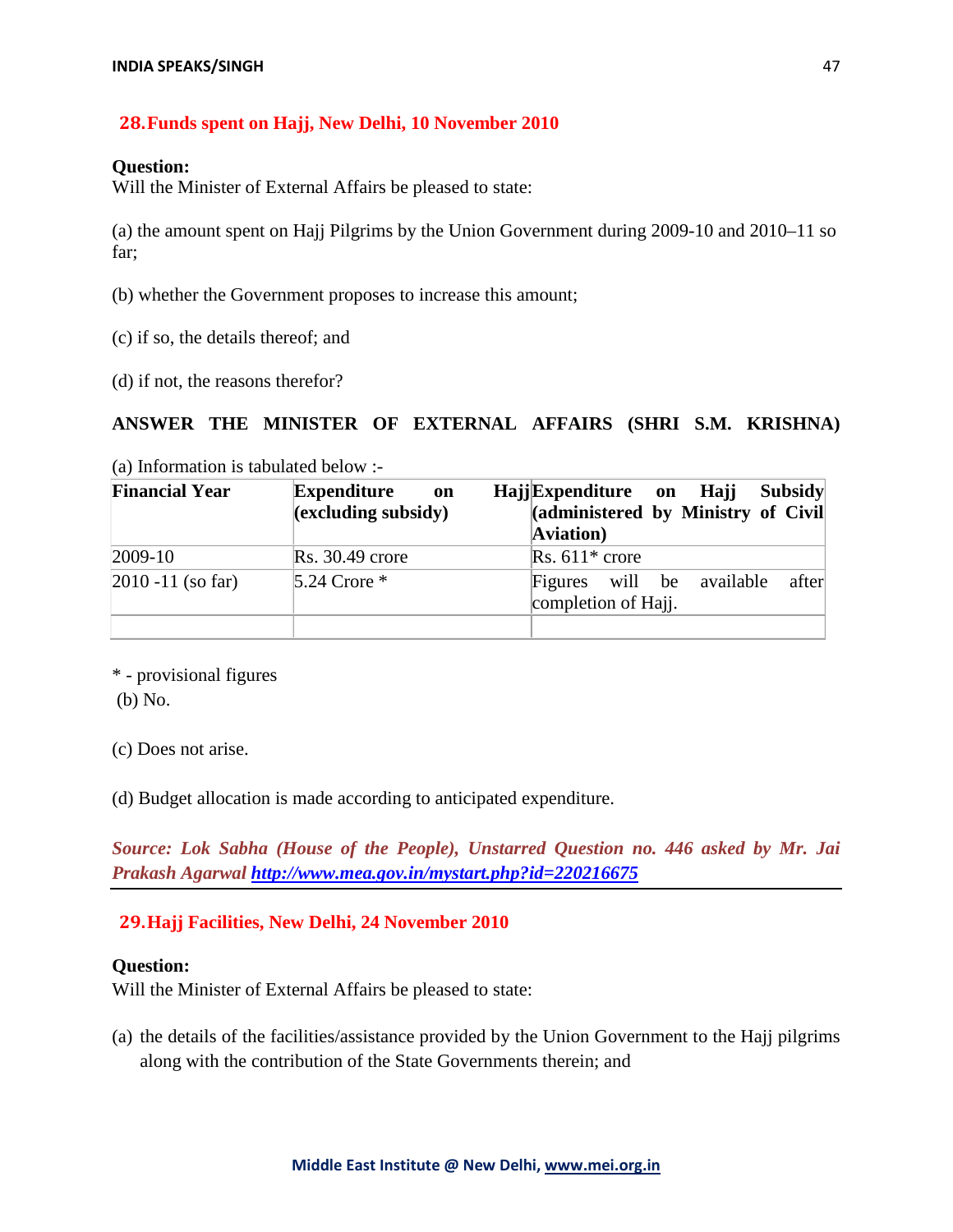(b) the details of such funding provided to Hajj pilgrims of Madhya Pradesh along with the number of persons from the State benefited as a result thereof?

**Answer:** The Minister of State in the Ministry of external Affairs (Mrs. Preneet Kaur)

(a) Government of India makes necessary arrangements of airlifting of the pilgrims from India to Saudi Arabia, accommodation and local transportation in Saudi Arabia through Hajj Committee of India, Mumbai and Consulate General of India, Jeddah. Subsidy in airfare is given to the pilgrims going for Hajj under the arrangements of Hajj Committee of India. Government supplies medicines and deputes administrative staff, Doctors, nurses and paramedics to render medical assistance to the pilgrims in Saudi Arabia. State Governments, through the State Hajj Committees, make arrangements of training camps, mandatory inoculation of polio and meningitis and transit accommodation at all embarkation points in India prior to departure of the pilgrims.

(b) 3,314 pilgrims from Madhya Pradesh who benefited from subsidized airfare travelled under the arrangements of Hajj Committee of India for Hajj - 2010.

*Source: Lok Sabha (House of the People), Unstarred Question no. 2370 asked by Kumari Minakshi Natrajan,<http://www.mea.gov.in/mystart.php?id=220216744>*

## **b. Palestine**

## **30. Statement by Dr. Kakoli Ghosh Dastidar, Member of Parliament, on Agenda Item 51 - UN Relief and Works Agency for Palestine Refugees in the Near East - at the Fourth Committee of the 65th Session of the United Nations General Assembly, New York, 2 November 2010**

### Mr. Chairman,

At the outset, I would like to express my delegation's appreciation to Mr. Flippo Grandi, Commissioner General of UNRWA for Palestinian Refugees in the Near East for the annual report on the extremely important work over the past year in Jordan, Lebanon, Syria and the West Bank and the Gaza Strip. My delegation would also like to take this opportunity to commend the work of Ms. Karen Koning AbuZayd, the outgoing Commissioner General who led the Agency for five years.

We also thank the UNRWA Advisory Committee and the members of the working group on the Financing of UNRWA, for their efforts in support of the work of UNRWA. India also places on record its admiration for the difficult and often risky work that UNRWA has carried out over the past six decades, placing service to the Palestinian refugees as its highest priority.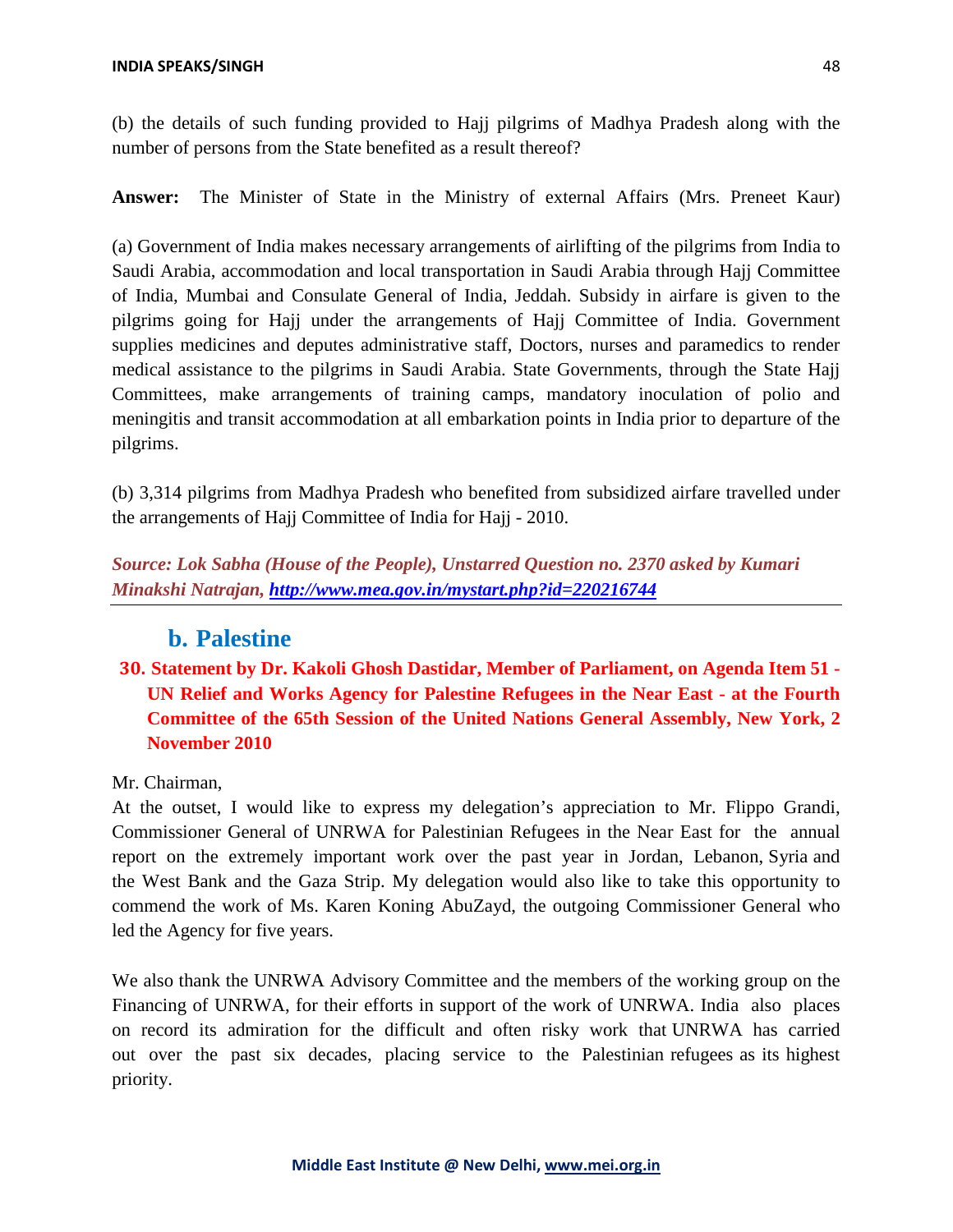### Mr. Chairman,

The services provided by UNRWA are of a critical importance in the context of the continuing violence in the Middle East. The Agency has played a key role in providing humanitarian assistance, including education, health care and social services to over 4.6 million Palestinian refugees. Today UNRWA is a symbol of the international community's commitment to the well-being of the Palestinian refugees until a just and durable settlement of the issue is achieved.

The report of Commissioner General, clearly illustrates the severe challenges UNRWA continues to face. As the report notes, several of the challenges directly impinge upon the wellbeing of Palestine refugees and the Agency's ability to efficiently and effectively discharge its humanitarian and development responsibilities.

Mr. Chairman,

The first of the challenges before UNRWA that needs to be addressed is the crisis of financing.

The budgetary shortfall of UNRWA is growing, and this takes place at the same time as demands upon UNRWA for assistance and support have increased. Shortage of funds has direct implication on UNRWA work in general and projects like rebuilding of Nahr El Bared camp in particular. It also affects up gradation of services at several refugee camps. Therefore, there is a greater need for augmenting international efforts to improve UNRWA's financial health.

We note the concern of the Chairperson of the Advisory Commission of UNRWA that "the separation of barrier, closures, curfews and other restrictions on movement in the West Bank and Gaza Strip have led to further hardship for the affected population". As we have stated in the past, the walls/encroachment on Palestinian land and interests creates great hardships for the people affected by its construction and exacerbates the already grim situation.

An area of continuing concern is the restriction in freedom of movement of UNRWA staff members. Regrettably, the environment in which the Agency carries out its operations continues to hamper its ability to deliver services. Of equal concern is that these restrictions have had a serious impact on the ability of UNRWA to move staff and provide humanitarian assistance to those in urgent need. Closures and blockades need to be lifted and unhindered access allowed to humanitarian supplies. The events of 31 May 2010 that led tragic loss of life and the reports of killings and injuries to people on the boats carrying supplies for Gaza is deplorable.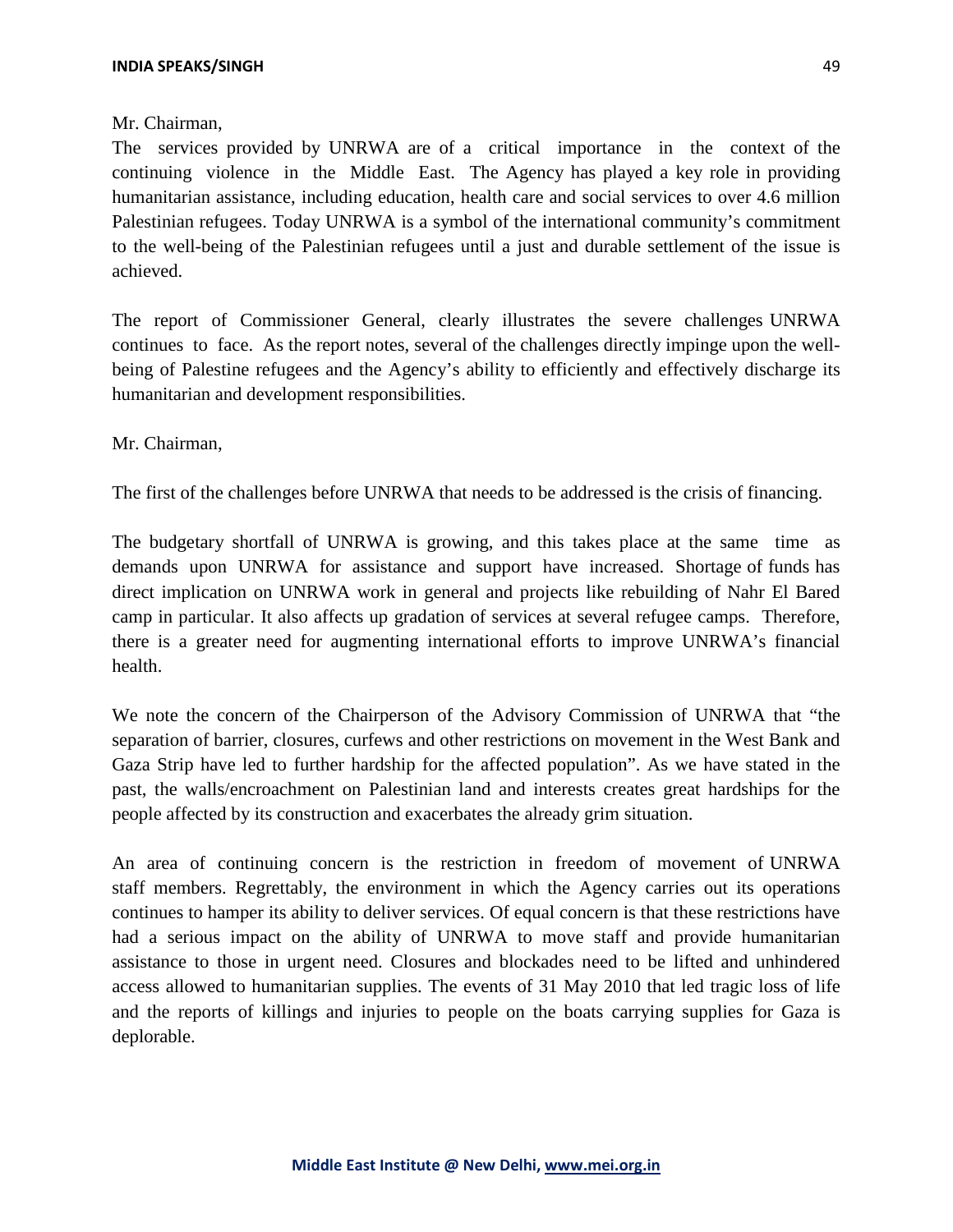The continued levy of fees and charges for the transit of humanitarian goods is not called for as it seriously affects the working of Agency which is already short of funds. The detention of UNRWA staff and lack of Agency access to and information on its staff is matter of serious concern. We support the Commission calls on all parties to respect United Nations resolutions and international law, including international humanitarian law.

We support the call of the UNRWA Chairperson regarding removal of restrictions on the movement of agency staff and goods in throughout UNRWA's areas of work. We also take note of UNRWA welcoming new measures towards easing of movement of goods to Gaza. However, more relaxation on movement of reconstruction material is required to effectively address the situation in Gaza.

We have, as in the past, manifested our support to the Palestinian people through continuing developmental support to Palestine. Last year, we enhanced our annual contribution to UNRWA to \$ 1 million, besides, making a special contribution of US \$ 1 million to UNRWA in response to UNWRA's flash appeal. Last year and this year, India contributed US\$ 10 million annually as untied budget support to the Palestinian National Authority. This year's budget support followed from discussions between His Excellency, President Mahmoud Abbas and Prime Minister Dr. Manmohan Singh in New Delhi in February this year. These exemplify India's continuing commitment to Palestine.

The support for the Palestinian cause has been a central feature of India's foreign policy since even before it achieved independence in 1947. India will continue to do all within its capacities to assist Palestine in its endeavours in capacity and institution-building. We salute the struggling people of Palestine. We express our solidarity with the Palestinian people.

### Mr. Chairman,

It is critical for the international community to work closely with the parties with a view to encouraging them to resume direct negotiations that began in September. We are hopeful that the talks and negotiations would continue, leading to a comprehensive peace process for final resolution of the conflict. Till such time, Mr. Chairman, it is incumbent upon all of us to fully support UNRWA, as the primary source of humanitarian assistance to the Palestinian refugees. For this reason, we endorse all efforts to support UNRWA by expanding its capacity to render assistance.

Thank you Mr. Chairman

*Source: Permanent Mission of India to the United Nations, New York, <http://www.un.int/india/2010/ind1781.pdf>*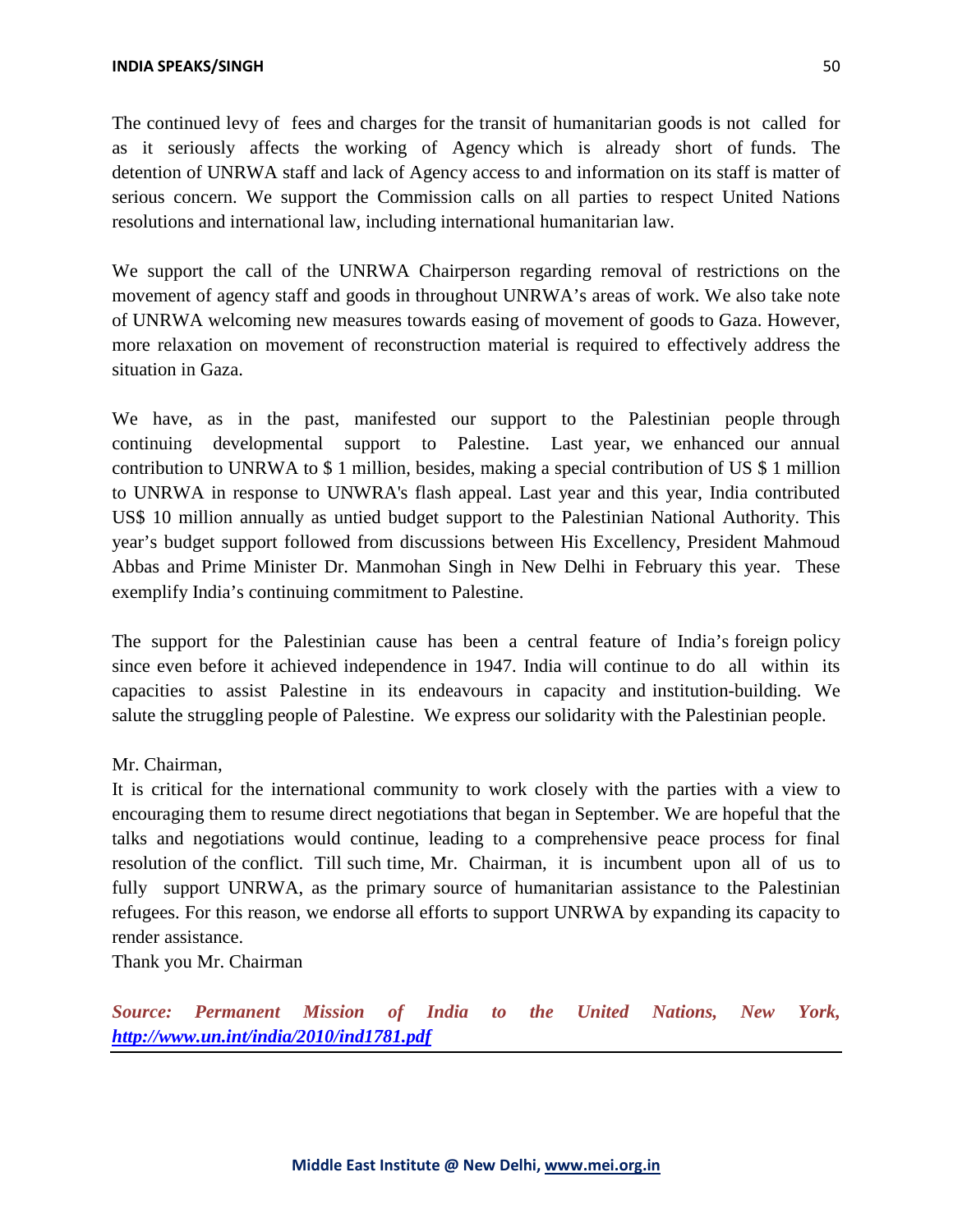## **31. Address by Foreign Secretary at NDC on 'Challenges in India's Foreign Policy', New Delhi, 19 November 2010**

...Turning to West Asia, India's consistent and unwavering record of support for the Palestinian cause since the days of our freedom struggle continues to guide our policy in the region. The Palestinian problem needs a solution which has been delayed for far too long. India supports a united, independent, viable, sovereign state of Palestine with East Jerusalem as its capital, living within secure and recognised borders side by side at peace with Israel. We are hopeful that direct talks between the Israelis and the Palestinians will resume and the talks and negotiations would lead to a comprehensive peace process for the final resolution of the conflict.

*Source: MEA, New Delhi,* **<http://meaindia.nic.in/mystart.php?id=530116703>**

# **Multilateral Issues/ Regional Issues**

## **c. India and the Middle East**

## **32.Joint Statement of Prime Minister Dr. Manmohan Singh and President Barack Obama, New Delhi, 8 November 2010**

.... The two leaders agreed to deepen existing regular strategic consultations on developments in East Asia, and decided to expand and intensify their strategic consultations to cover regional and global issues of mutual interest, including Central and West Asia....

*Source*: *MEA, New Delhi, <http://meaindia.nic.in/mystart.php?id=530516632>*

## **33.Prime Minister's statement to the media at the Joint Press Conference with the President of the United States Mr. Barack H. Obama, New Delhi, 8 November 2010**

... We had a detailed exchange on the situation in our extended region, including East Asia, Afghanistan, Pakistan and West Asia.. *Source: MEA, New Delhi,<http://meaindia.nic.in/mystart.php?id=530116631>*

# **34.Hon'ble Vice President's inaugural address at the International Seminar on** *Indian*

# *Culture in a Globalised World***, New Delhi, 11 November 2010**

… It has been rightly said that Maulana Azad's thought process transcended national boundaries and imbibed the best of different worlds - Indian, West Asian and Western…The richness of values secreted in the interstices of Indian culture was known and appreciated long before the era of present day globalisation. It left its imprint on the culture and civilisation of East Asian, South-east Asian, Central Asian and West Asian lands…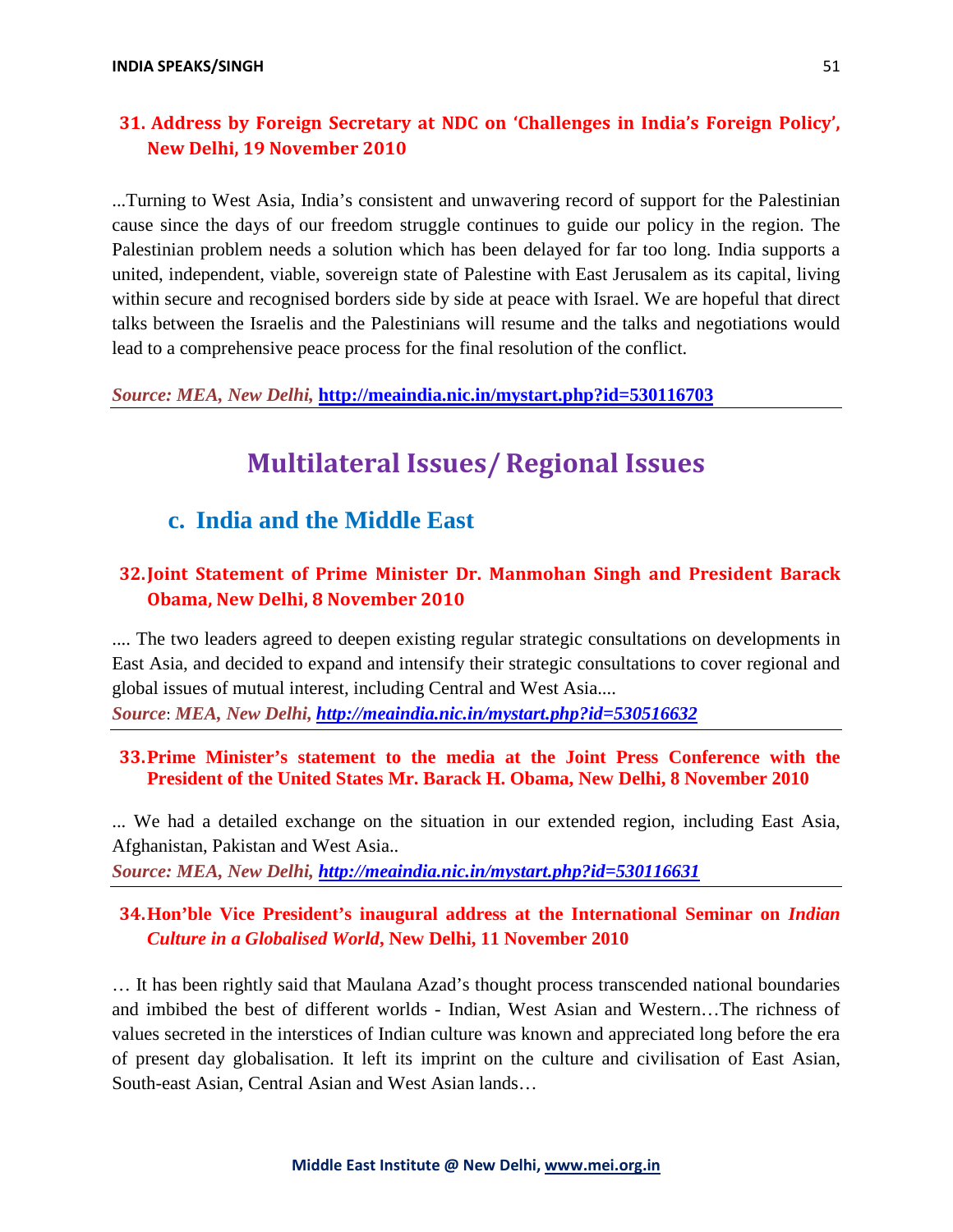*Source: Vice President's Secretariat, New Delhi, <http://vicepresidentofindia.nic.in/content.asp?id=312>*

## **35.External Affairs Minister's Suo Motu Statement in Lok Sabha on the visit to India by the President of the United States of America Hon'ble Barack H. Obama, New Delhi, 19 November 2010**

... India has an interest in peace, stability and prosperity in Asia, based on an open, balanced and inclusive regional architecture. We have decided to deepen our existing consultations with the United States on developments in East Asia and expand our consultations to cover regional and global issues of mutual interest, including Central and West Asia....

### *Source: MEA, New Delhi,<http://meaindia.nic.in/mystart.php?id=530116699>*

### **36.Speech by Foreign Secretary at National Maritime Foundation on "India as a Consensual Stakeholder in the Indian Ocean: Policy Contours", New Delhi, 19 November 2010**

To the west, the world's busiest shipping lanes pass through the Strait of Hormuz, which connects the Persian Gulf to the Indian Ocean. The Malacca Straits handle 40 % of world trade; the Straits of Hormuz handle 40 % of all traded crude oil.

We are actively engaged with almost all regional bodies that are either based in or border the Indian Ocean region- ranging from SAARC, BIMSTEC, ARF, ASEAN, GCC, SADC to the AU. We are interested in building a web of cooperative relations that brings together all the stakeholders based on mutual interest and benefit. Our 'soft power' gives us advantages that few other countries can match in this region. There is almost universal acceptance of India's credentials and recognition of the vital contribution that we can make for stability and prosperity of the entire region.

The Navy did a commendable job in helping in the evacuation of over 2280 people from strife torn Lebanon under Operation Sukoon. The Indian Ocean Naval Symposium (IONS) initiative, launched by Indian Navy has provided a forward looking framework for constructive engagement among the navies of the region.

*Source: MEA, New Delhi, <http://meaindia.nic.in/mystart.php?id=530116701>*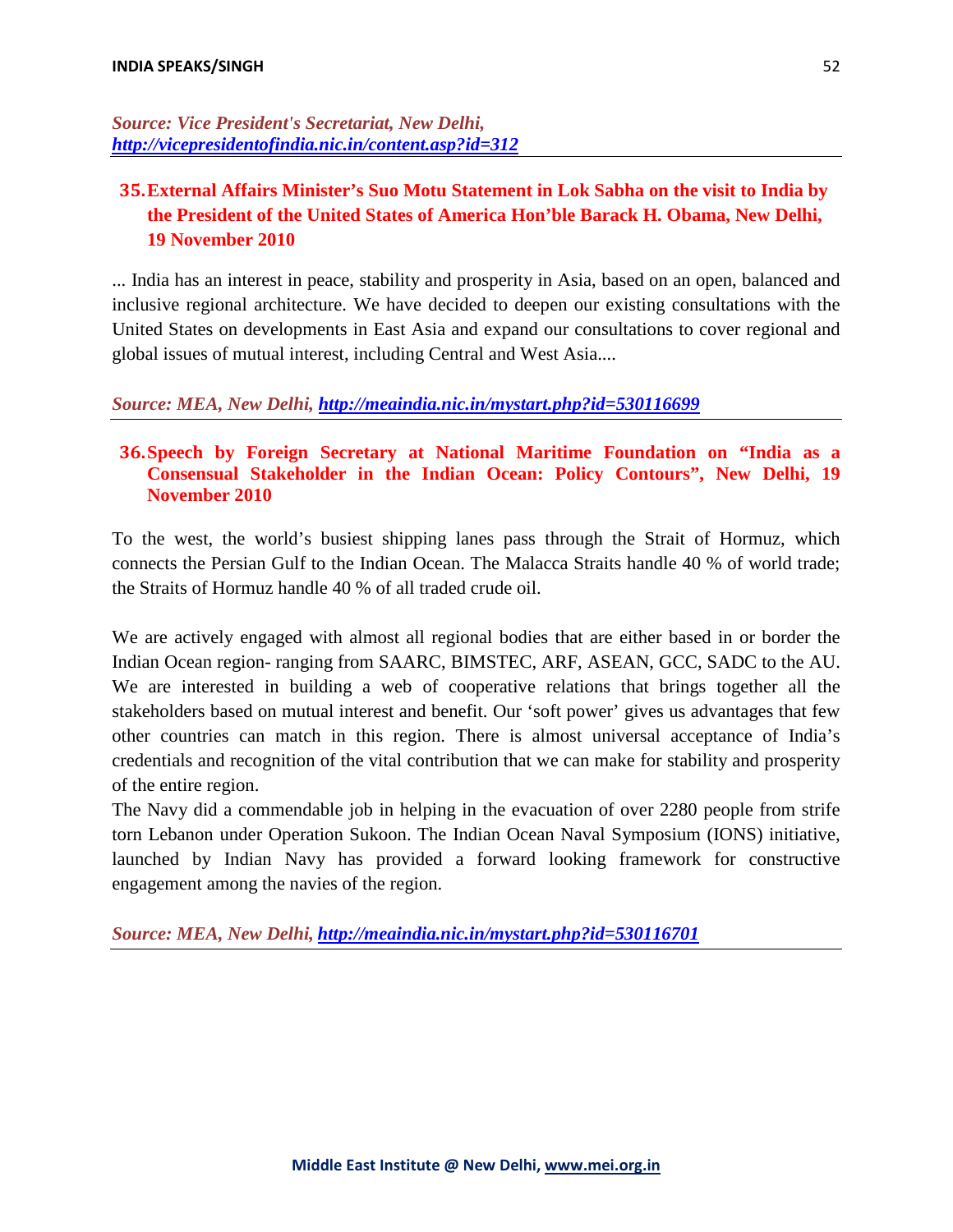## **37.Address of the Vice President of India M. Hamid Ansari at the inauguration of the ICWA Conference titled** *India and GCC Countries, Iraq and Iran: Emerging Security Perspectives* **, New Delhi, 20 November 2010**

I thank the Indian Council of World Affairs for inviting me today to inaugurate this seminar on a subject of considerable relevance. The presence of a good number of scholars from many lands testifies to it.

I note that the organisers have riveted attention on the terra firma rather than on a body of water about whose nomenclature dictionaries are sought to be re-written. This is perhaps a good example of the art of evading choices and managing contradictions!

Our focus today is on eight countries that constitute a sub-set of the West Asian region. Their location and contiguities are relevant. Six of them (Bahrain, Kuwait, Oman, Qatar, Saudi Arabia and the United Arab Emirates) are members of a regional grouping the Gulf Cooperation Council while the other two Iran and Iraq are physically in the sub-region and share commonalities with all others as also with some countries beyond the region.

Given the geography, security perceptions are unavoidably interlinked and turbulence within or around the area usually has a wider impact.

Some in this audience would recall the title of Ibn Khaldun's great work on history. It is Kitab al-Ibar (Book of Lessons). It would be no exaggeration to say that in relation to our subject of discussion, lessons of history are of relevance. One of these, pertaining to the concept of dominance and exclusivity, is particularly note worthy. It can be dated to the arrival in the region of the Portuguese in 1498. They were followed by the Dutch who in turn were replaced by the British. The British dominance lasted till 1970. In the past four decades, various bilateral and multilateral, regional and extra-regional, combinations for security have been explored. Like the earlier versions, selectivity and exclusion rather than inclusion have been their dominant trait.

These perceptions have focused on military security aimed at ensuring the safety of the trade routes by sea; they remain a principal impulse for the littoral states as also for their trading partners the world over. An un-stated major premise is maintenance of political stability and, by implication, regime security. In a wider context, however, this view of security is limited and inadequate. A more holistic approach was articulated by the UN Secretary General Kofi Annan in 2001. We must, he said, broaden our view of what is meant by peace and security. Peace means much more than the absence of war. Human security can no longer be understood in purely military terms. Rather, it must encompass economic development, social justice, environmental protection, democratization, disarmament, and respect for human rights and the rule of law.

In such a comprehensive framework, deficit on any of these counts would signal an element of insecurity. A holistic approach of this nature, essential for a fuller understanding of security and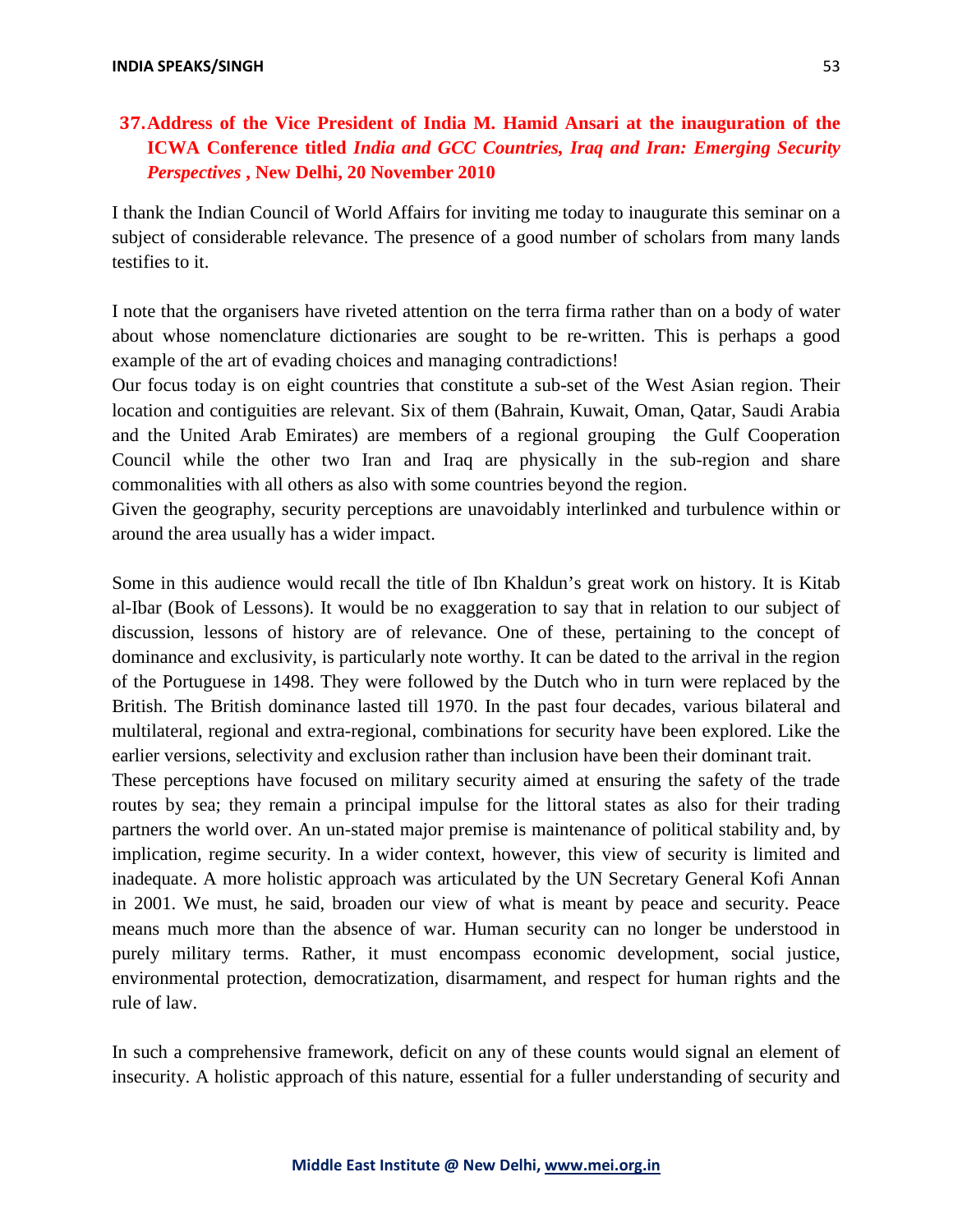insecurity, is perhaps beyond the scope of this conference focused as it seems to be on a more traditional paradigm.

### Ladies and Gentlemen

It is evident that given the geo-political imperatives of these eight littoral states of the Persian Gulf, security perspectives and threat perceptions do not converge. Nevertheless, and in relation to this international waterway, some common elements can be discerned. In the first place, the concerned states want to prosper and avail of the benefits of development. Secondly, the Gulf lands are essential for the economic health of the world since they are a principal source of hydrocarbon energy as well as a major market for industrial goods, technology and services, For these reasons, to use Curzon's phrase used in another context in 1903, "the peace of these waters must be maintained". Interestingly enough Gulf security, in the words of a Saudi scholar, "was an external issue long before it was one among the Gulf states themselves".

The essential ingredients of such a requirement would be (a) prevalence of conditions of peace and stability in the individual littoral states (b) freedom of access to, and outlet from, Persian Gulf through the Strait of Hormuz (c) freedom of commercial shipping in international waters in the waterway (d) freedom to all states of the Gulf littoral to exploit their hydrocarbon and other natural resources and export them (e) avoidance of conflict that may impinge on the production of oil and gas and on the freedom of trade and shipping and (f) assurance that regional or extraregional conditions do not impinge on any of these considerations.

In December last year a senior dignitary in the region described the objectives of Gulf diplomacy as "mutual understanding, coexistence, good relations with our neighbours and the establishment of strong relations based on the principles of reciprocal advantage and the realisation of the good of all." These principles by themselves are unexceptionable and widely subscribed to. The devil is in the un-stated major premise, and in threat perceptions that do not converge sufficiently.

The challenge, then, lies in seeking this convergence in areas of security, politics and economics and in developing procedures that would help bring it about. Experience shows that convergence is achieved only through a painstaking process of developing a (minimum) common threat perception, in maintaining it over time and in developing the mechanism for minimising risks to common security and maximising the benefits of cooperation. Such a process requires agreement on dialogue procedures.

Record shows that the resources of the region were initially controlled by extra-regional private commercial entities that had played a pioneering role in the discovery and development of these resources. They were strongly supported by their governments. The process of establishing national control over these resources was at times torturous and painful. Eventually, however, the mindset of an earlier era gave way to the common sense approach of inter-dependence of the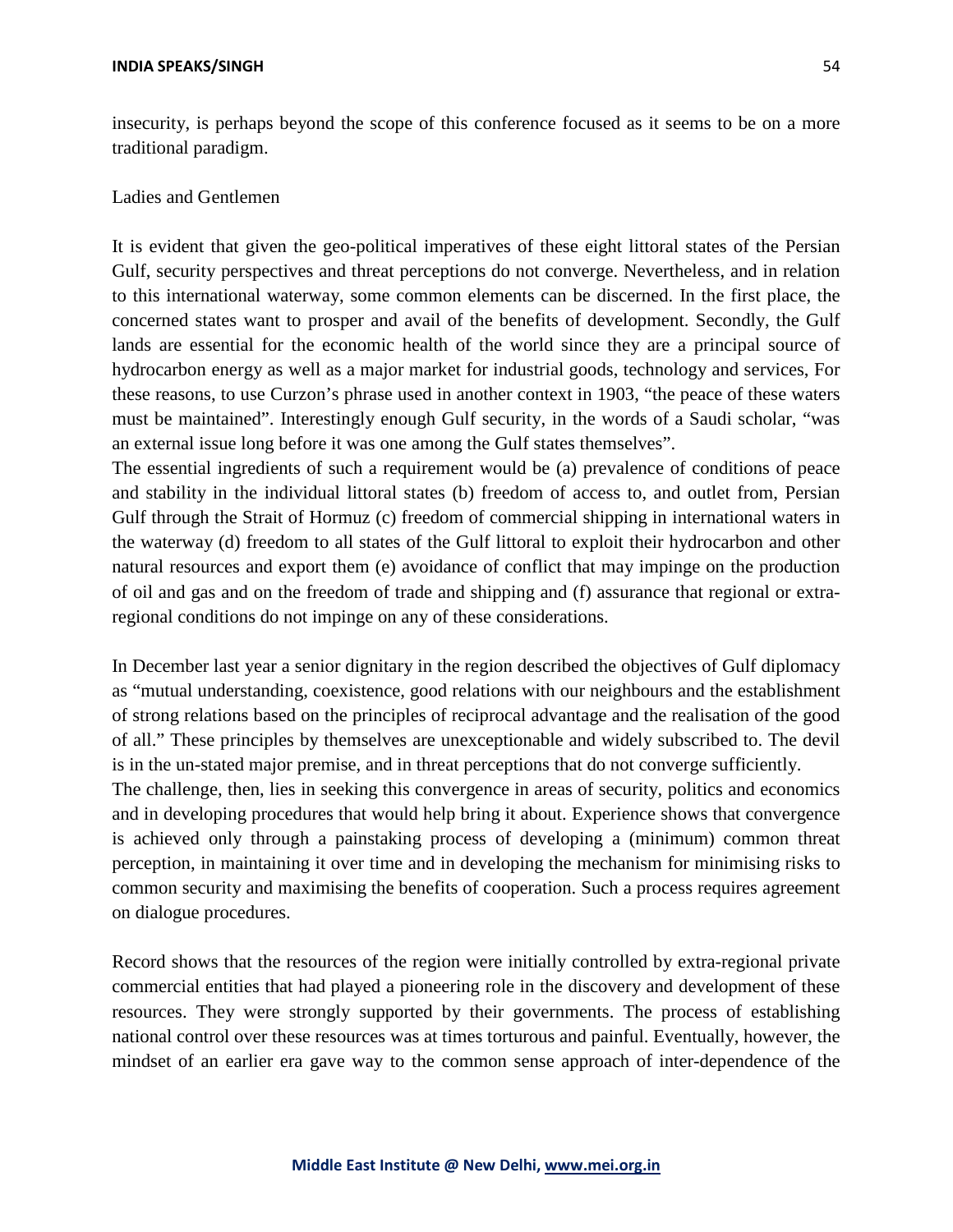producer and the consumer. Access to resources thus became more relevant than physical control.

I mention this because some residual perceptions of the earlier period do at times cloud the market vision even now and need to be dispelled.

Friends

In this backdrop, I propose to explore answers to three questions: How does the prevailing situation affect India and Indian interests? What should India do to sustain and secure its interests? What could, and should, be the Indian contribution to the promotion of peace and security in the sub-region?

The strategic relevance of the sub-region to India has to be located geographically, historically and in economic terms. The distance from Mumbai to Basra is 1526 nautical miles while Bander Abbas and Dubai are in a radius of 1000 nautical miles. Contact through trade and movement of people has roots deep in history, testified to by archaeological finds and written record. Fascination with India is reflected in Kitab Ajaib al-Hind by Buzurg ibn Shahriyar of Ramhormuz, a tenth century collection of sailor's tales. Many proverbs pertaining to India are to be found in the colloquial language of the lower Gulf. Familiarity with India and Indians at individual and family levels, Mumbai-Hindustani, Mumbai-Biryani and Bollywood films contribute to it in good measure particularly in the GCC countries.

Given this proximity, it is hardly surprising that in the period after 1975 there has been a significant spurt in economic linkages between the region and India. Changed and changing requirements and capabilities have contributed to it and will continue to do so in the foreseeable future. It is significant that given the affinities of the past and the experience of recent decades, the public and political establishments in the littoral states are India-friendly and Indian friendly. The quantitative parameters of this relationship can be specified:

- We import over 63 per cent percent of our crude oil requirement from these eight countries of the Persian Gulf. Its worth in money terms, in 2009-10, stood at over \$ 49 billion. Given the rate of growth of the Indian economy, these figures can only go up in the future.
- These eight countries account for over 22 per cent of our total trade as of 2009-10 amounting to around \$ 105 billion. They account for a quarter of our imports totalling \$ 72 billion and 18 per cent of exports totalling around \$ 33 billion. Six of these eight countries, barring Oman and Bahrain, figure among the top 25 countries in terms of total trade.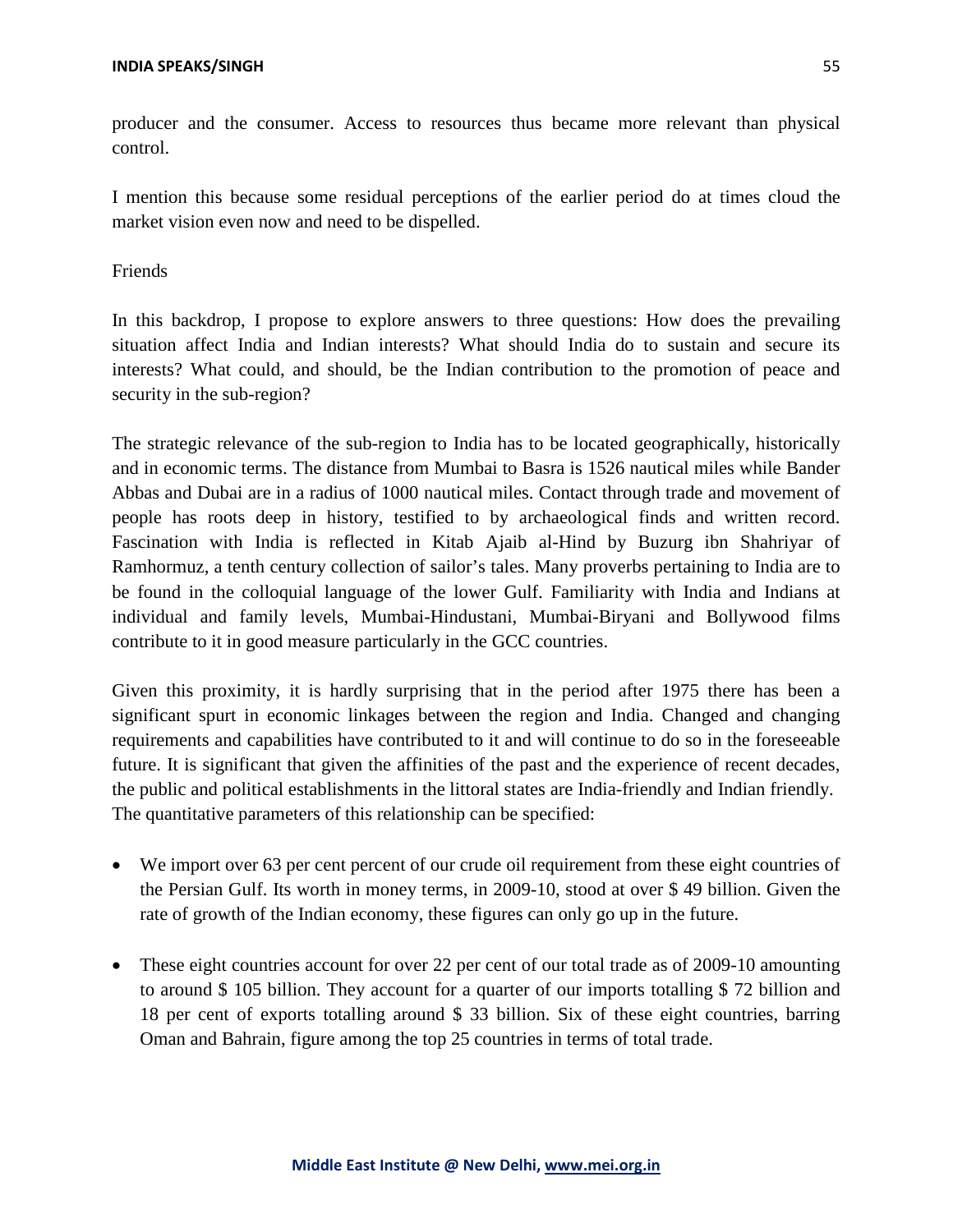- UAE is our top trading partner with a total trade of \$43.5 billion, ahead of China at \$42.4 billion and the US at 36.5 billion. It is our largest export destination accounting for 13 per cent of our exports amounting to \$ 24 billion and the second largest source of our imports after China, totalling \$ 19.5 billion.
- Saudi Arabia is our fourth largest trading partner with a trade of \$21 billion, and Iran our ninth largest trading partner at \$ 13.4 billion.
- An Indian non-immigrant workforce of around 6 million works in these countries, principally in the GCC states. Of these, 1.6 million are in Saudi Arabia and 1.2 million in the UAE. The composition of this workforce has changed over the years and many more professionals and specialised technical skills are to be found amongst them today. The remittances of this workforce, through banking channels, stands at around \$ 30 billion per annum. They help support six million families and contribute in some measure to economic activity in some of the states of the Indian Union.
- The two-way investment profile, modest at present, is expected to grow with the growth of the Indian economy. The GCC countries have become an important destination for Indian projects and IT services.

The sub-region is also within the security parameter of India and within the operational radius of the Indian Navy. The latter's participation in the anti-piracy operations in the Arabian Sea is a case in point. If needed, it can escort shipping and interdict forces hostile to it.

The focus of Indian interest therefore is, and would remain, on the desirability of having (a) friendly governments (b) regional peace and stability (c) access to oil and gas resources of the region (d) freedom of navigation in the Persian Gulf and through the Straits of Hormuz (e) continued market access for Indian trade, technology, investments and workforce and (f) security and welfare of the Indian workforce, particularly in times of distress emanating from disturbed local or regional conditions.

A state of preparedness for responding to other contingencies should also be catered for, in consonance with the developing dimensions of maritime security.

It would therefore be fair to opine that India is reasonably comfortable with the status quo. However, the apprehension of an unstable status quo also looms over the horizon. Misgivings about intentions motivate it; divergence of perceptions and policy about extra-regional politicomilitary presence adds to it; so does what had been called "an undeclared arms race".

One may add to this disruptive challenges emanating from non-state actors and new technologies. The requirement clearly is to seek understandings and arrangements that would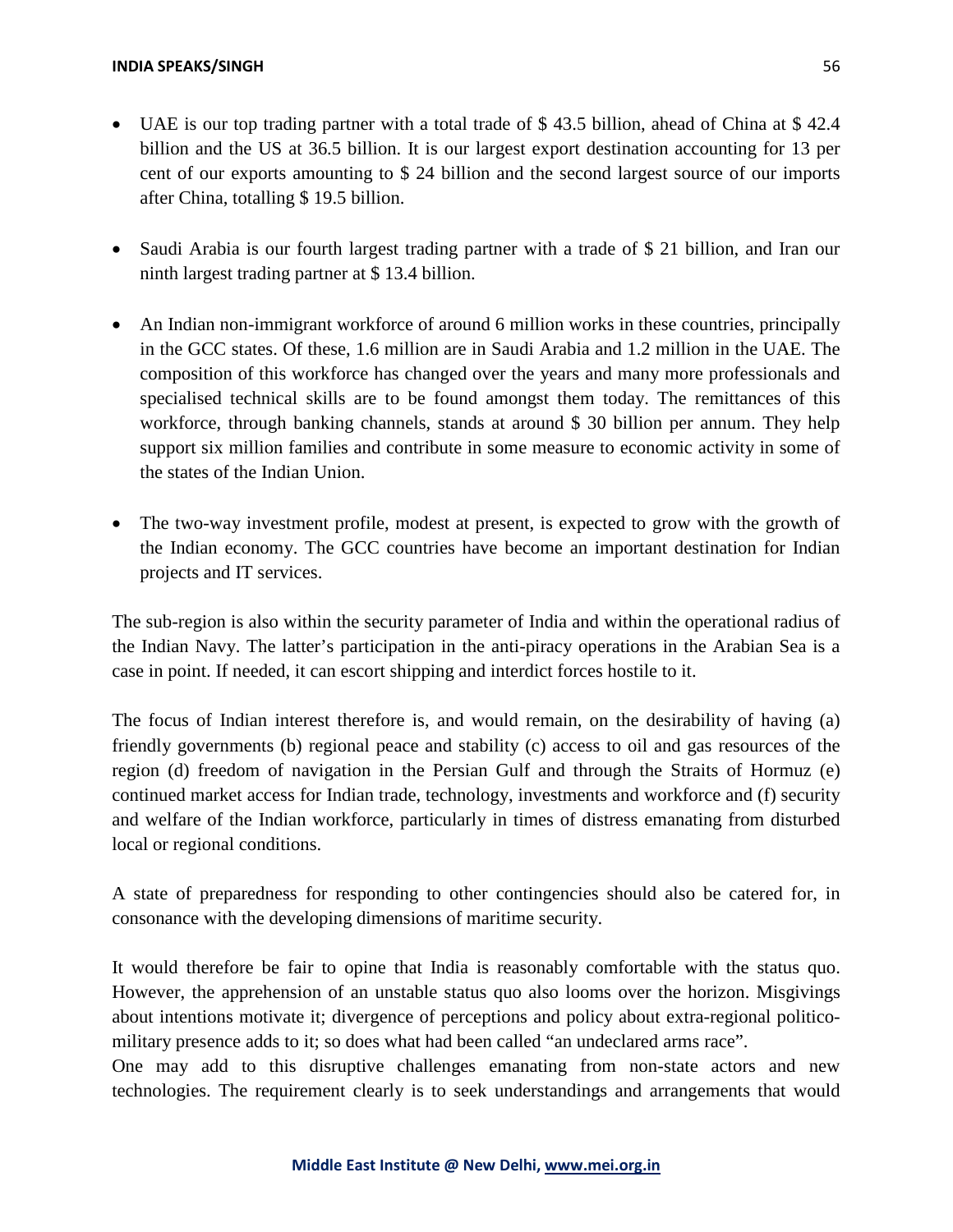cater to the threat perceptions and essential interests of all regional and extra-regional stake holders and thus stabilise the regional situation on a longer term basis.

Ladies and Gentlemen

Despite the successes of the GCC, attempts to foster a comprehensive Gulf regional cooperation have a history of over three decades and are replete with failed strategies of local or global hegemony. There is therefore an imperative need for developing a security order that is seen as equitable by all the states concerned.

There are ideas and precedents elsewhere that can be drawn upon beneficially. Asian regionalism and community-building has remained, albeit unevenly, an important framework for cooperation and framework within the continent. We thus have strong regional organisations focused on constituent sub-regions such as ASEAN, GCC, SAARC, SCO, BIMSTEC and the MGC. The Asian Development Bank, in the context of East Asia, has characterised the challenges of regional cooperation as including "providing regional public goods, managing spill overs among economies, exercising Asia's influence in global economic forums, liberalising trade and investment, and helping to improve national policies in which the region has a vital stake".

It is evident, that these challenges exist in the Gulf region too, and that a Gulf regionalism that is outward looking, flexible and dynamic, consistent with regional diversity would contribute to regional and global welfare, peace and security. This would also enable these nations to take advantage of the opportunities emerging from enhanced economic integration, as also to face the common threats of terrorism, proliferation of weapons of mass destruction, securing energy exports, security of sea lanes, tackling pandemics, natural disasters and others.

What could or should be the guiding principles of a Gulf regionalism that is in the interest of all regional and extra-regional stakeholders? A few of its essential ingredients can be mentioned: It should not, in the first place, be exclusive or exclusionary. It should instead articulate an inclusive, open and transparent process of community building.

Secondly, it should not be a reflection of the emerging redistribution of global or regional power nor should it be a platform for projection of narrow economic and political interests of a nation, an alliance or a group of nations.

Thirdly, soft regionalism based on informal dialogue and consultation mechanisms, consensus building and open structures would help in establishing cooperative and beneficial norms of state behaviour. And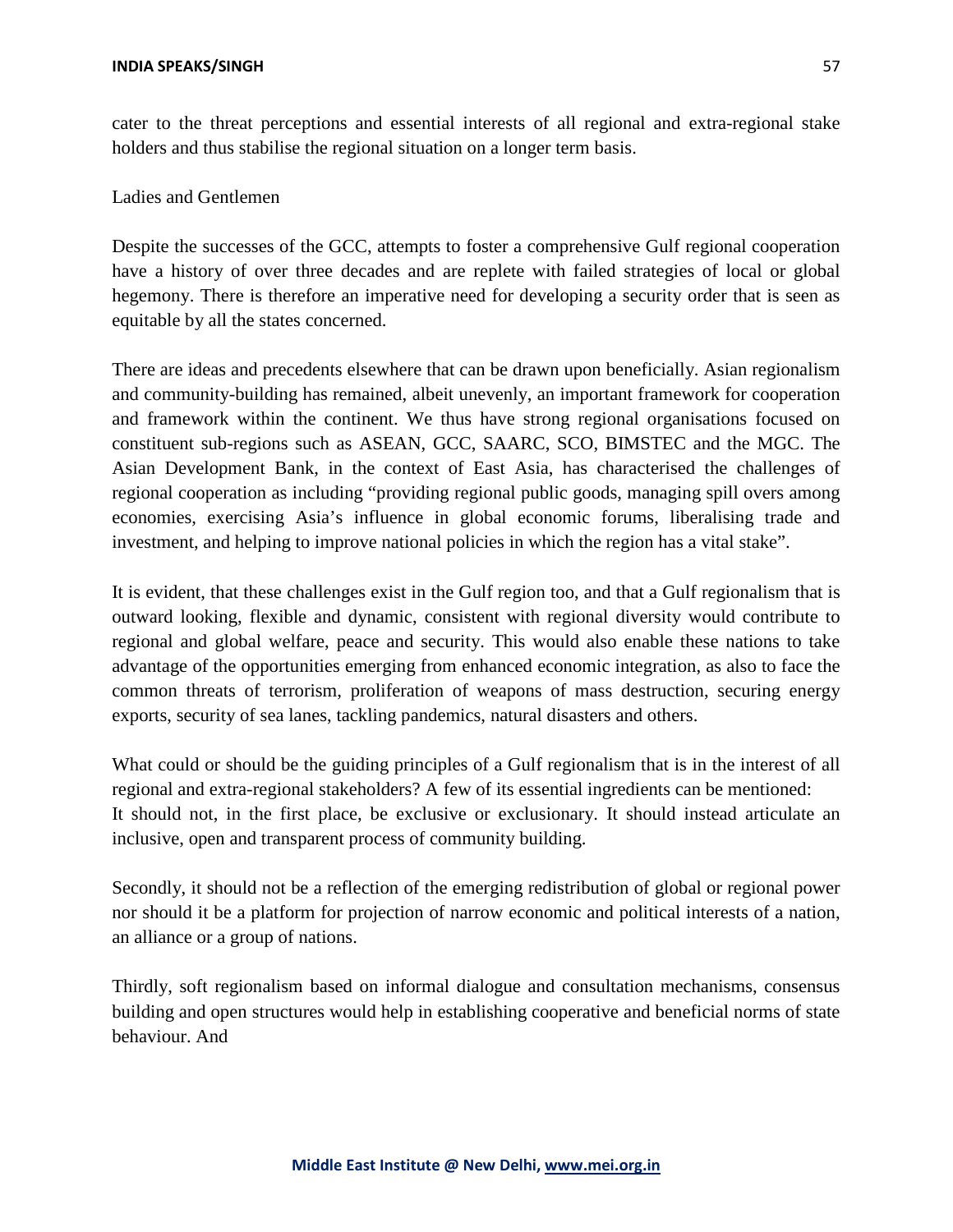Finally, it must not be seen as means to limit state sovereignty but as instrumentalities to address complex regional problems through cooperation and partnership.

Like in East Asia, Gulf regional cooperation and community building should include important stake-holders like India, China and Japan as also all other principal beneficiaries of energy supplies and open sea lanes. A Persian Gulf littoral that is integrated through a web of regional cooperative structures will offer more opportunities for socio-economic advancement of its peoples and lay the foundation for eroding political rivalries and harsh nationalist impulses and for bringing about regional stability and peace.

For us in India, a "Look West" policy towards this part of West Asia, aimed at engaging in this dynamic, would thus be as relevant for safeguarding and promoting India's interests as its Look-East policy that has been in place for some years.

I am confident that this conference would shed useful light on these perceptions and contribute to the effort. I wish it all success.

I thank Ambassador Devare for inviting me to inaugurate this Conference.

## *Source: Vice President's Secretariat, New Delhi, <http://vicepresidentofindia.nic.in/content.asp?id=315>*

## **38.Valedictory Address by Foreign Secretary at the ICWA Seminar on** *India and the GCC, Iran and Iraq: Security Perspectives***, New Delhi, 21 November 2010**

Ambassador Sudhir T. Devare, Director General, Indian Council for World Affairs, Dr. Reena Marwah, Secretary General, Association of Asian Scholars, Ladies and Gentlemen,

I am delighted to be joining you today for the ICWA-AAS Asian Relations Conference 2010. It is an honour to be addressing such a distinguished gathering of eminent scholars, diplomats and experts on the issue of India and GCC Countries, Iran and Iraq: Emerging Security Perspectives.

I wish to congratulate ICWA and AAS for the very important initiative in organizing the Asian Relations Conferences in 2009 and this year. With the economic, political, strategic and cultural focus in world affairs increasingly shifting towards the Asian Continent, it is entirely appropriate and timely that ICWA has sought to revive the buoyant and exhilarating spirit of the Asian Relations Conference held in March 1947 by ICWA itself, on the eve of India's independence, when India and the Asian Continent as a whole expressed a shared sense of the possibility and the potential of mutual cooperation for benefit of our peoples.

My address today is based on the following premises: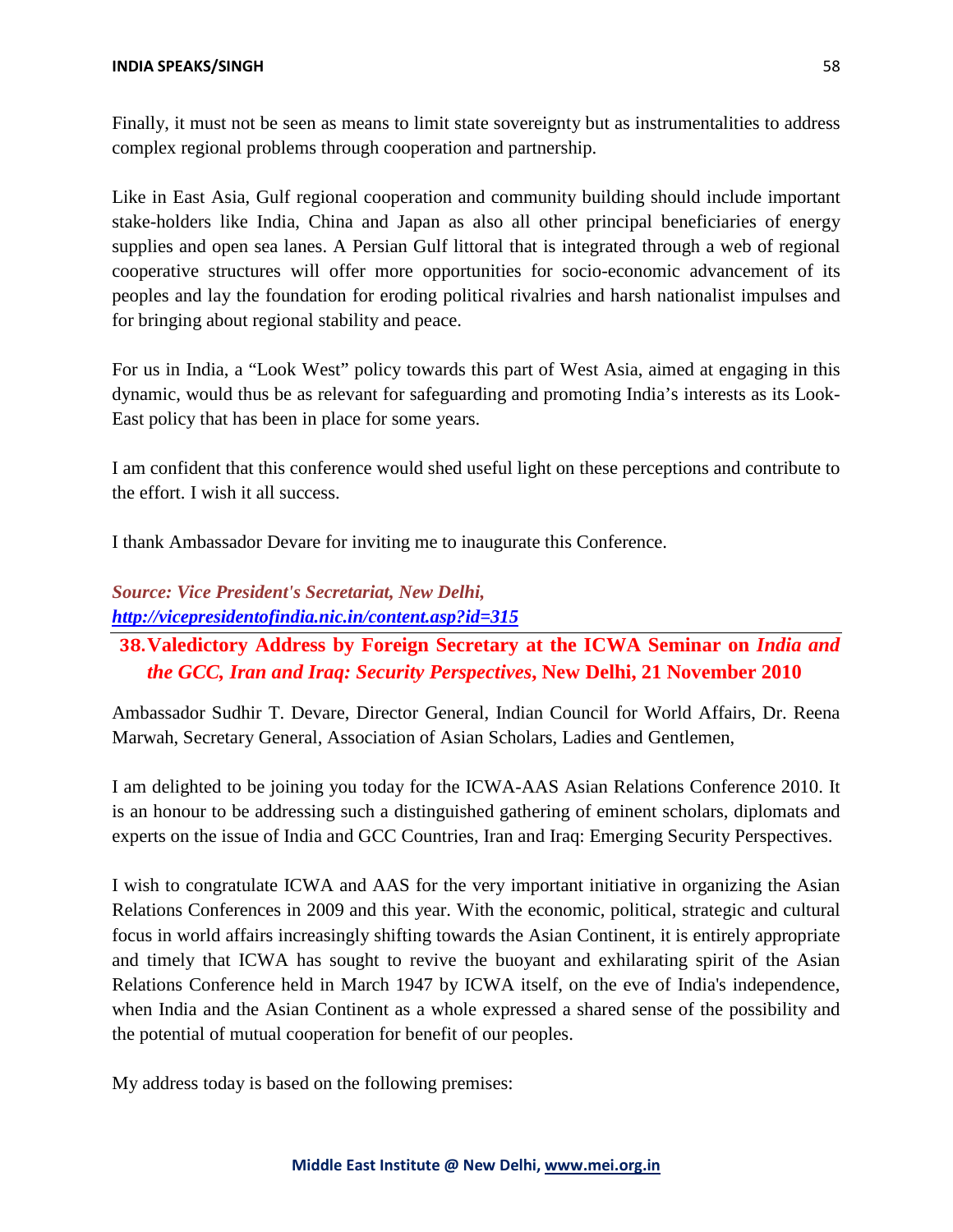One, that India shares with the countries of the GCC, Iran and Iraq the closest of civilizational, cultural and historical links;

Two, that these links have not been passive but active and alive throughout history and this dynamism energises the relationship even today;

Three, that we share an ocean that has been the pulsating heart of the world, economically and strategically, for over two millennia;

Four, that the dramatic economic growth in India and China and other countries of Asia promise to make this an Asian century;

Five, that the countries of the GCC, Iran and Iraq will be fully a part of the Asian renaissance, given the growing demand from the rest of Asia for energy resources and investible finances, and in light of the increasing diversification and sophistication of West Asian economies as they seek to become financial and knowledge hubs not just of Asia but of the whole world;

Six, that as with Europe in the last century, intra-Asian interdependence will dramatically increase, and the costs of any forced disruption of these linkages will become higher.

Seven, as pressure on our resources increase, and even as science and technology progresses to overcome the challenges posed, India and the countries in its extended neighbourhood will increasingly have to forge common solutions to problems such as those of energy and food security, water scarcity, climate change and instances of drought and flood, and rapid reactions to natural disasters.

Based on these premises, the following conclusions can be drawn: that our countries have a shared interest in the security of the sea lanes that link West Asia to the rest of the Continent; that stability in the countries of the region as well as of those abutting them – Afghanistan, Pakistan and Central Asia have a direct impact on GCC countries, Iran, Iraq and India, and must be an area of cooperation and consultation; that India is a natural partner for the GCC, Iran and Iraq given our rapid economic growth, and limitless opportunities as an investment destination, especially in the infrastructure sector; that our people-to-people exchanges are a largely untapped source of dynamism and strength for our partnership; that India's growing political, military, economic and cultural influence is welcomed in the West Asian region given that India plays a stabilizing role; and lastly, that our partnership would be of mutual benefit, both economically, and in the related realm of cooperation in security-related issues.

India's ties with the countries of the GCC, Iran and Iraq have their origins in history and mythology. There were rich commercial links between the two sides as far back as the Harappan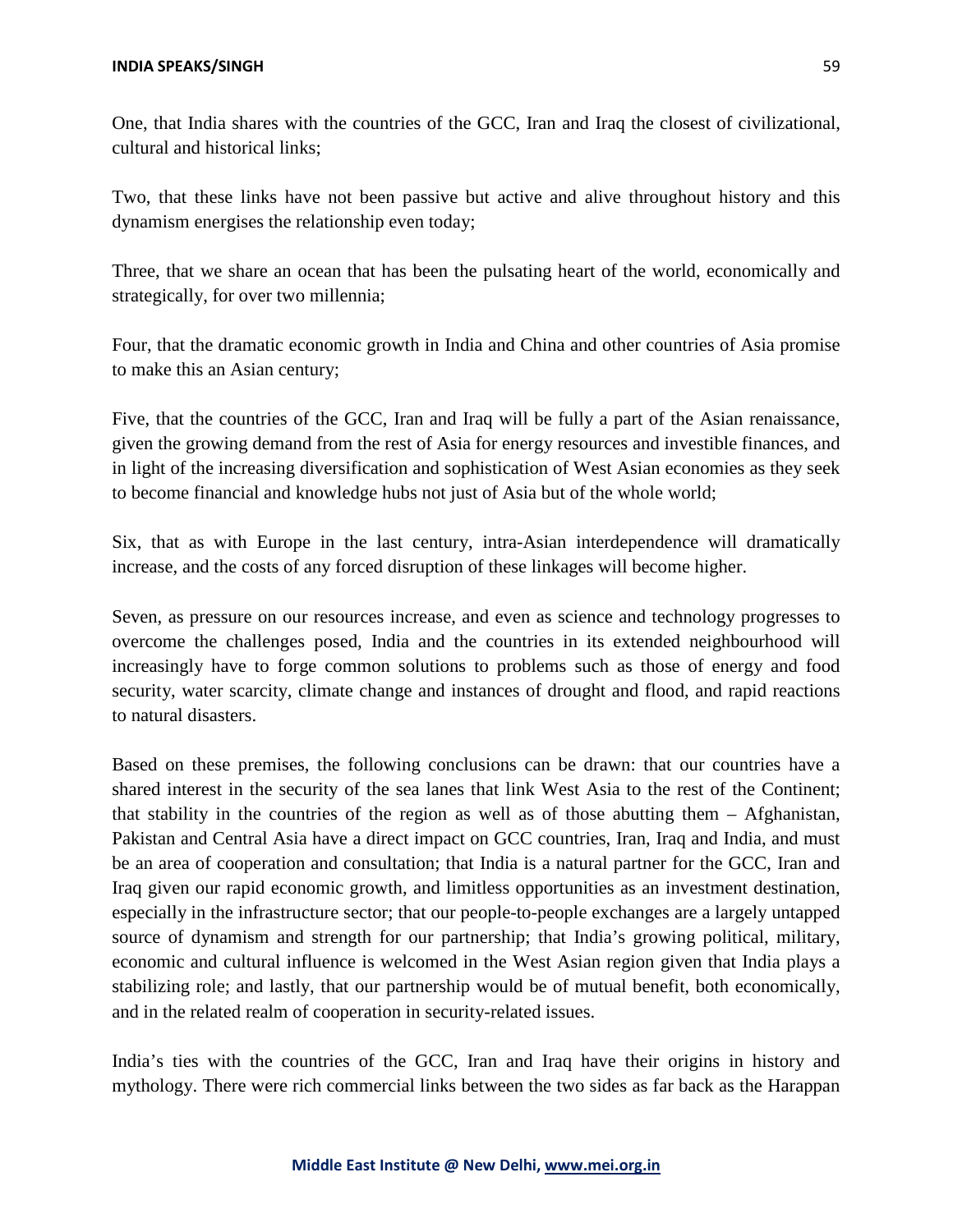Civilization, and an unending stream of traders and philosophers, scholars and warriors, religious figures and pilgrims have strengthened the ties over the millennia, with scientific, cultural, religious and commercial exchanges that have influenced the lives of ordinary people on both sides. In our art and culture, our language and literature and cuisine, the impact of this interaction can be clearly seen even today. India was known as a source of products of daily life as well as luxuries; in fact the skilled Persian and Arab navigators and boat makers who travelled to the Indian coast are said to have sourced wood for their boats from the Indian subcontinent. Indian ships carried pilgrims to Jeddah for the Hajj pilgrimage. And as I said before, this is a living and dynamic interaction, underlined most starkly by the presence of over 5.5 million Indians in the region. Indians form the largest group of expatriates in each of the GCC countries and have contributed to the remarkable economic transformation of these countries in the last half century. Their remittances to India are also significant. Given our mutual cultural comfort levels and history of interaction, I am confident that the linkages forged at the people-to-people level will further invigorate the vision we have for further enhancing our relationship.

Our economic ties provide a firm foundation for the future. In 2009-10, two way trade with just one GCC country - the UAE - was greater than our trade with China. Our trade with GCC as a whole was almost US\$100 billion last year. Add our trade with Iran and Iraq, which was over US\$13 billion and US\$ 7.5 billion respectively in 2009-10, and the strength of the economic relationship is clear. What is even more exciting is what the future promises. The GCC countries, Iran and Iraq already dominate India's imports of crude oil. As India's economy continues its growth of 8-10%, energy imports will inevitably increase, and geography, economics and history dictate that West Asia will remain a preferred partner. India and other Asian countries such as China will also remain major markets for energy exports from West Asia, which is planning to expand its oil production capacity substantially, from an already high base, by 2020. It has been estimated that the oil income of countries of the West Asia region would increase substantially over the next couple of decades; this accumulation of investible surplus provides a perfect match to India's investment needs, particularly in infrastructure (such as electricity generation, roads, telecom, ports, irrigation). The countries of the region have themselves been looking to diversify their investments for which they increasingly look at Asian countries. The countries of the GCC, Iran and Iraq have emerged as hubs along what has been called a 'new silk route' linking the economies of West Asia to the fast-growing economies of East Asia, South Asia and Central Asia. In the new millennia, the mutual ties and interdependence between India and the countries of the GCC, Iran and Iraq will only increase further.

The restoration of stability in Afghanistan and assistance to the people and Government of Afghanistan as they build a peaceful, democratic, pluralistic and prosperous society is in the common interest of all our countries. Recent history has taught us that no country is immune from the acts of terrorist and extremist groups, not even the countries that supported and financed them and continue to provide them safe havens and sanctuaries. India's vision is for Afghanistan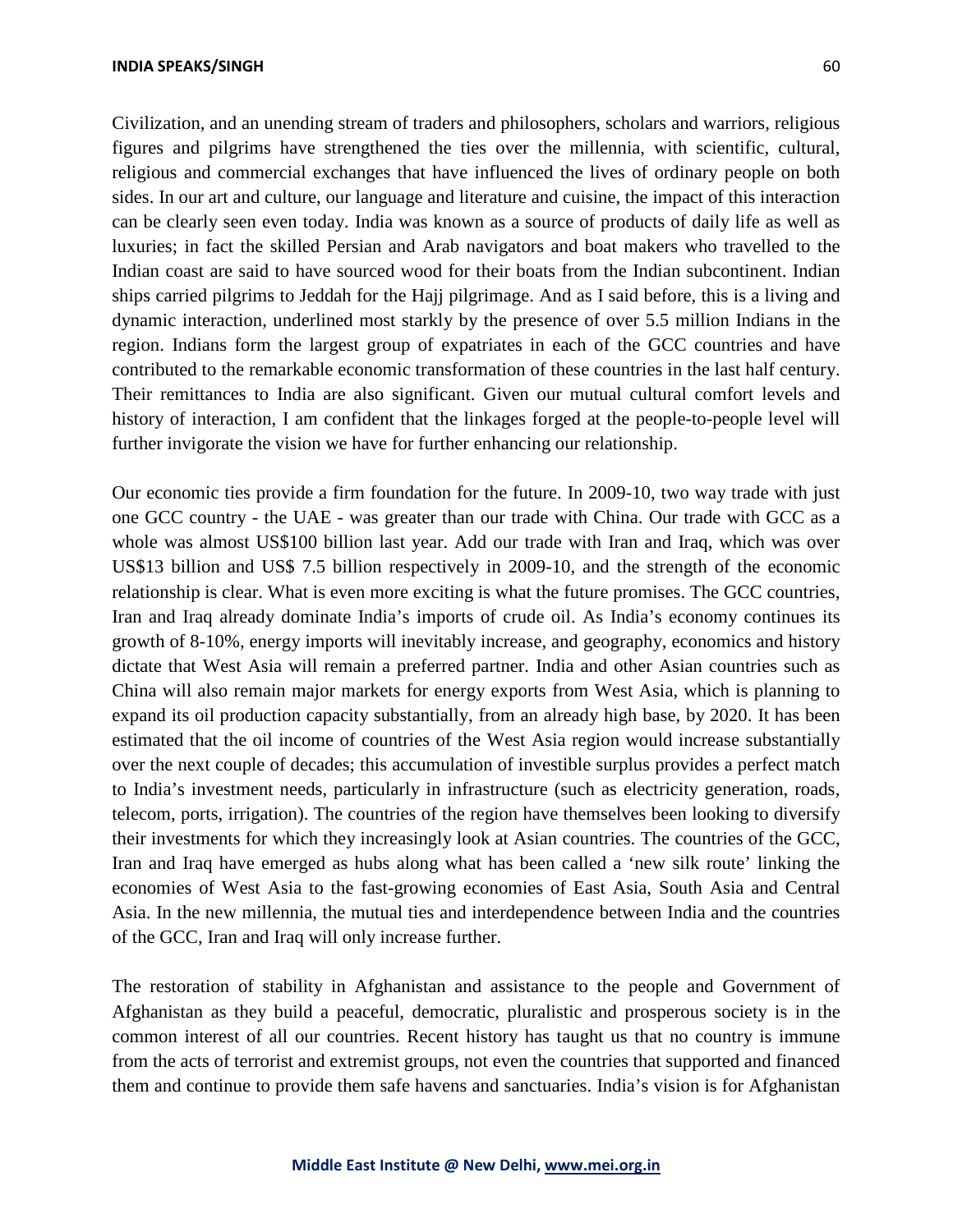to reclaim its traditional role as an economic hub linking West and South Asia with Central Asia, through freer trade, transit, pipelines and movement of people. This is however only possible if the independence and sovereignty of Afghanistan are respected, if the international community shows sustained commitment to defeating the terrorists and extremist groups, and if such groups are denied sanctuary and support beyond Afghanistan's borders.

Other issues where India's cooperation with GCC, Iran and Iraq is essential is countering terrorism, its linkages with narco- trafficking and organized crime, countering money laundering, and dealing with proliferation of weapons of mass destruction and the threat of their falling into the hands of terrorists. In our increasingly interconnected and interdependent world, where technology can be used for both good and ill, proactive and dynamic cooperation between the law-enforcement and security related organs is increasingly essential, because the threats posed by terrorist and criminal groups have the potential to undermine all our societies.

Maritime security and free and safe passage of trade, including oil and gas, is of vital concern not just to India and the countries of West Asia, but also to the rest of the world. The problem of piracy in the Indian Ocean has dramatically illustrated potential threats that we all face. India has expressed its readiness to play its part in combating this menace with the international community under the leadership of the UN. In this, and related issues, India, with its enhanced capacity and ability, can help to play a stabilizing and reassuring role. India's role has been welcomed in the region: apart from India being seen as a neighbouring country, with historical and cultural commonalities, we are also viewed as non-hegemonistic, non-prescriptive and nonintrusive. This will stand us in good stead as we brace ourselves for the security challenges that are emerging this century, both traditional and non-traditional, both direct and those that indirectly flow from issues such as climate change, food insecurity and dealing with natural disasters. India has attempted to promote greater cooperation among Indian Ocean Rim States, which is necessary to take advantage of the opportunities that have opened up for mutually beneficial cooperation. We have sought to encourage economic cooperation in the area through Indian Ocean Rim Association for Regional Cooperation (IOR-ARC). India has also sought to give greater salience to initiatives such as the Indian Ocean Naval Symposium.

There is perhaps a need for creation of a permanent regional mechanism for dialogue and discussion in which countries of the region and others interested could participate. There are a number of regional initiatives such as the Manama dialogue, or those taken by different thinktanks, including the ICWA. It may however be necessary to consider a more expanded and structured mechanism which could discuss regional issues such as those of peace and stability, weapons proliferation, terrorism, counter-narcotics, etc.

Our most meaningful contribution to regional stability and security may come from enhancing mutually beneficial and high-level interaction. In the realm of economic linkages, creation of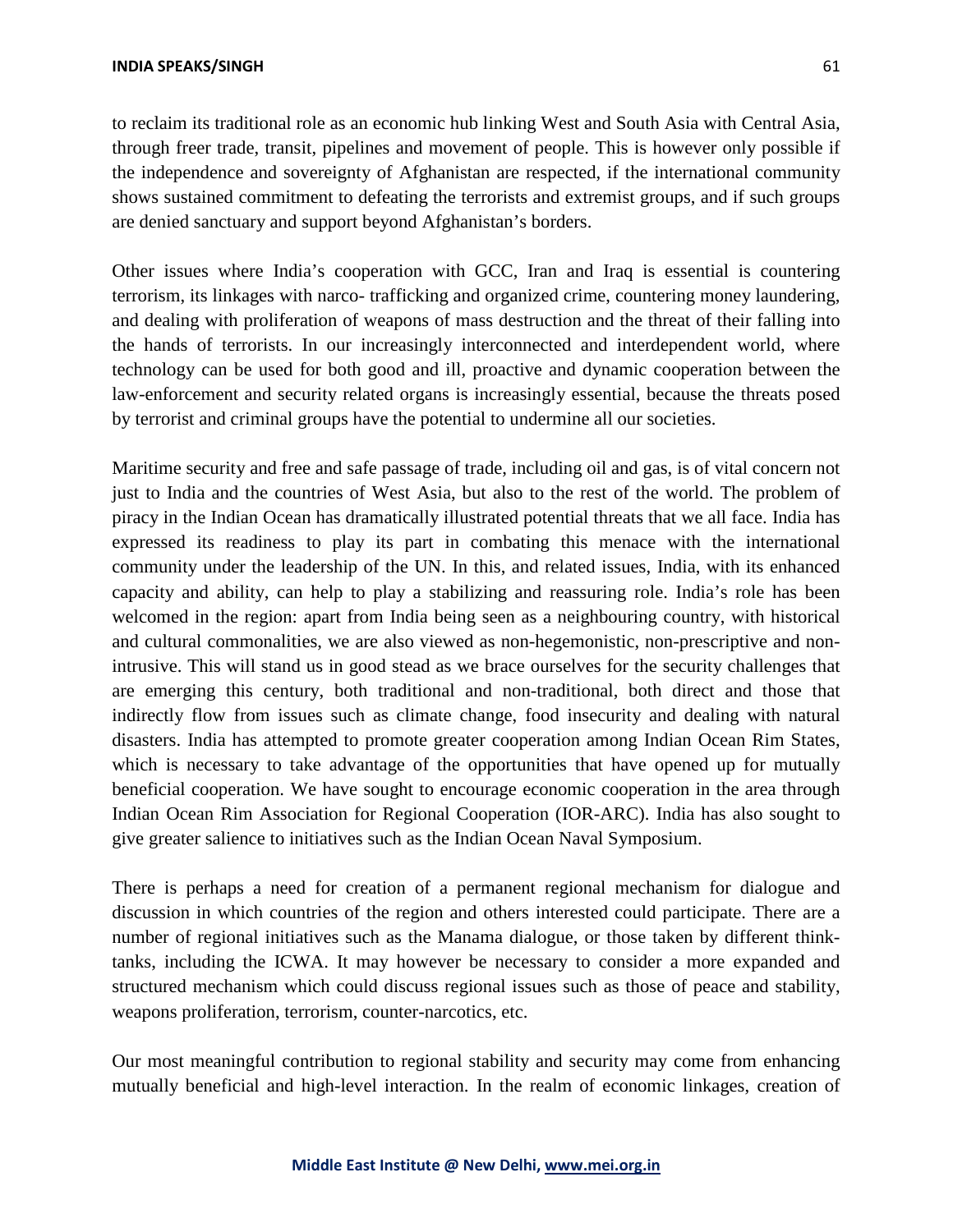regional inter-bank clearance mechanisms, preferential and free trade agreements, regional energy markets and cooperation projects would be mutually beneficial and would enhance confidence. Politically, a greater commitment to dealing together with common problems such as the threat of terrorism and regional stability would send a powerful signal. In addition, countries of the region could give greater importance to enhancing the frequency and level of bilateral interactions, especially in the context of securing sea lanes and to counter piracy.

The issue of Palestine is of abiding concern to all of us. The rights of the Palestinian people remain to be achieved. This situation requires to be resolved at the earliest. Not only does it cause deep harm to the people there, it also has a negative resonance across the region and beyond. India remains convinced that a just and comprehensive solution to the Palestinian question is achievable. We continue to extend our full support to the Palestinian people in realizing their aspirations for a sovereign, independent, viable and united State living side-byside, and at peace with the State of Israel.

India's stand on the Iran nuclear issue has been consistent. We support the right of all States, including Iran, to peaceful uses of nuclear energy consistent with their international obligations. We also believe that the IAEA provides the best framework to address technical issues relating to Iran's nuclear programme. We continue to support the path of peaceful dialogue and diplomacy to resolve all issues among relevant countries.

While recognizing the growth of India and China, there are some who posit that this will inevitably lead to conflict and competition between the two, including in West Asia, given the increasing demand for energy and other resources. I believe that there is a fundamental flaw in this argument. It is precisely the fact that China and India share similar views on a number of issues of common concern – energy security, food security, climate change and trade liberalization, that avenues open up for cooperation and consultation for the common benefit of all our people.

India looks forward to an enhanced partnership with the countries of the GCC, Iran and Iraq. This is not only a strategic and economic imperative, but would also represent a natural progression from our historical and civilizational ties which have few, if any, parallels in the world.

*Source: MEA, New Delhi,<http://meaindia.nic.in/mystart.php?id=530116713>*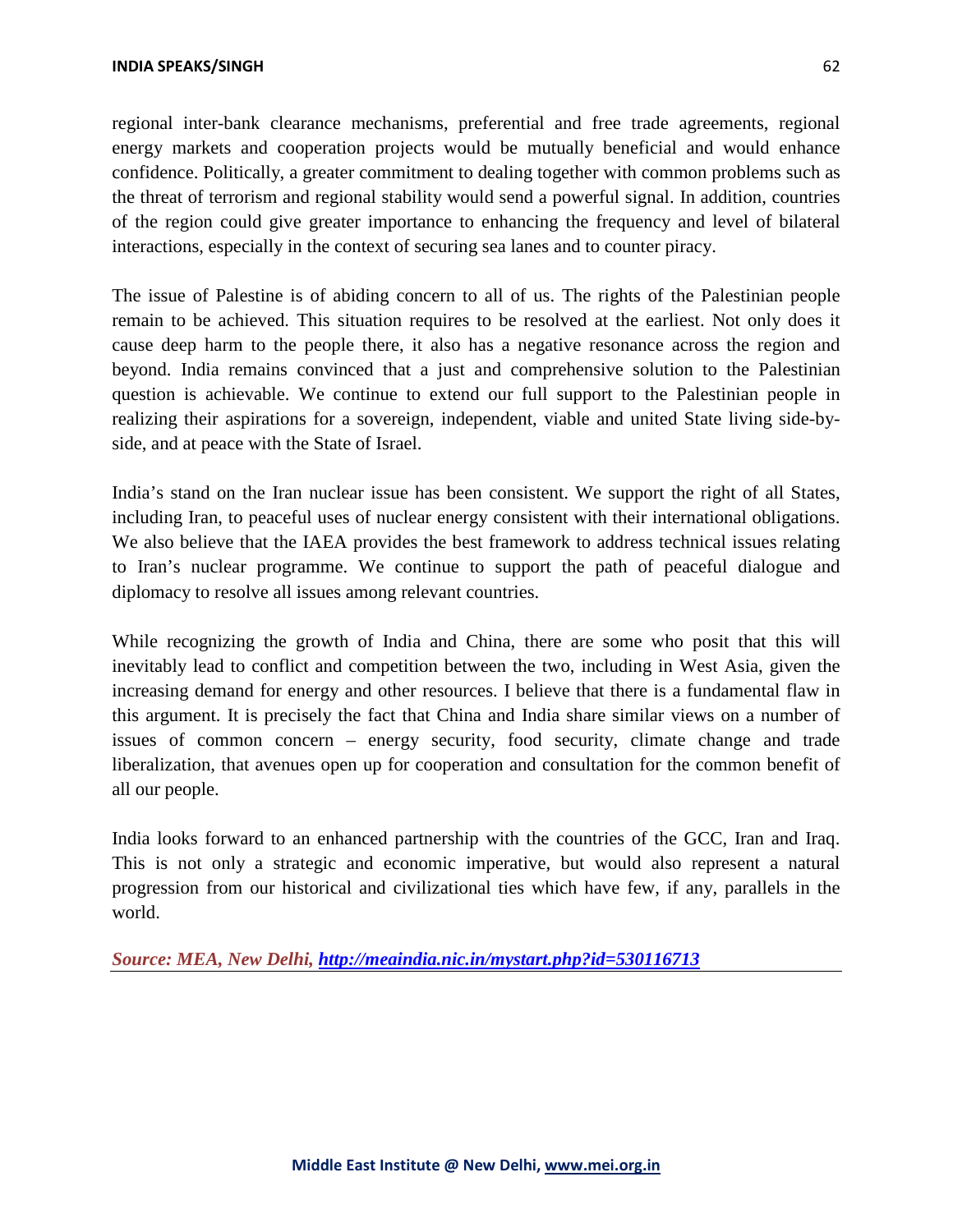### **39.Workers returning from Middle East, 25 November 2010**

### **Question:**

(a) whether many workers who were working in Dubai and other middle east countries are coming back to India;

(b) if so, the number of workers that have come back to India; and

(c) the steps taken by Government of India to protect the job of Indian workers?

**Answer:** The Minister of Overseas Indian Affairs (Vayalar Ravi)

(a) to (c): Indian workers go for employment to the Gulf countries for a specific period in accordance with their employment contract and return on the expiry of their employment contract or of the work visa period unless renewed. Indian workers also leave for other reasons such as personal circumstances or because of disputes with employers.

Since no official statistics on the number of expatriate Indian workers are maintained by the Indian Missions, accurate figures regarding the return of Indian workers are not available.

However, according to reports received from Indian missions and a study conducted on the impact of global recession in Gulf Cooperation Council (GCC) and Malaysia, it is estimated that the return / retrenchment of workers was significant only in UAE, during 2008-09. The estimated number of workers who returned to India as a result of the delay in execution of projects due to economic slowdown in UAE is minimal.

The steps taken by Government to protect jobs of overseas Indian workers include the following:

(i) When complaints are received from overseas Indian workers the Recruiting Agent is directed to settle/resolve the complaint in the first instance and to ensure that the Foreign Employer meets the terms of the contract.

(ii) The Indian Mission when it receives complaints against foreign employers takes immediate action for redressal of the grievances of Indian workers.

(iii) Indian Missions also recommend inclusion of defaulting foreign employers in the Prior Approval Category (Black list). This Ministry places such foreign employers on the PAC list, and allows such employers to recruit Indian workers only after prior approval.

*Source: Rajya Sabha (Council of States), Unstarred Question no. 1768 asked by Mr. Ramachandra Khuntia*

## **40.Indian Community Welfare Fund to be Extended to all Missions: Shri Vayalar Ravi, New Delhi, 29 November 2010**

The Indian Community Welfare Fund (ICWF) will be extended to all the Missions around the world. Addressing the two-day Conference of Head of Missions of Gulf Cooperation Council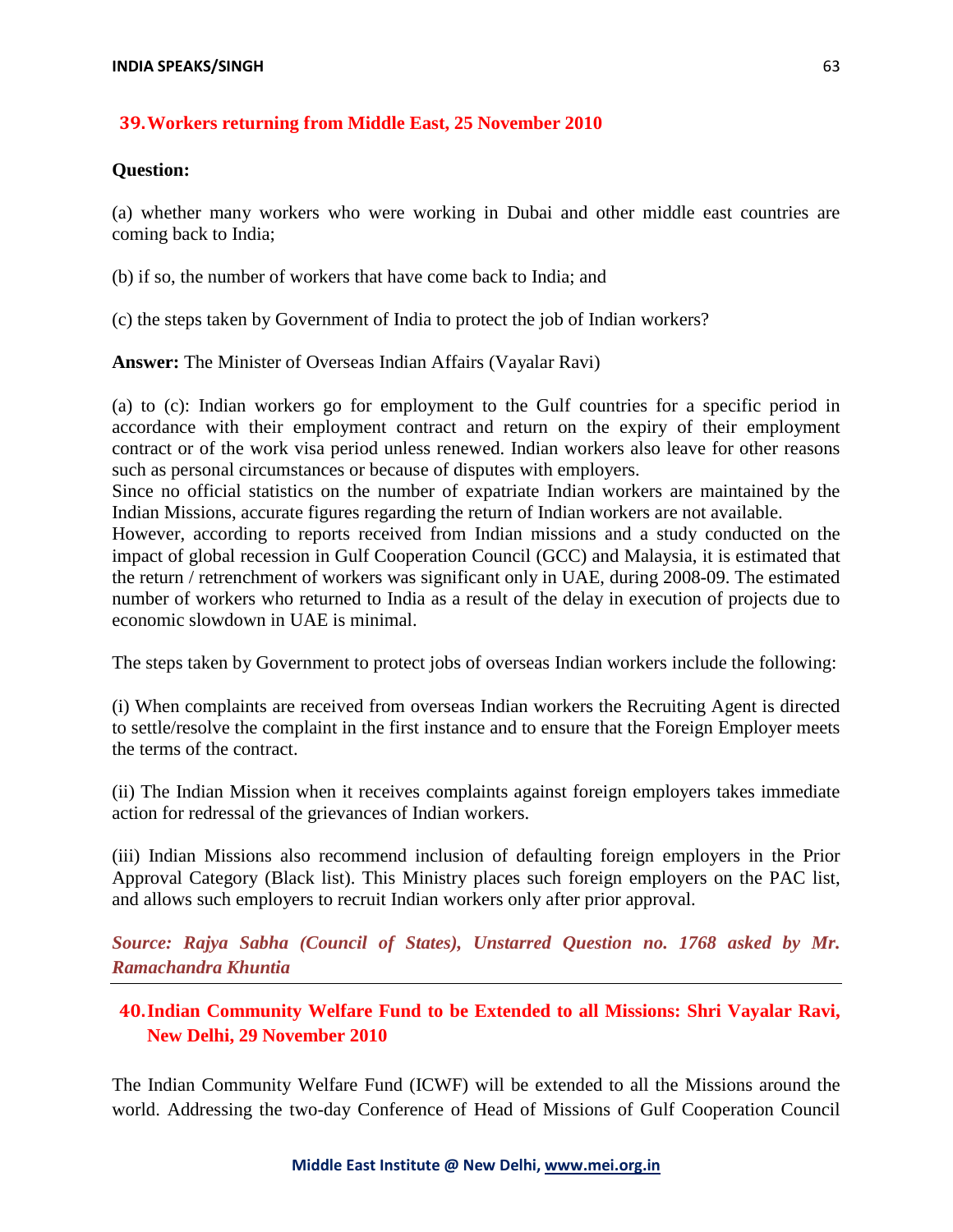(GCC) Countries as well as Jordan, Libya, Yemen, Malaysia & Maldives here today, Shri Vayalar Ravi, the Union Minister of Overseas Indian Affairs said that the ICWF scheme is found very useful by the Indian Missions in mitigating the suffering of Indians, therefore, it has been decided that this scheme will extend to all the Missions. He said the fund which was originally made for all the Emigration Check Required (ECR) countries has been extended to 48 countries.

Shri Ravi said that the Ministry of Overseas Indian Affairs has several measures for the protection and welfare of Overseas Indian workers. The Ministry has established an Overseas Workers Resource Centre (OWRC) which is a 24x7 hour telephone helpline which provides information to intending emigrants as well as emigrants on all aspects of emigration. Complaints can also be lodged through this helpline. He further said that the Ministry has also signed MoU on labour with five GCC countries and Malaysia an. Negotiations are in progress with Saudi Arabia, Maldives, Yemen and Libya for singing of MOU. He said a Nationwide Awarenesscum-Publicity Campaign through media has been launched to educate the intending emigrants about legal emigration procedures, risks of illegal migration and precautions to be taken during emigration.

The Minister said that that Conference of Heads of Missions of the GCC countries is an important initiative to discuss various issues and problems relating to the Overseas Indian Community, especially the expatriate workers numbering nearly five million in the Gulf Countries.

Addressing the conference, Smt. Preneet Kaur, Minister of State for External Affairs said that around 5.3 million Indians live in the GCC Countries out of which about 65 to 70% of them are workers. In this context, the role of Indian Mission becomes very important. She said the Indian Mission have a proactive role to play towards welfare and safety of Overseas Indian Workers and to understand the issues faced by the Indian community. Dr. A Didar Singh, Secretary, M/o Overseas Indian Affairs was also present on the occasion.

The Conference is attended by Heads of Missions of 11 countries, senior Officials from other Ministries including the Ministry of External Affairs, Ministry of Home Affairs and representatives from the major labour sending States such as Kerala, Tamil Nadu, Andhra Pradesh, Karnataka, Punjab, Rajasthan and Uttar Pradesh. The Conference would deliberate on various issues and problems relating to overseas Indian workers both at the source and destination points and how the institutional engagement between our Missions and other stakeholders in India can be strengthened for better regulation of Labour Mobility.

The Agenda of the Conference will include the new initiatives in the Emigration Policy being framed by the Ministry, review of various welfare measures at the Mission level, strengthening Grievance Redressal Mechanism at the Mission level, follow up on the Joint Working Group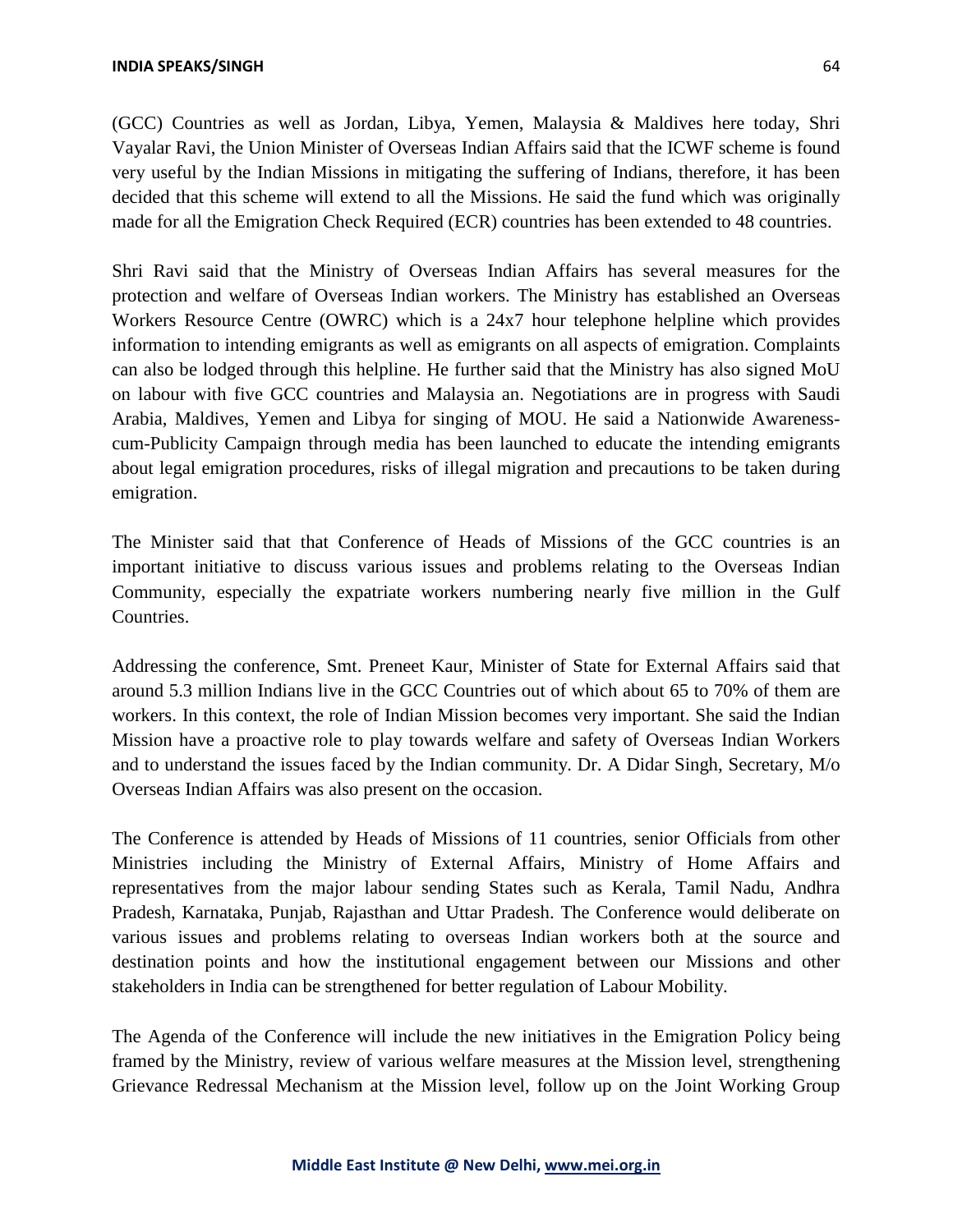meetings decisions, pursuant to labour MoUs with five GCC countries etc. Several important decisions taken by the Ministry for the protection and welfare of migrant workers will also be discussed for effective implementation and follow-up.

*Source: Press Information Bureau, New Delhi,* **<http://pib.nic.in/newsite/PrintRelease.aspx?relid=67762>**

# **Miscellaneous**

### **41.Death of Indian Woman on Muscat Airport, New Delhi, 18 November 2010**

### **Question:**

(a) whether an Indian woman was stranded for four days at Muscat airport as she lost her passport and then died at the airport itself;

(b) whether the nearest Indian Mission made any effort to rescue her;

(c) whether it is a fact that the Indian Mission could not help her or give her some documents or give relief in any way;

(d) whether Government has held an enquiry into the whole affair; and

(e) the steps proposed to ensure that such incidents do not occur again?

**Answer:** Minister of Overseas Indian Affairs (Mr. Vayalar Ravi)

(a) : Yes, Sir. An Indian housemaid Ms. Beebi Lumada died in Oman, while being taken from Muscat Airport to Ibn Sina Psychiatric Hospital on 8th October, 2010. Ms. Beebi Lumada was flying to Chennai on 3rd October, 2010 by Qatar Airways (QA) after her sponsor decided to send her back and cancelled her Omani visa. QA claimed that her passport was found missing at Doha by the Immigration Authorities. As a result she was sent back to Muscat.

(b) to (e): As per existing procedure the Airlines should have contacted the Indian Mission in Doha to issue her an emergency certificate and her stay at Doha Airport extended by 24 hours as per standard operating procedures of the Airlines. Further the Airlines used her Doha-Chennai voucher to send her back to Muscat even though she did not have a valid visa for Oman or valid travel document. QA at Muscat Airport later got in touch with EOI officials to provide her an emergency certificate in the absence of a passport. As per Government regulations, an emergency certificate, which is a document issued in such cases, requires a missing passport report. QA and Airport Police were both asked to send the passport details and name of the Indian national in writing and the missing passport report from airport immigration. This is also a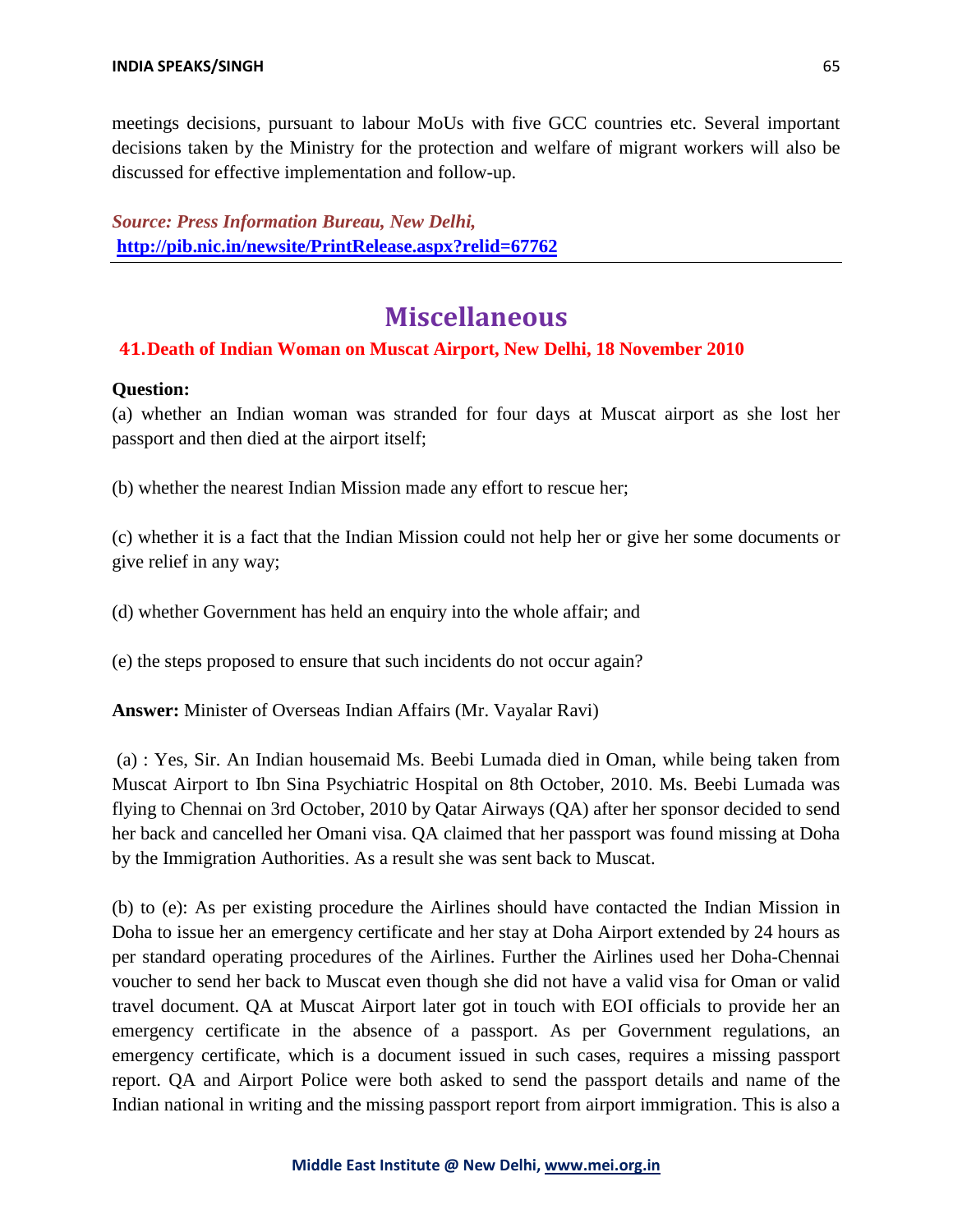standard operating procedure of airlines, which was not followed. Despite repeated reminders from the Indian Embassy staff to the airlines as well as the airport police, no report or communication was sent to the Embassy either orally or in writing. Ms. Lumada was kept under the watch of the immigration officials in a separate cordoned off area at the airport. The airlines promised that she will be brought to the Embassy to prove her Indian identity, but failed to do so. Thursday, the 7th October, and Friday, the 8th October, were holidays in Oman. Despite the holiday period, the Embassy of India, tried its best to reach the authorities asking them to provide either a missing passport report or a written communication on this issue or to bring Ms. Lumada to the Embassy.

At no point of time either the QA or the police authorities at the airport informed the Embassy that Ms. Beebi Lumada was unwell or suffering from hysteria, as the report of the Ibn sina Hospital, where she was brought dead on the evening of 8th October, 2010, states. Her condition deteriorated rapidly on 8th October, 2010 and the Embassy was informed that the police were taking her to the Ibn Sina Hospital in the evening of 8th October, 2010.

The airlines then passed on the task of getting a post mortem done and sending the body back home on to the Embassy. QA refused to fly the dead body to India on a no cost basis. The Embassy, however, made arrangements for the body to be flown to India and all expenditure on this account was borne by the Embassy. The Embassy also got in touch with her next of kin in this regard.

This issue was taken up with the Qatar Airways at Doha and Muscat and the Immigration officials at both airports in order to avoid recurrence of such incidents. Ministry of External Affairs had deputed a senior officer to enquire and gather further facts regarding the case and steps have been taken and instructions issued to our missions abroad to ensure that such incidents do not recur in the future.

## *Source: Rajya Sabha (Council of States), Unstarred Question no. 975 asked by Mr. Syed Azeez Pasha*

## **42.Statement by Minister of State for External Affairs Mrs. Preneet Kaur at the Afghanistan International Investment Conference, Dubai, 30 November 2010**

H.E. Dr Zalmai Rassoul, Foreign Minister of the Islamic Republic of Afghanistan, H.E. Dr. Anwar Gargash, Minister of State for Foreign Affairs of the United Arab Emirates, Excellencies, Ministers, Ladies and Gentlemen.

On behalf of the Government and people of India, I would like to thank the Governments of the United Arab Emirates and the Islamic Republic of Afghanistan, for inviting India to this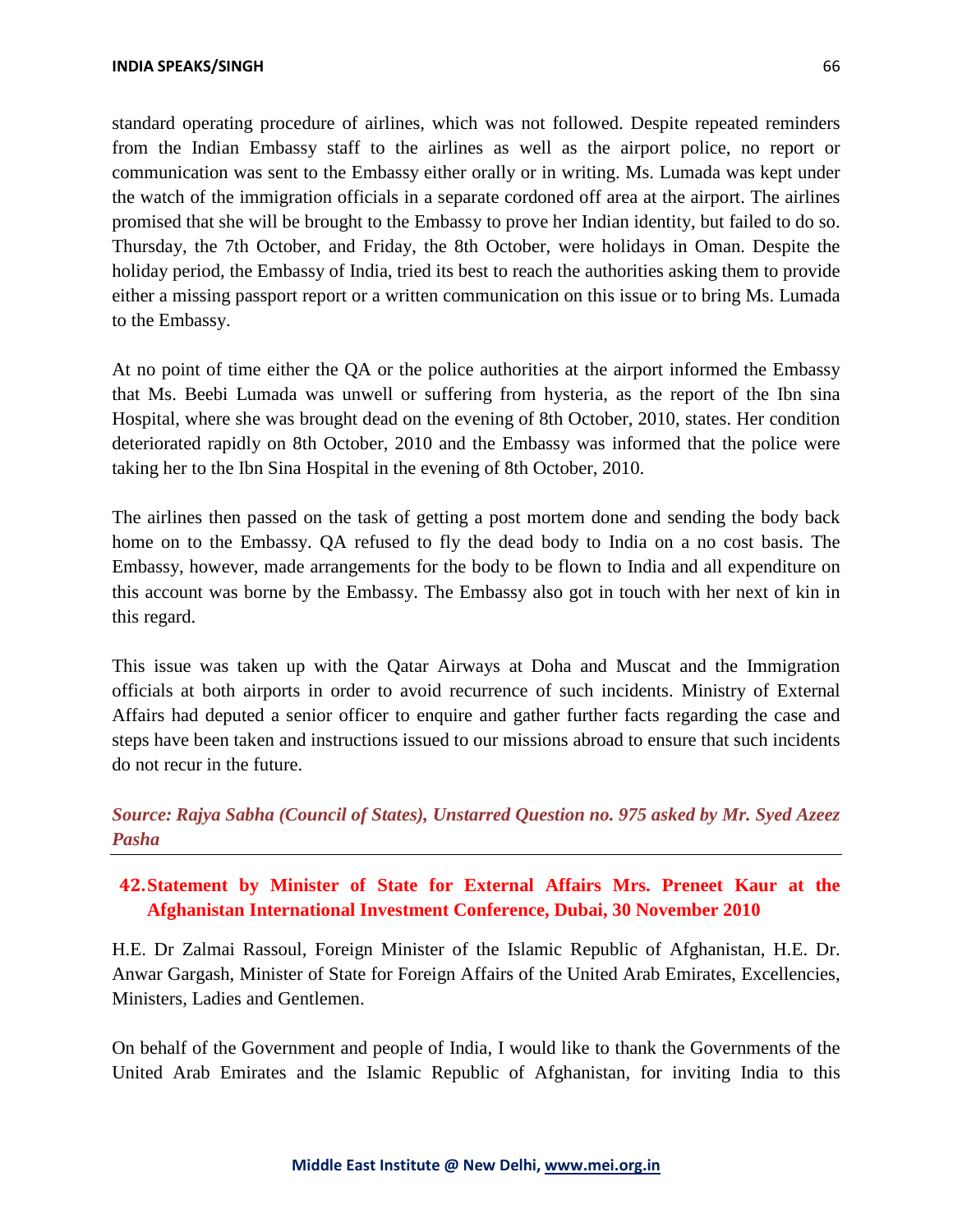important conference.... Afghanistan has always been a land bridge between the Indian subcontinent, the Central Asian countries and Iran.

### *Source: MEA, New Delhi,<http://www.mea.gov.in/mystart.php?id=530116745>*

## **Special**

## **UAE and Syria visit of President Smt. Pratibha Devisingh Patil**

### **43.Briefing by Secretary (East) on President's Visit to UAE and Syria, New Delhi, 19 November 2010**

Official Spokesperson (Shri Vishnu Prakash): A very good evening to all of you. You are aware that Rashtrapatiji, Hon. President of India, would be leaving very shortly on a state visit to United Arab Emirates and Syria. Secretary (East) Ms. Latha Reddy is here to brief you on this very important visit of Rashtrapatiji. I would like to introduce two of my colleagues who have joined Secretary East. To her right is Mr. Rajiv Chander, Joint Secretary (Gulf) and to my left is Mr. Rajiv Sahare, Joint Secretary (WANA).

May I now invite Secretary (East) to please make her opening remarks?

Secretary (East) (Ms. Vijaya Latha Reddy): Thank you Vishnu and thank you friends for being here.

President of India Smt Pratibha Devisingh Patil will be on a State visit to the United Arab Emirates (UAE) and the Syrian Arab Republic (Syria) from November 21-29, 2010. While the UAE visit will be from November 21-25, the visit to Syria would be from November 26-29.

Rashtrapatiji's forthcoming State visit to UAE would be at the invitation of His Highness Sheikh Khalifa bin Zayed Al Nahyan, the President of UAE. It would be our Hon'ble President's first State visit to the Gulf region.

During the visit, apart from the President of UAE, she will be meeting the Vice President & PM of UAE & Ruler of Dubai; the Crown Prince of Abu Dhabi & the Deputy Supreme Commander of UAE Armed Forces, and the Ruler of Sharjah. Apart from Abu Dhabi, President will travel to Dubai and Sharjah. She is being accompanied by senior officials and a business delegation drawn from the leading industry associations.

India-UAE relations have been traditionally warm and friendly and based on continuity, trust and confidence without any irritants. India has had social and mercantile contacts with the Gulf and West Asian region since times immemorial. People-to-people contacts and barter trade have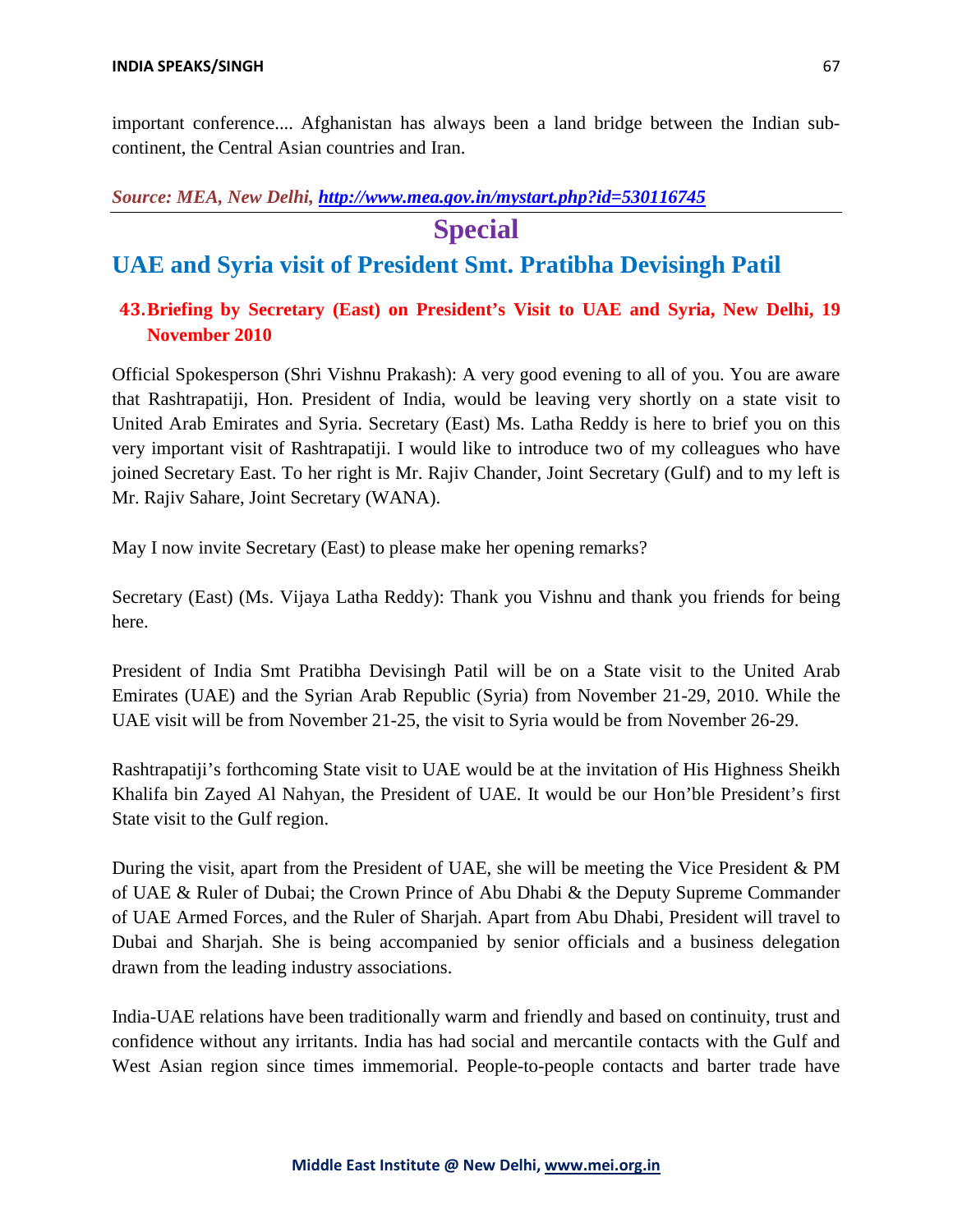existed for centuries. India-UAE relations have flourished after the creation of the UAE Federation in 1971.

UAE is a significant trading and energy security partner. Indo-UAE trade, valued at US\$ 180 million per annum in the 1970s, was valued at US\$ 43.4 billion in 2009-2010. UAE emerged as the top destination for India's export with 13.41% share of our total export in year 2009-10. UAE also ranks among the top five suppliers of crude oil to India.

There are more than 450 flights per week between various destinations in India and the UAE. Indians have emerged as important investors within the UAE, and the UAE has around US \$ 5 billion investment in India and is one of the biggest investors in terms of FDI.

The President will be addressing the captains of business and industry in UAE during her visit, both in Abu Dhabi and Dubai. In Sharjah, the President would be inaugurating the Indian Trade Exhibition Centre the objective of which is to promote two-way trade, tourism and investment between India and the UAE.

There is considerable goodwill for India in the UAE at all levels and our ties are multi-faceted and have benefited with the regular exchanges of high-level visits from both sides. Since the ninth Session of the India-UAE Joint Commission Meeting (JCM) headed by EAM and the Foreign Minister of UAE, which took place in June 2007 at New Delhi, we have had more than 15 exchanges at Ministerial level between our two countries as well as the visit of Prime Minister and Vice President of UAE to India in March 2010.

The President will also be interacting with a wide cross section of the Indian community in UAE, which numbers nearly 1.75 million and is the largest expatriate community in the UAE whose role and contribution for the development of UAE is widely appreciated. The President will launch an Indian Workers' Resource Centre during her visit, which is designed to provide 24 hour helpline and counselling services to distressed workers. In addition, the President will inaugurate the premises of the Indian Islamic Centre in Abu Dhabi. In Dubai, she will be addressing the students and faculty of the Dubai International Academic City where several Indian educational institutions have their branches. In Abu Dhabi, the President will also interact with the students of the Abu Dhabi Indian School.

In the second leg of her tour, President will visit Syria from November 26-29 at the invitation of President Bashar Al Assad. Significantly, this will be the first Presidential visit to Syria from India.

India and Syria have ancient historical linkages dating back several millennia. Archaeological findings provide evidence of 4000 year old trade links between India and Syria and there are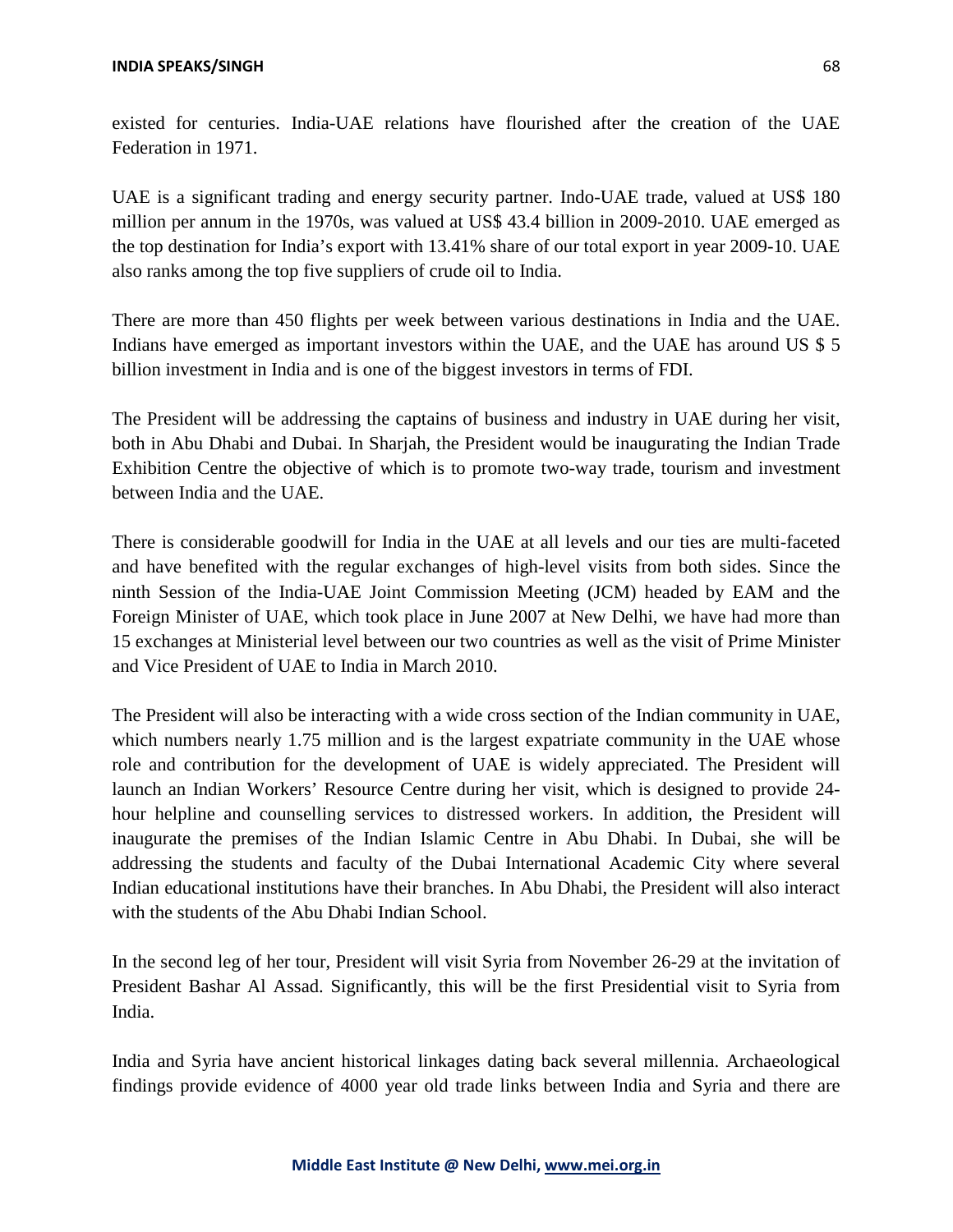linkages between the Mauryan Empire and the contemporary rulers in Syria. It is said that Christianity and Islam reached the shores of India from this region.

President Assad paid a State visit to India in June 2008. The visit strengthened our bilateral political and economic ties. President's visit to Syria will provide the opportunity to carry forward our dialogue and engagement with the Syrian President and the leadership of Syria in all areas. Discussions will take place on bilateral issues – political, economic and cultural. Both sides will also explore investment opportunities in each other's country. On the regional and international front, Middle East Peace Process (MEPP) and Syria's relations with its neighbours will be important segment of President's discussions.

India's engagement in the economic sphere has increased substantially in the aftermath of President Assad's visit: An IT Centre is coming up with Indian assistance and would be functional soon; MECON is giving final shape to its feasibility study on utilization of phosphatic resources of Syria; the power project awarded to BHEL is partially funded by us through a US\$240 million Line of Credit; and Apollo International of India is up-grading a steel plant in Hama, for which we have extended a Line of Credit of US\$25 million

Our engagement in the hydrocarbon sector with Syria has been rewarding. OVL has investments in Al-Furat Petroleum Company and in Block-24 it has struck oil. OVL is now looking for other opportunities for oil exploration, making Syria important to our energy security. As Syria throws its market open and embarks on a massive development programme, there will be opportunities for India expanding economic links.

The two-way trade level stands at a modest \$530 million. The Indo-Syrian joint Commission that met in June this year has decided to work towards doubling the trade shortly. The visit will provide us an opportunity to strengthen economic relations, identify areas of mutually beneficial cooperation and to register our interest in sourcing phosphates, which would help us in our aim to achieve food security. The launching of India-Syria Business Council during President's visit should also give further impetus to our economic relations.

President's engagements in Syria include a meeting with the President of Syria followed by delegation-level talks which are expected to cover bilateral relations, regional issues such as the MEPP and international issues as well. The President will, inter-alia, meet the Prime Minister of Syria, Eng. Mohammad Naji Otri and the Speaker of the Syrian Parliament - Mahmoud Al Abrash. President will address the Indian and local businessmen and launch the Syria-India Business Council. President would also be visiting the International Centre for Agricultural Research in Dry Areas (ICARDA) in Aleppo.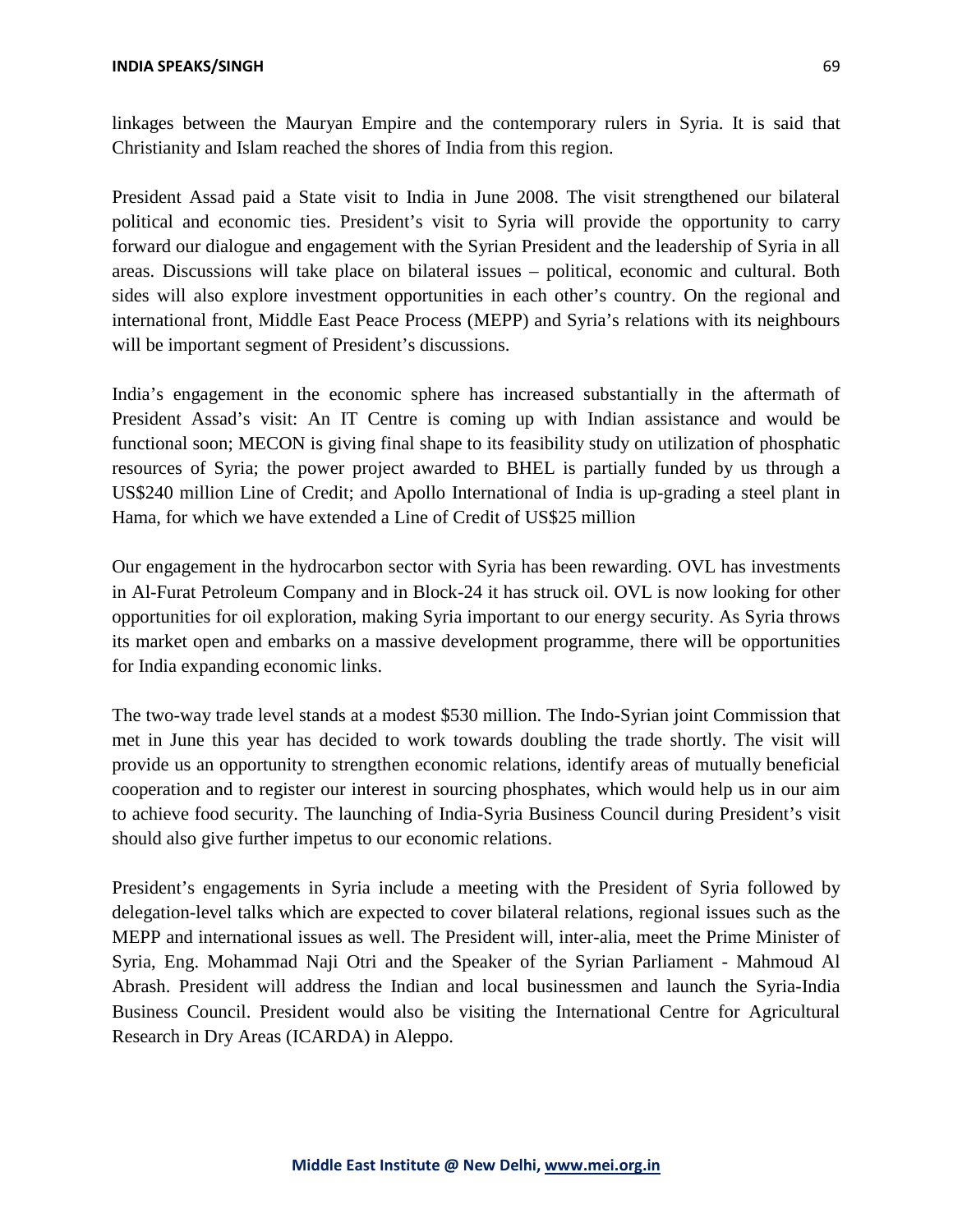I think I have given you a broad outline of what the programme and what the meetings would be in both the countries. I will be happy to take your questions.

Question: Madam, Syria is one of the oldest ancient cultures in the world. Will any officials from the Culture Ministry also be accompanying the President?

Secretary (East): We are hoping to sign a cultural exchange programme with Syria on this visit. I am sure this will enhance our relations. This has already been negotiated between officials on the Indian side and the Syrian side. While we do not have specifically a delegation from the Culture Ministry, we will carry forward our discussions also on cultural cooperation.

Question: Madam, who all are accompanying the President?

Secretary (East): It is Mr. Bharat Singh Solanki, the Minister of State for Power; and Mr. K.A. Ismael from the Rajya Sabha; Mr. Vijay Bahadur Singh from the Lok Sabha, and Mrs. Masoom Noor from the Lok Sabha.

Question: Madam, you mentioned that the President is going to inaugurate the helpline. What would it cater to?

Secretary (East): This is a project which has been taken on through the Ministry of Overseas Indian Affairs. And the idea is, given the very large number of workers, as you know in the Gulf overall we have over five million NRIs there and a very large majority of them I would say, on an average about 70 per cent in each of the Gulf countries, are people who are working as workers in projects - both skilled and unskilled labour. They very often do run into problems with their contracts and they need to contact the Embassy in a hurry. They may be in distress, they may have injuries, they may need to be repatriated urgently, they may have a problem with the employer. One of the problems is, of course the Embassy is available and open, the Consular Offices are available, but there was the need felt for a 24 hour helpline so that they could call at any time, and for giving wide publicity taking out advertisements, advising them that you can call this number at any time once in 24 hours, funds will be made available for those in distress. The Ministry of Overseas Indian Affairs has undertaken a very wide-ranging programme. In fact, they will be calling in the Gulf Heads of Mission to discuss with them further how we can facilitate the life of our Indians there. There will be a meeting at the end of this month with all our Ambassadors here in Delhi. MEA and MOIA are working together on these programmes.

Question: So, in that issue 18 or 20 Punjabis were on death row in Dubai or Sharjah. Will there be any talk on them also? Even in the last month's meeting you were saying something.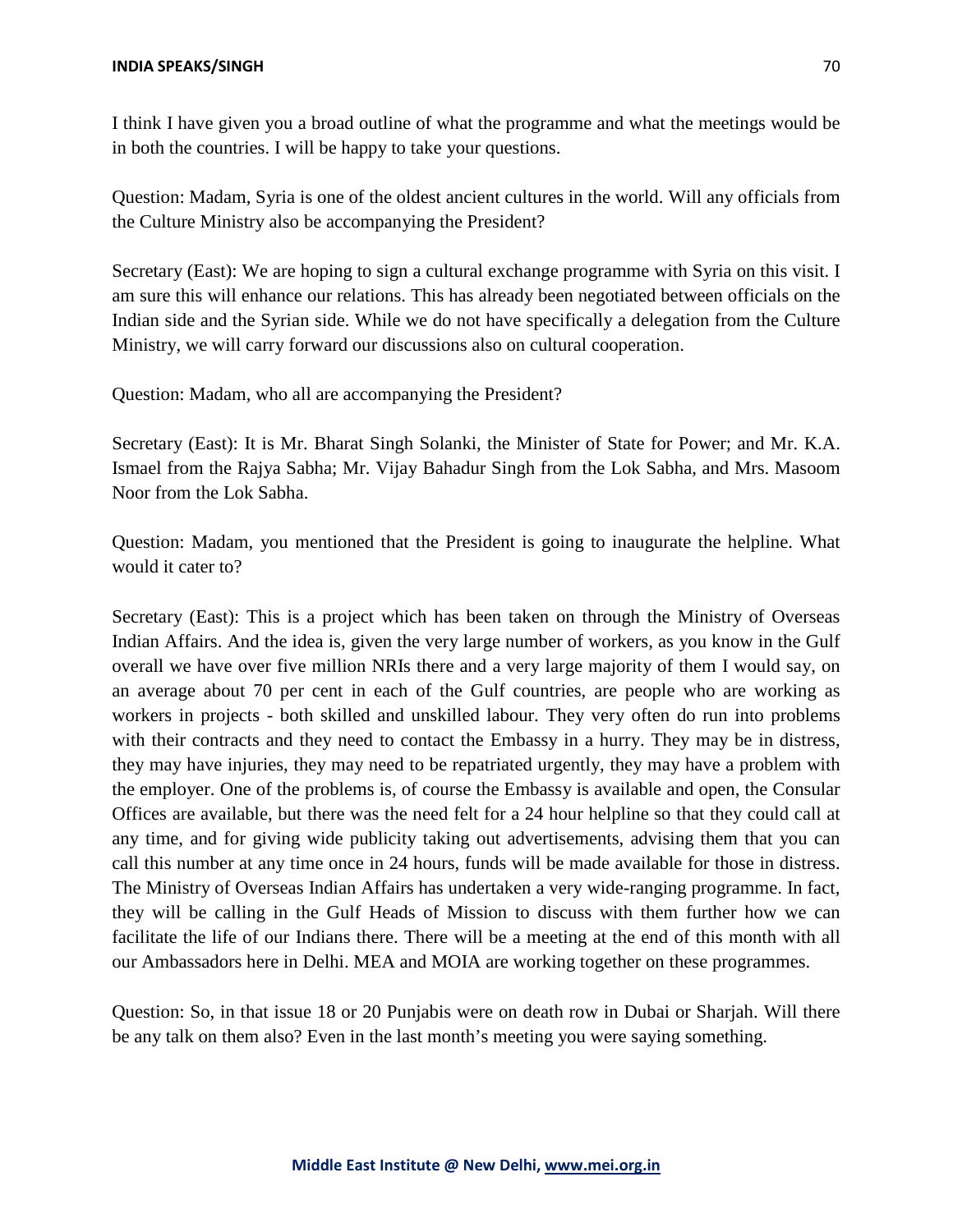Secretary (East): The matter is still sub-judice in the sense that it is still being held in court. It is under appeal. We have provided legal counsel, we have facilitated visits by the family and others to these people. Taking it up with the Government or submitting a mercy petition would come at a later stage once we have exhausted all legal resources. But we are in touch with them and we are extending them all the necessary assistance.

Question: I just wanted to know the MEA and CAS stand over our claim to the United Nations Security Council membership. What has been their stand on Jammu and Kashmir?

Secretary (East): I will answer your second question first. Their stand has been that this is a bilateral issue to be settled by dialogue between India and Pakistan and they recognize our position. As far as the United Nations Security Council is concerned, both these countries supported our non-permanent membership and have expressed support for our permanent membership as well.

*Source: MEA, New Delhi, <http://meaindia.nic.in/mystart.php?id=530316697>*

### **44.Departure Statement on Board by President Pratibha Devisingh Patil on her State Visits to the United Arab Emirates and Syria, On Board Special Aircraft, 21 November 2010**

Dear members of the media, Good Evening,

Today I commence my first official visit to the Gulf and the West Asia regions, with journeys to the United Arab Emirates and Syria. My visit will, I am confident, reaffirm India's interest to strengthen ties with countries in these regions, which are a part of our extended neighbourhood.

I am visiting the UAE at the invitation of His Highness Sheikh Khalifa bin Zayed Al Nahyan, President of the UAE. I will be meeting with a wide cross section of the UAE polity and society during my visit, which takes me to Dubai and Sharjah besides Abu Dhabi.

India has enjoyed historic, warm, friendly and multifaceted relations with the UAE. These relations stretch back over millennia and our civilizational links are well known. The Arabian Sea was the ancient highway across which our ancestors exchanged goods, ideas and much more. It is, therefore, no surprise that our ties which flourished through the ages have deepened and broadened in contemporary times. Since the creation of the UAE Federation in 1971, these links have been nurtured and sustained by exchange of high level visits.

Our relationship with the UAE is free of any irritants which enables us to focus on the many positives that define our relationship. I look forward to my discussions with His Highness Sheikh Khalifa, as well as other dignitaries, so that we can look at ways and means to further strengthen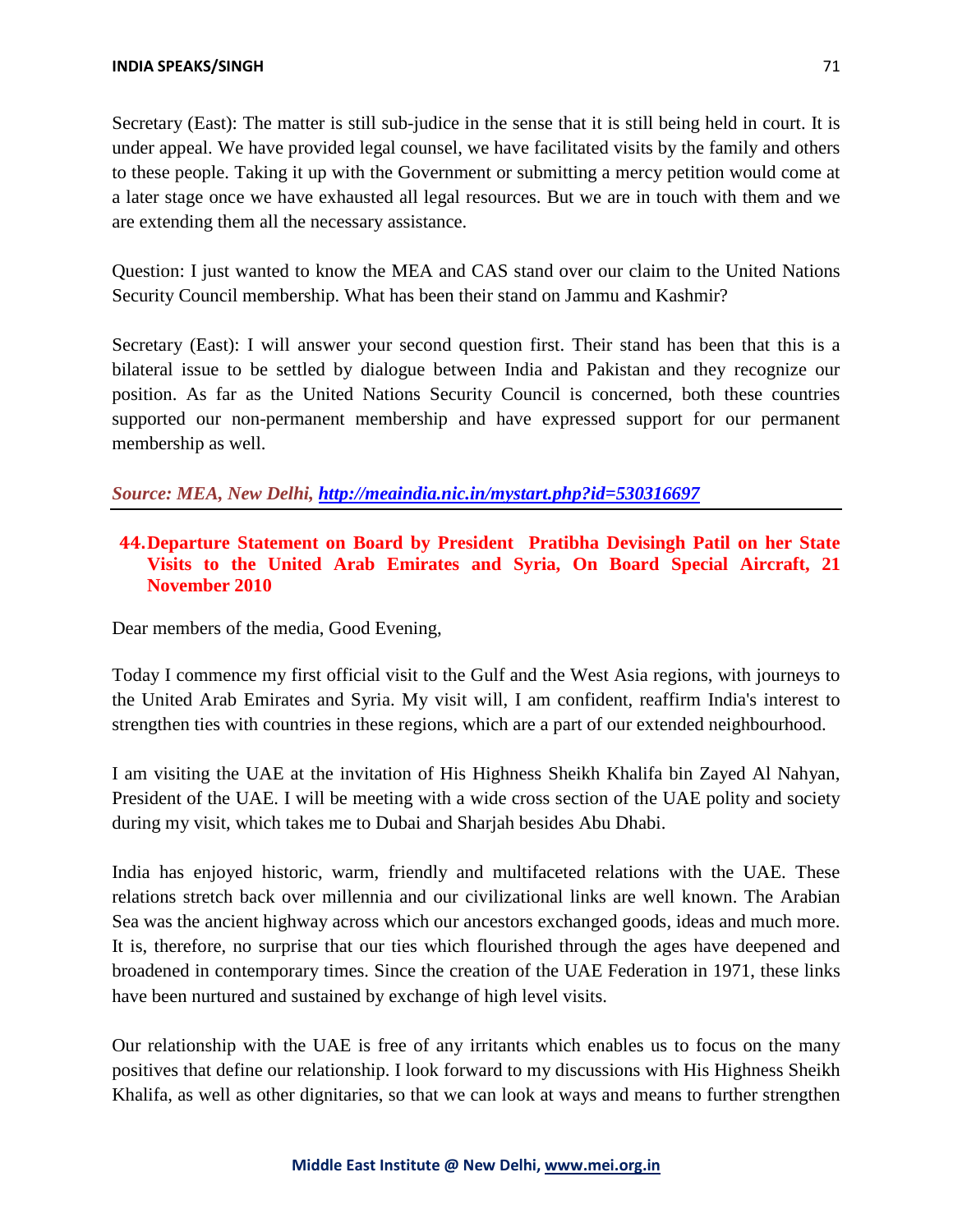our bilateral ties in order to realize the full potential that exists between our two friendly countries.

I will also be interacting with the business community, both Indian and local, in the UAE. Our bilateral trade which stood at a modest figure of around U.S. Dollars 180 million in the early seventies, is today valued at U.S. Dollars 43 billion, which makes the UAE one of our leading trade partners. While emphasizing the possibilities of further expanding our trade, I will highlight the tremendous scope for investing in India's infrastructure. Our fast growing stable economy with its strong fundamentals, makes India an attractive investment destination.

The UAE is one of our leading suppliers of crude oil, playing an important role in the energy security of India. As a country whose energy requirements will increase significantly in the years to come, continued co-operation in this sector is important.

In particular, I look forward to meeting with our countrymen who, thanks to the welcome and encouragement received from the host Government and people, have through their hard work and dedication, contributed to the development and well-being of the host country. Their positive contribution is no doubt a major factor behind the fact that the Indian community is the largest expatriate community in the UAE. My programme includes several elements, which would give me a glimpse of the various facets of the Indian community in the UAE. I would be interacting with the children of the Abu Dhabi Indian School and meeting with the students at the Dubai Academic City. I would also have the opportunity to inaugurate the new premises of the Indian Islamic Centre in Abu Dhabi. The welfare of the overseas Indian community, particularly our workers, is always uppermost in my mind. I am, therefore, happy that I will be inaugurating the Indian Workers' Resource Centre in Dubai.

In the second segment of my tour, I will be visiting Syria which will be the first Presidential visit from India. India and Syria enjoy traditionally friendly ties and cooperate actively in the UN and NAM. Significantly, Syria has expressed support for India's Permanent Membership of the UNSC. India, too, on its part, has always supported all just Arab causes, and has consistently supported the return of the Golan Heights to Syria, which remains occupied by Israel since 1967.

President Bashar Al Assad visited India in June 2008 when I had the opportunity to have an extensive dialogue with him on bilateral, regional and international issues. During my visit, I look forward to continuing discussions with President Assad ( ), with a view to further strengthening our ties. I will also be exchanging views with the Prime Minister and the Speaker of the Syrian Assembly.

On the economic and business aspects, apart from discussing these with the Syrian leadership, I will be addressing Indian and Syrian business persons and launching the India-Syria Business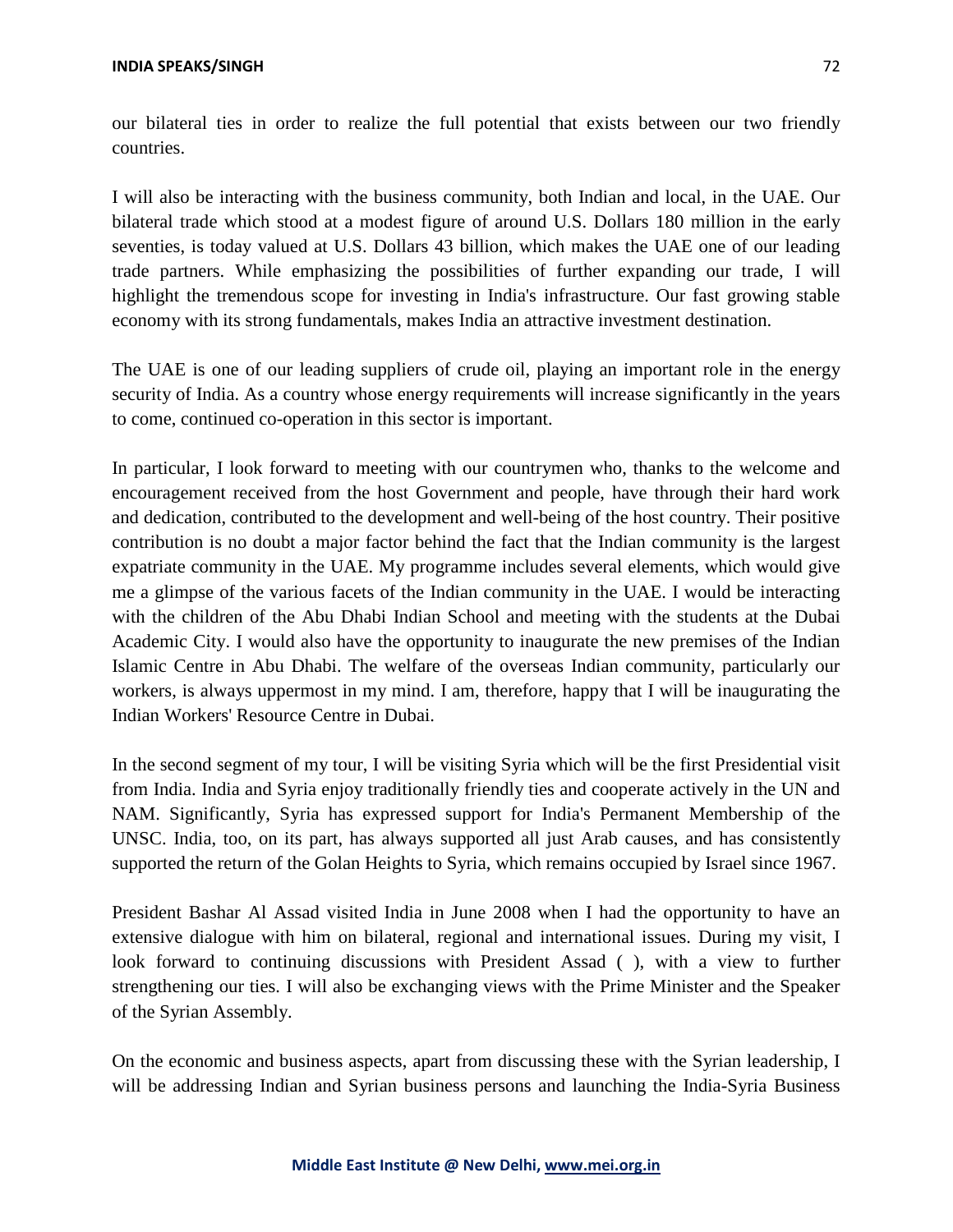Council. We seek to increase the level of our bilateral trade which stands at a modest U.S. Dollars 540 million. As Syria intends to open its markets and embark on massive development, there should be plenty of opportunities for India to expand its economic links. Syria is also important to us for our energy security. OVL already has investments there and is looking for more opportunities for oil exploration.

The Indian community in Syria though small compared to our presence in the Gulf countries, is participating in diverse activities in Syria. I will have an opportunity to meet and interact with them. I will be travelling to Aleppo - a historical city in Syria - to visit the International Centre for Agricultural Research in Dry Areas, where many Indian scientists are doing commendable work. I will also meet representatives of the Missionaries of Charity who are doing excellent work in Syria with older persons. I will be visiting AAMAL, a Syrian organization for the disabled managed by Mrs. Asma Al Assad, the First Lady of Syria,

India seeks to further reinforce relations with the UAE and Syria and, it is in this context, that I look forward to my visit to both these countries. I also hope that you have a good trip.

Thank You.

*Source: President's Secretariat, New Delhi, <http://presidentofindia.nic.in/pr211110.html>*

## **45. Statement of the President Smt. Pratibha Devisingh Patil, after completing Her State Visit to the UAE and Syria, Onboard Special Aircraft, 29 November 2010**

I have just concluded a very successful visit to the United Arab Emirates and Syria, two friendly countries with whom we have enjoyed civilizational ties over the millennia. My visit reinforced these traditional bonds of friendship.

In my discussions with a broad section of the political leadership in the UAE and Syria, I had a useful exchange of views on a wide range of issues of common interest. There is deep appreciation of India's role in global affairs and acknowledgement of its growing importance.

The visit enabled me to put across to the leadership and business communities in both countries the possibilities and opportunities of increasing our economic engagement. The business delegation accompanying me had fruitful discussions with their counterparts. There is strong interest to explore the many complementarities that exist between our economies.

An important and, indeed, a very satisfying aspect of this visit was my interaction with a crosssection of the Indian community. It made me proud when I was told by the leadership of these countries as to how they valued the contributions of our countrymen. Their role adds another element of vitality to our relationship.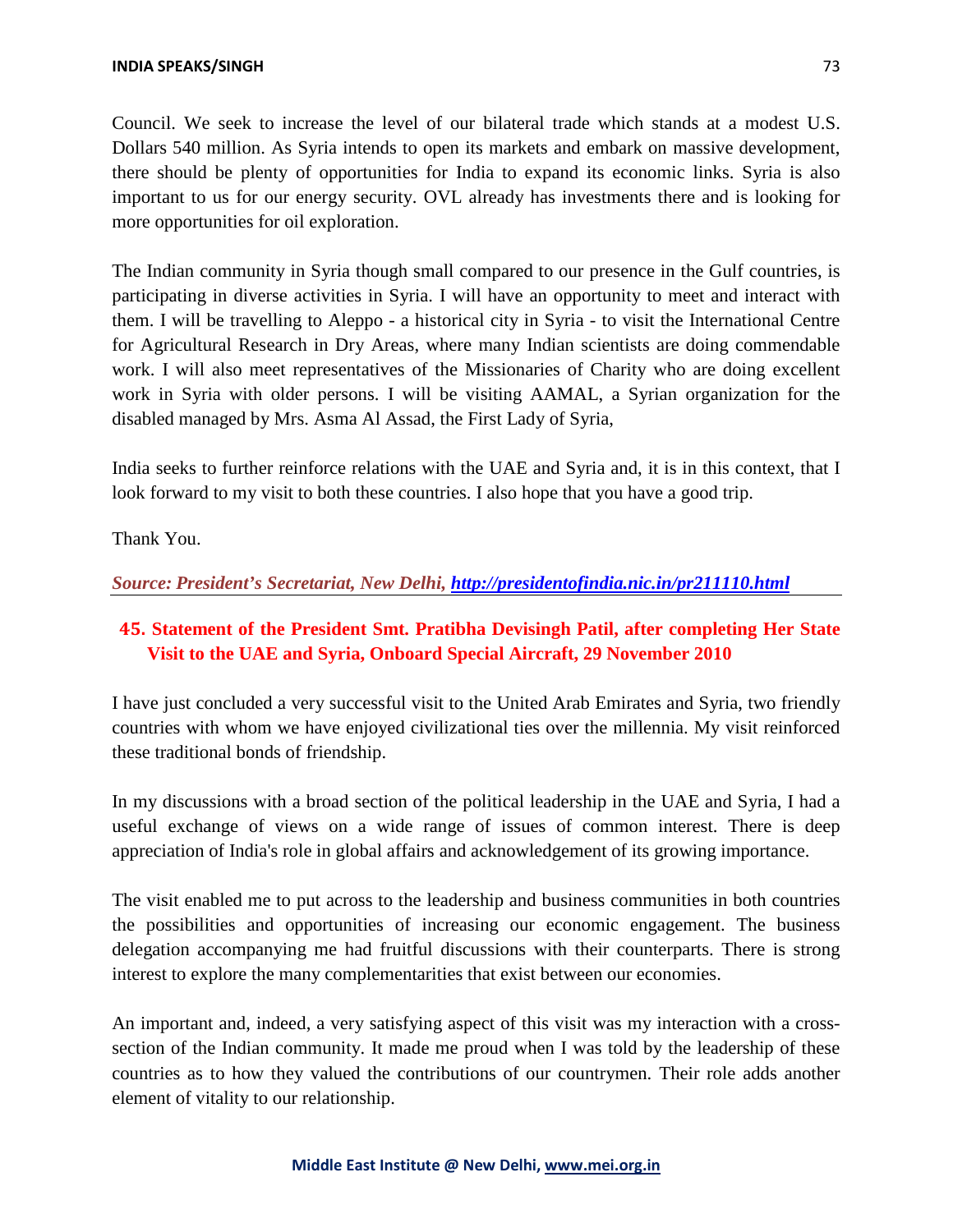In the UAE, my meeting with His Highness Sheikh Khalifa bin Zayed Al Nahyan, the President of the UAE, was highly productive. We agreed that our bilateral multi-faceted relationship was progressing well, as also reflected by the fact that the UAE and India are each other's leading trading partners. We agreed on the need to further enhance our strategic partnership by focussing on areas such as education, science  $\&$  technology, agriculture  $\&$  food processing, energy security, desalination technology, regional security and many other potential areas for cooperation. Many of these would be addressed by the forthcoming meeting in Abu Dhabi of the Joint Commission headed by the two Foreign Ministers.

It was agreed that to discuss the specific issue of UAE investments in India's petroleum sector, power generation and infrastructure projects, His Highness Sheikh Mansour Bin Zayed Al Nahyan, the Deputy Prime Minister of the UAE and Minister of Presidential Affairs would be visiting India at an early date.

In Dubai, I met the Vice President and the Prime Minister of UAE, the Ruler of Dubai His Highness Sheikh Mohammed bin Rashid Al Maktoum, who also reaffirmed the commitment of the UAE leadership to strengthen ties with India.

During my visit to Sharjah, the first ever by an Indian President, I was received by His Highness Dr. Sheikh Sultan Bin Mohammed Al Qassimi, the Ruler of Sharjah. He was present in the function where I inaugurated the India Trade and Exhibition Centre that will work to further facilitate Indian business activity in the UAE and the region.

There was strong endorsement of India's candidature for a permanent seat on an expanded UN Security Council by the UAE leadership at the highest levels. My discussions with them on enhanced security cooperation, particularly to address issues relating to counter-terrorism and maritime security, were productive. Both sides now look forward to the early signing of the Agreement on Security Cooperation during the visit of the UAE Interior Minister to India at the invitation of our Union Home Minister.

In my meetings with the UAE leadership I had the occasion to convey our appreciation for their positive attitude towards the more than 1.75 million strong Indian community that has made the UAE their home. Indians, as the largest expatriate community in the UAE, have on their part been active contributors to the growth and development of the UAE, a fact appreciated by the UAE leadership.

I had numerous occasions to see the vibrant life of the Indian community - whether it was the visit to the Abu Dhabi Indian School; my inauguration of the Indian Islamic Centre whose foundation stone had been laid, fortuitously by the first woman Prime Minister of India, Smt.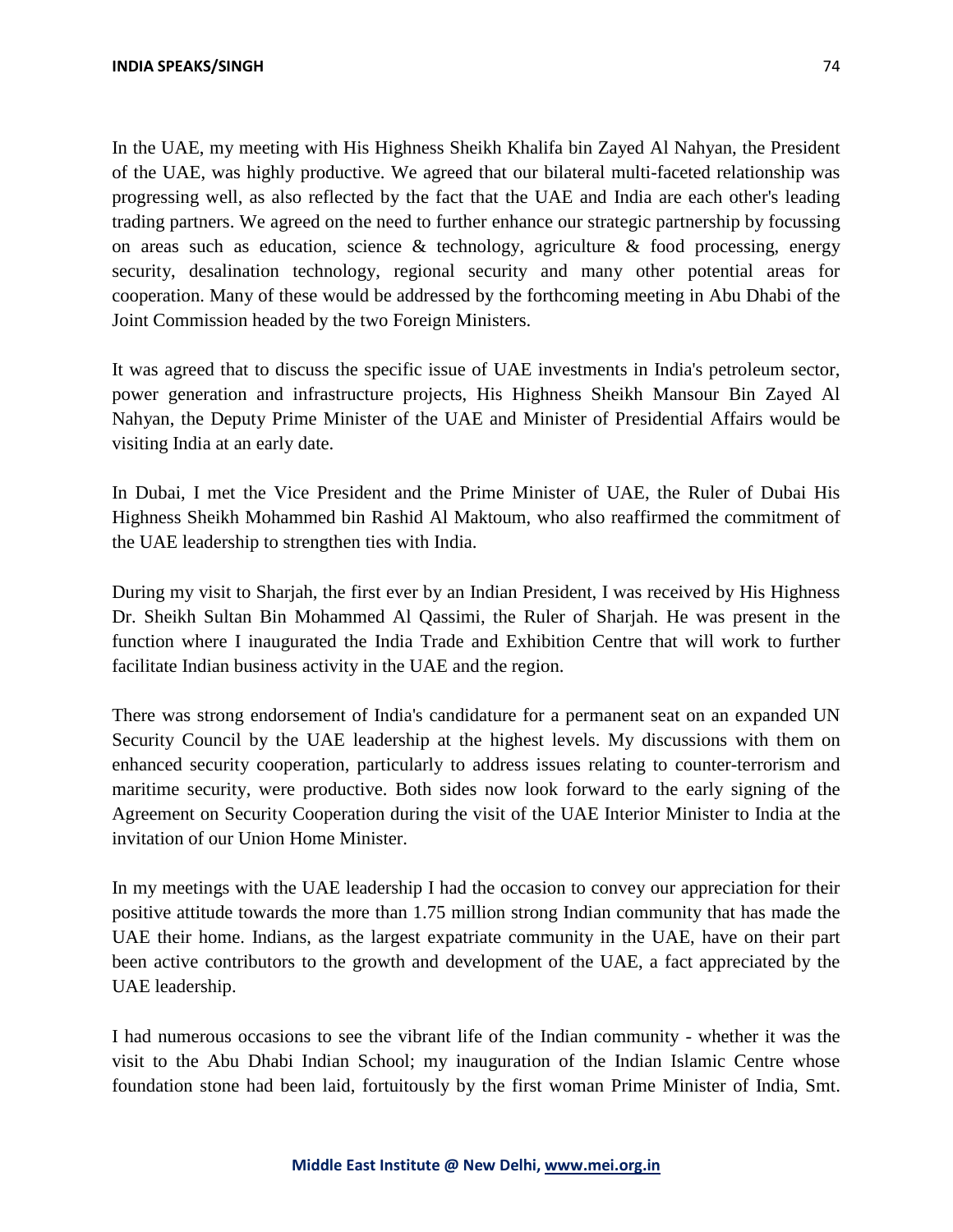Indira Gandhi; the function at the Indian Social & Cultural Centre in Abu Dhabi; and the India Club in Dubai where I inaugurated the Indian Workers Resource Centre meant to provide assistance to the large number of Indians working in the UAE. My visit to the Dubai International Academic City showed the growing footprint of Indian academic institutions in the UAE.

The second part of my journey was to Syria, where the entire leadership deeply appreciated the first Presidential visit from India. In the words of President Assad - the first visit was "symbolic for every Syrian citizen and a momentous occasion in India-Syria bilateral ties".

I had a number of meetings with President Bashar Al-Assad. We reviewed our bilateral ties since our last meeting in June 2008 when President Assad visited New Delhi. He expressed satisfaction on India's engagement in sectors of Power, Hydrocarbons, phosphates and the IT sector. President Assad invited Indian companies in making Syria a pipeline hub, by linking Central Asia, Egypt, Jordan, Turkey and Iran. We also discussed cooperation in bio-technology, pharmaceutical and food technology.

We reviewed the level of trade which currently stands at US\$ 540 million and agreed to work towards increasing it. India has offered a US\$ 100 million Line of Credit to be used by Syria in sectors to be mutually agreed upon. This was welcomed with great appreciation by the Syrian President.

I also had a fruitful meeting with the Syrian Prime Minister, Mohammad Naji Al-Otri, who invited India for enhanced engagement in the power, IT, oil and phosphate fertilizer sectors. We also agreed to explore areas of cooperation in agriculture, animal husbandry, railways and metro projects.

It was agreed that there should be more high-level ministerial contacts to follow up on all issues discussed during my visit. These could be in addition to regular meetings of the India-Syria Joint Commission.

President Assad reiterated Syria's support for a permanent seat for India in an expanded UN Security Council.

The Syrian leadership appreciated India's principled and continuous support to the cause of Palestine and the Middle East. I reaffirmed India's unwavering support for the Palestinian struggle for a sovereign, independent, viable and united state of Palestine living within secure and recognized borders side by side and at peace with Israel.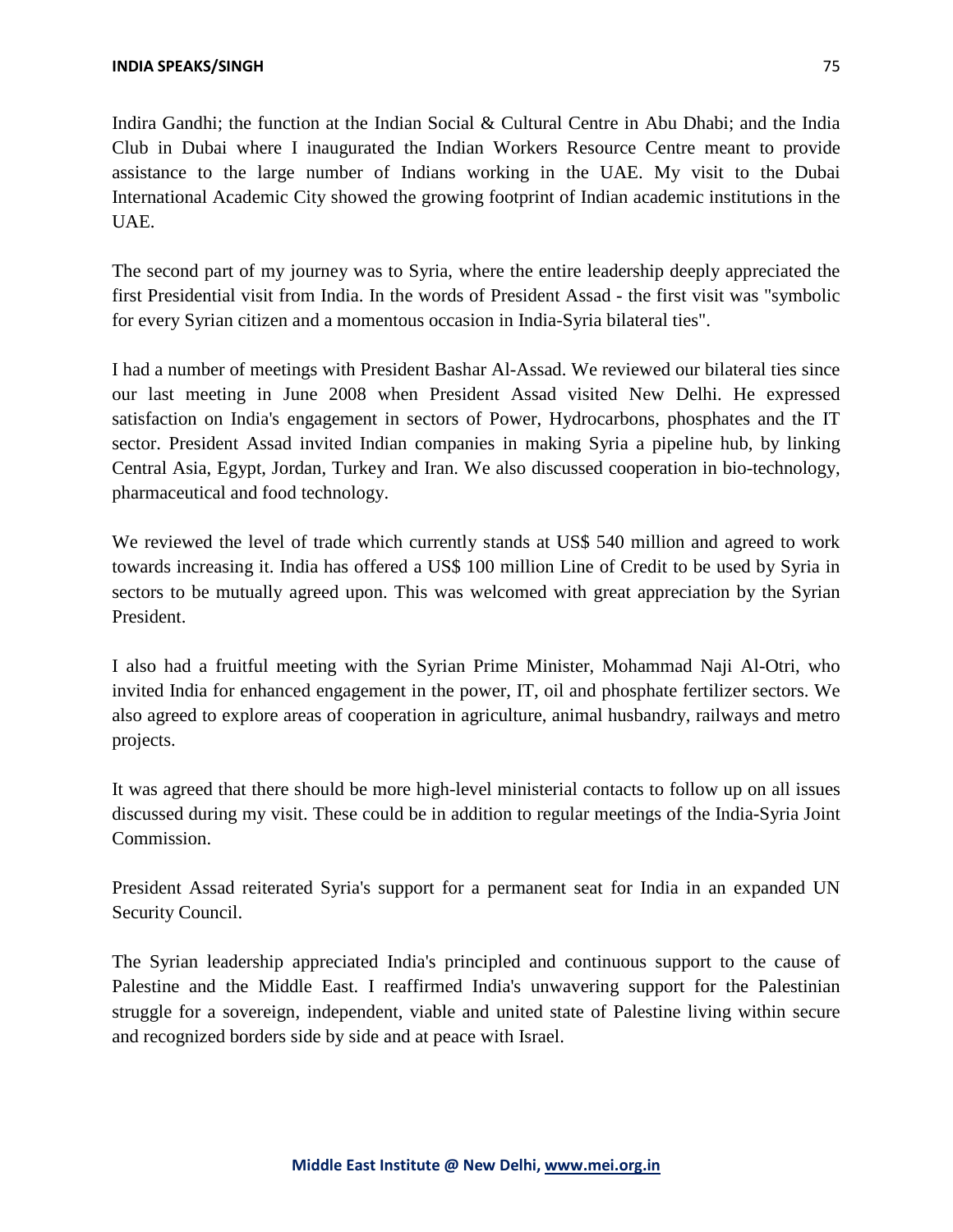I also reaffirmed India's support for the legitimate right of Syria on the Golan Heights and noted with appreciation the sober and peaceful approach Syria has adopted in addressing this issue.

Syria reiterated its condemnation of the Mumbai terrorist attacks of 26 November 2008. Stating that extremism and terrorism must be contained, Syria renewed its support to India in this effort and offered to help in combating terrorism.

Three agreements were signed on the sidelines of my visit - two pertaining to cooperation in the field of media and one in field of culture, which would further enhance our bilateral ties. In addition, an MOU was signed setting up the India-Syria Business Council, which would focus on strengthening of business and commercial relations.

I also exchanged views with the Speaker of Syrian People's Assembly, Dr. Mahmoud Al-Abrash on the functioning of our respective Parliaments. We emphasized the importance of interaction between Parliamentarians in strengthening the relationship. He informed that an India-Syria Friendship Group has been set up in the Syrian Parliament.

I visited AAMAL, an institution for the physically challenged, run by the First Lady of Syria, Mrs. Asma Al-Assad and was very impressed with its work. I made a contribution of Two Million Syrian Pounds equivalent to Rupees (2 million), to the institution.

I had an opportunity to meet the Indian community, which although small, is active and vibrant. I interacted with sisters from Missionaries of Charity, Kolkata, and donated One Million Syrian Pounds equivalent to Rupees one million, to one of their Centres, taking care of the elderly, to enhance its facilities.

Earlier today, I also paid a visit to the International Centre for Research in the Dry Areas (ICARDA) in Aleppo, another historic city in Syria. A number of Indian scientists are working in and are closely associated with ICARDA. Dry land farming is an area of great importance for global food security as well as for a second Green Revolution in India. As 40% of farming in our country is dry land farming, the work being done in ICARDA would provide valuable inputs for improving our agriculture productivity and food production. ICARDA has agreed to my suggestion to take up, India specific research and development for which project assistance could be provided.

Overall, I am satisfied with my visit to the UAE and Syria, important countries in our extended neighbourhood. The momentum generated should take forward our bilateral relations with both these countries.